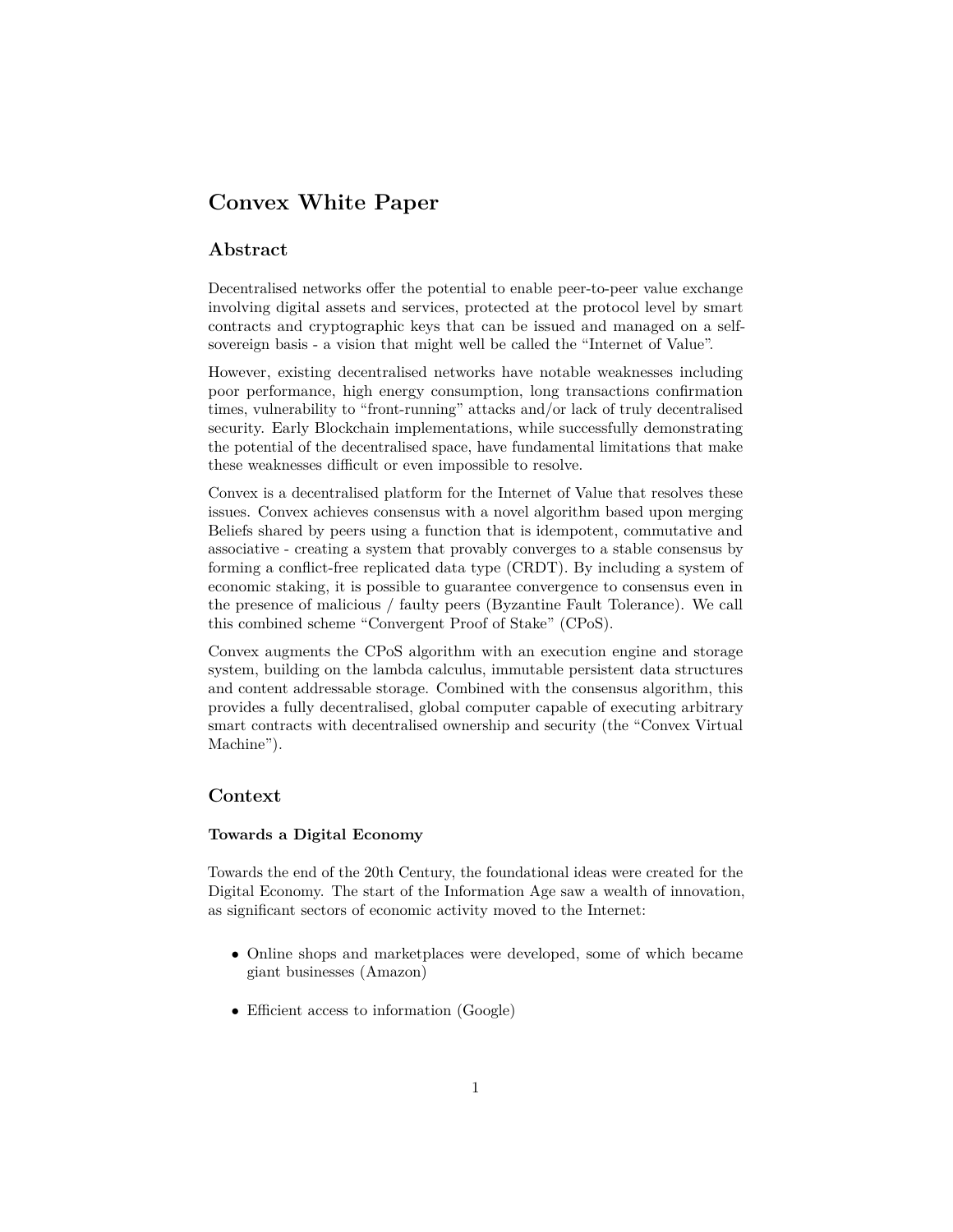- Entertainment, games, media and social activity (Facebook, Twitter, Instagram)
- Many business activities and tools (GitHub, Salesforce, Slack)

At the same time ideas were generated that hinted at the potential for economic value exchange *itself* to move to the Internet:

- Digital currencies were proposed and implemented
- Key concepts able to enforce terms on Digital transactions such as Smart Contracts were introduced.
- Innovations (both technical and legal) were developed to allow use of mechanisms such as digital signatures.

A problem with moving value exchange to the Internet, however, is that many parts of an economic transaction still rely on pre-Internet mechanisms: traditional fiat currencies, paper-based contracts and centuries-old legal systems for enforcement. Execution of complete transactions usually depends on trusting a single centralised entity to operate the interfaces between the Traditional and Internet worlds - handling legal issues, settling payments etc. Under such a model, economics of scale and network effects tend to favour a few commercial giants at the expense of smaller companies. This is a net loss to the economy: stifling innovation, excluding new competition, allowing monopolistic behaviour and "locking in" consumers without many practical choices.

#### **The Internet of Value**

We envision a system that enables value exchange mechanisms while solving the problems of traditional approaches - a network of economic agents that serves the needs of the digital economy.

The seven key properties that are essential to this vision are that it must be:

- **Global** a single, global network for everybody, without artificial boundaries. Potential is maximised when everyone can transact with everyone else.
- **Open** a decentralised, technology independent system where anyone can participate without asking for permission. No barriers to entry.
- **Automated** able to support atomic, end-to-end transactions that are reliably executed using trusted and reliable smart contracts.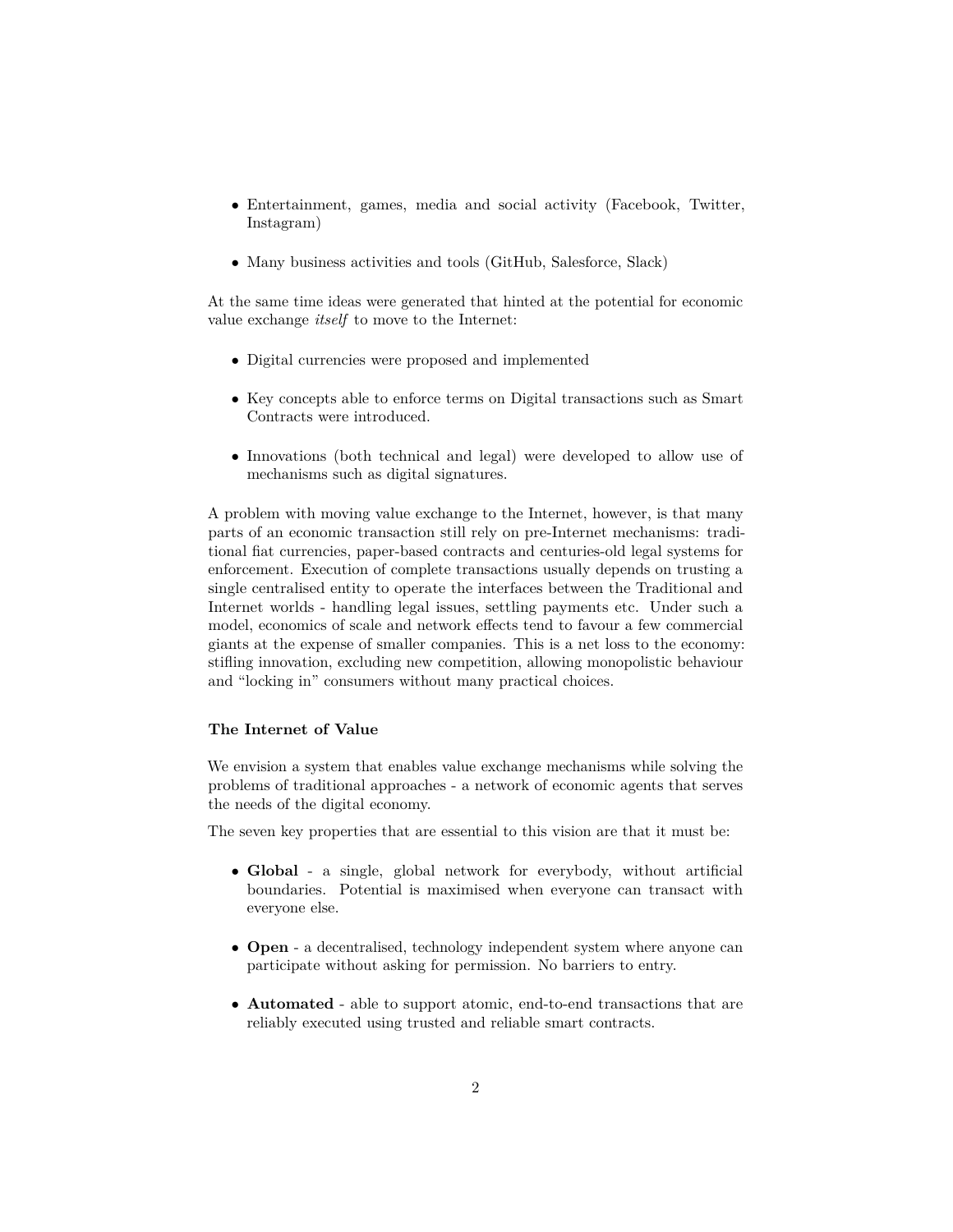- **Secure** protecting against all types of security threats so that users can be confident of the safety of their digital assets and transactions.
- **Extensible** capable of supporting unlimited innovation in the types of assets and applications created. Like the Internet, it must not constrain what people can build, and it must make it easy to innovate.
- **Fast** quick enough to confirm economic transaction in seconds, meeting the demands of consumer applications.
- **Cheap** inexpensive to utilise, so that nobody is excluded by high costs and most kinds of applications are economically viable.

Convex has been designed from the ground up to provide these properties.

# **Applications**

The Internet of Value's primary purpose is to enable **decentralised applications** that typically involve digital assets and value exchange. Just as anyone can create a website on the Internet, anyone can create a decentralised application for the Internet of Value. Convex is designed to make the process of building, operating and using such applications as simple and effective as possible.

There is no practical limit to the ideas that could be implemented given an open and extensible system. Some notable ideas include:

- Implementation of cryptocurrencies, utility tokens, and other forms of decentralised assets
- Economic transaction mechanisms (auctions, shops, exchanges) where terms and conditions are automatically guaranteed and executed by Smart Contracts
- Games and entertainment where rules include ownership of tradable digital assets
- Educational environments for collaborative and interactive programming
- Immutable records of documents / data provenance
- Publicly accessible databases and registries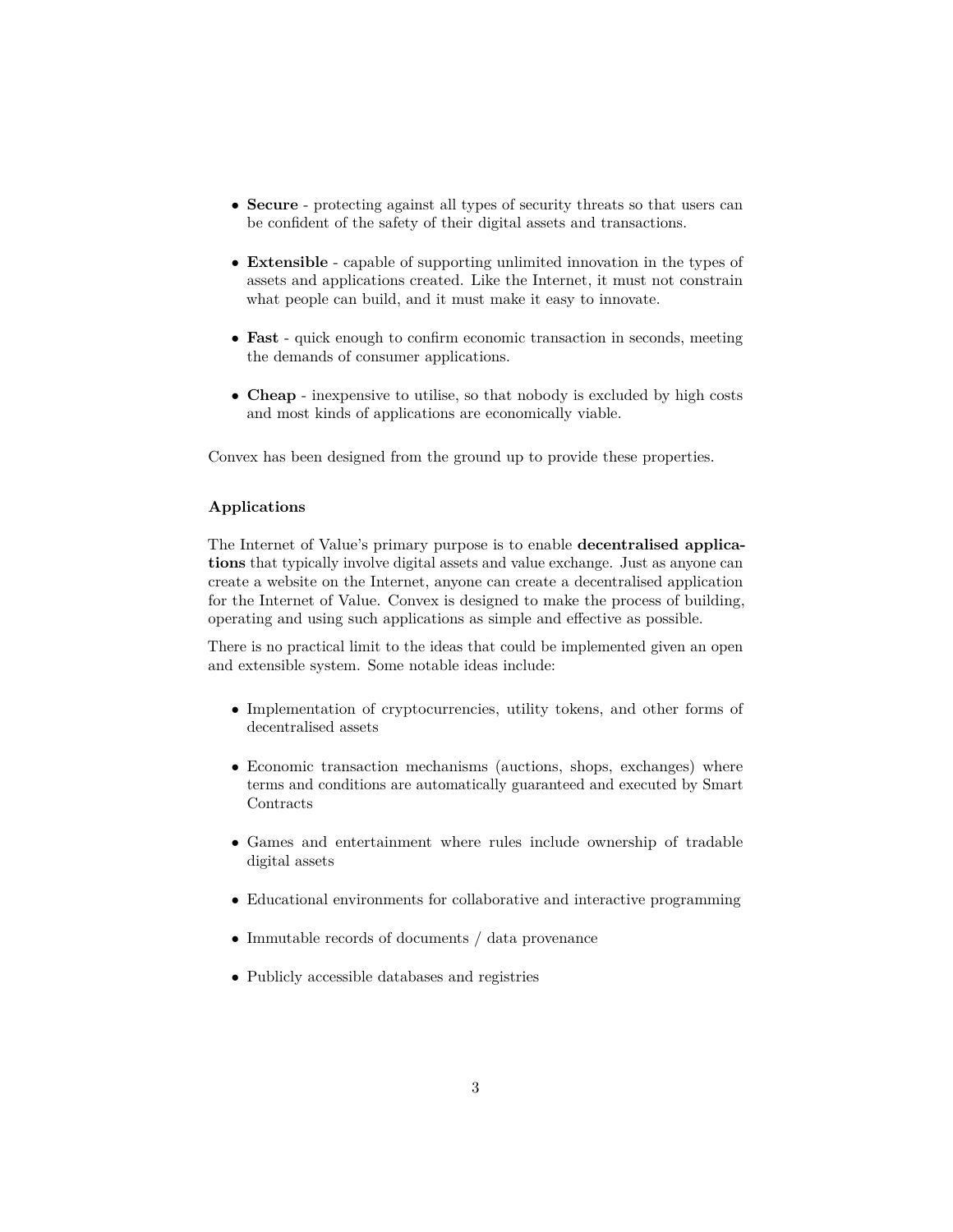#### **Why is Convex needed?**

Convex is needed because, despite the vast potential of the Internet of Value, a technology did not previously exist to enable it in a satisfactory way. We need a system that is *simultaneously* Global, Open, Automated, Secure, Extensible, Fast and Cheap. Previous systems fall short on one or more of these points.

Convex builds on ideas around decentralised technology popularised through blockchain innovations in recent years but was motivated by a desire to build something better than blockchains can offer. For example, Bitcoin does well on Global, Open and Secure, but is not Fast or Cheap.

Key additional motivations for the creation of Convex, while not strictly central to the mission of supporting the Internet of Value, include goals such as:

- Help the environment by supplanting systems based on Proof of Work.
- Make decentralised software development more productive, engaging and fun
- Establish new paradigms of decentralised programming around globally shared, consistent state

### **Prior Innovation**

The space of decentralised technology has seen massive innovation in recent years, many of which have inspired the Convex project. It is not the purpose of this White Paper to chronicle all these exciting developments in detail, but some particularly significant events are worth noting:

In 2009, Bitcoin was launched by Satoshi Nakamoto, which demonstrated for the first time that a digital currency could be operated on a fully decentralised, secure network using a Proof of Work consensus algorithm. The ability to prevent "double spending" using a purely decentralised, online method was a revelation that hinted at the possibility of entire economic systems migrating to the Internet.

In 2015, Ethereum was launched, which build upon the ideas of Bitcoin but added a decentralised virtual machine (EVM) capable of executing Turing-complete smart contracts with a global state machine. This enabled a wave of innovations such as tokenisation of assets with smart contracts, and the first attempts at Decentralised Autonomous Organisations.

These innovations paved the way for significant experimentation in the space of digital currencies, tokenisation and cryptoeconomics. The space has attracted massive investment and seen vigorous innovation in recent years, hinting at the enormous opportunities presented by digital value exchange.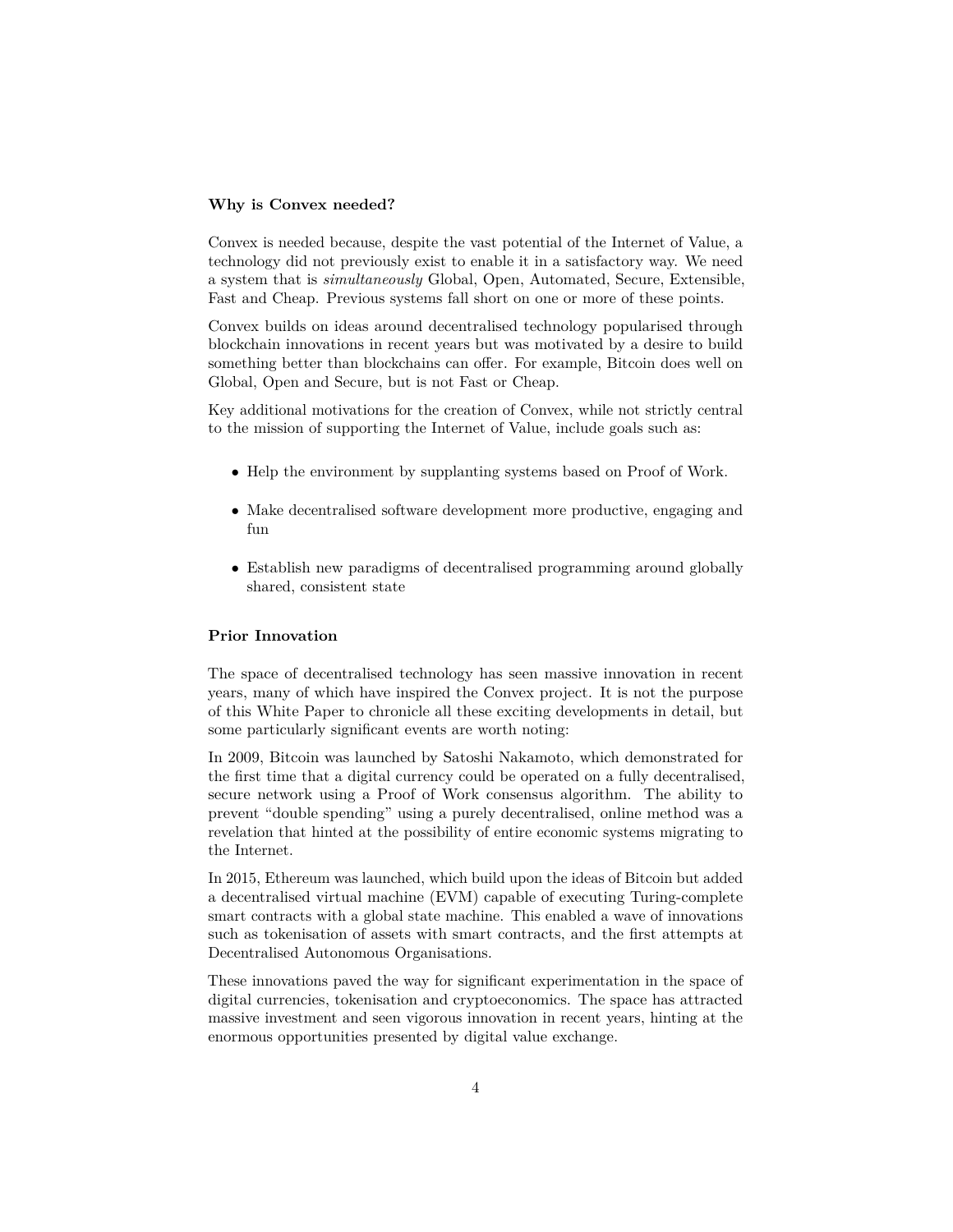### **Technical Challenges**

However, Blockchain technologies suffer from a range of issues which have proved hard to resolve. On the technical side, Ethereum founder Vitalik Buterin noted the "Scalability Trilemma" which is that is extremely hard to achieve the combination of:

- **Scalability** Ability to offer performance comparable to traditional payment systems such as VISA
- **Security** Resistance to attacks on assets and information integrity (such as double spending of digital currency)
- **Decentralisation** Ability to operate free from centralised control by a single entity or group of powerful entities

Given that security is essential, and that without decentralisation blockchains offer no compelling reason to switch from centralised solutions, blockchains have generally **sacrificed scalability** to the extent that they are not practical for large scale use cases.

Other technical challenges became apparent over time. Some notable issues:

- **Energy wastage** The use of "Proof of Work" consensus algorithms has resulted in vast and wasteful energy consumption. This is particularly apparent in the Bitcoin and Ethereum 1.0 networks, which rely on vast amounts of computing power dedicated to hashing.
- **Front-Running** is a particularly important problem in decentralised finance, where it is possible to steal value from others by quickly inserting a transaction before that of another user, and is exacerbated by the problem of long block times
- **Cross chain integration** presents a particular problem where different decentralised platforms provide different specialised capabilities but need to be integrated to form a combined solution. The problems of maintaining consensus, security, reliability etc. are magnified in such situations.
- **Latency** The time taken for most blockchains to confirm final consensus is frequently too long to offer a positive user experience. This inability to provide quick confirmation and feedback is a significant barrier to mainstream user adoption of decentralised applications.
- **Upgradability** Both networks themselves, and the specific implementations of smart contracts, are difficult to upgrade, in some cases requiring a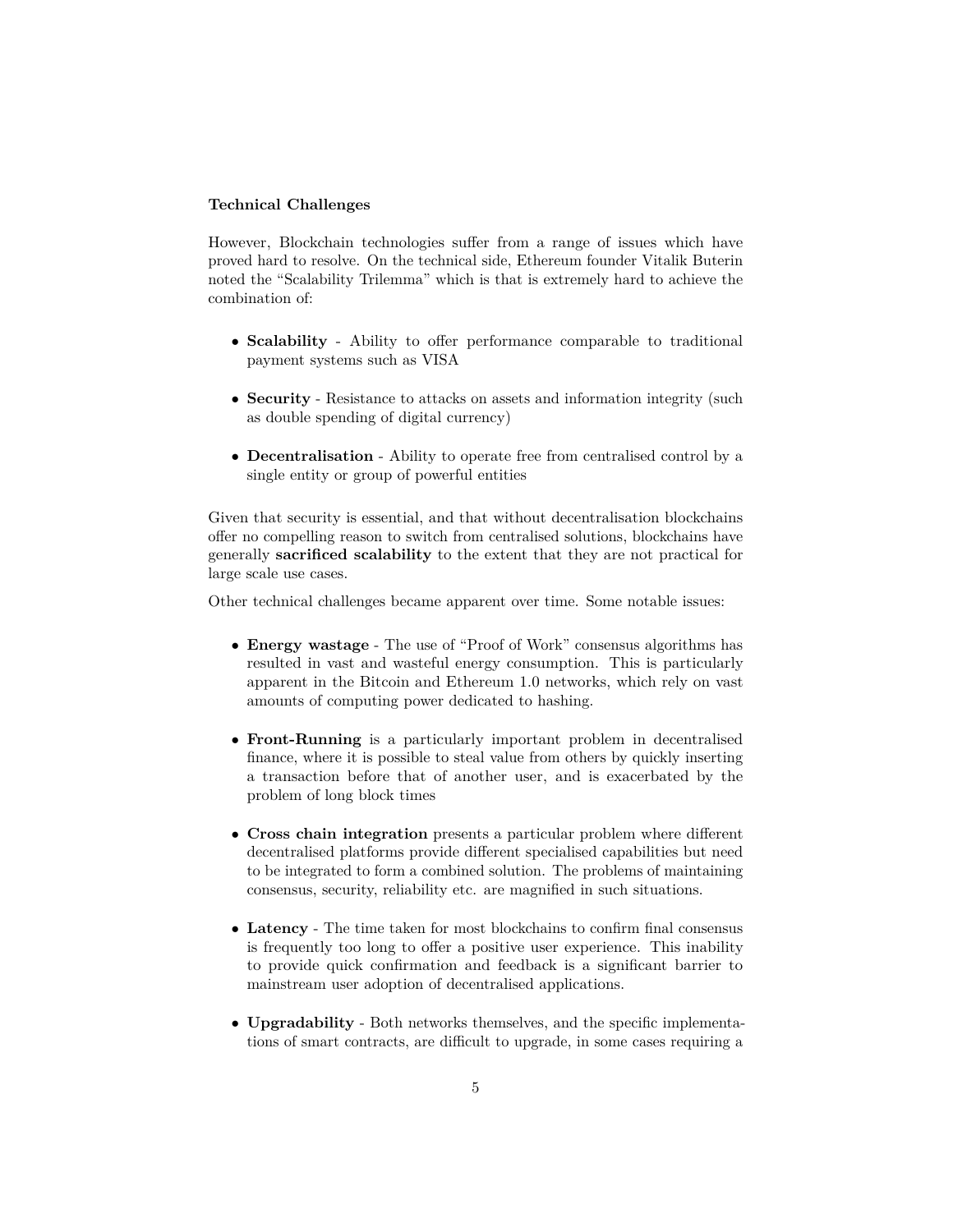"hard fork" of the network.

• **State Growth** - Decentralised databases have an issue with *state growth*, defined as the increasing requirement for peers to store information that accumulates over time. Because on-chain data must be retained, potentially indefinitely (to satisfy future on-chain queries or smart contract operation), this imposes increasing economic costs on Peer operators. The economic costs of this often do not fall on those responsible for creating new state leading to an instance of "the tragedy of the commons". Over time, this may make it impossible for normal machines to run a node, effectively halting decentralisation.

Convex presents a solution to these challenges, and as such we believe it allows a significant evolution "Beyond Blockchain" to deliver the Internet of Value. The remainder of this White Paper explains how we achieve this.

# **Convex Overview**

# **The Convex Solution**

Convex solves many of the technical challenges of Blockchains. With reference to the Scalability Trilemma, Convex offers:

- **Internet-scale performance** Convex offers the capability to operate at transactions volumes comparable to or greater than centralised networks like VISA transaction levels, even *before* scalability solutions such as Layer 2 solutions, state sharding or optimistic lookahead approaches are applied. Early benchmarking suggests peers running commodity hardware may be able to handle in excess of 100,000 transactions per second.
- **Byzantine Fault Tolerance** Convex meets the strongest possible threshold for security under the model of Byzantine threats. Consensus formation is guaranteed (and stable) as long as at least 2/3 of the effective voting power of the network follows the protocol honestly.
- **Full Decentralisation** The network operates under a permissionless Peer-to-Peer model: Anyone can operate a Peer in the network, anyone can submit a transaction for execution, and transactions cannot be censored (subject to the usual security assumptions).

But Convex is not just a faster Blockchain - it is a platform for building digital economic systems. As such, it combines several capabilities that together enable construction of new classes of applications.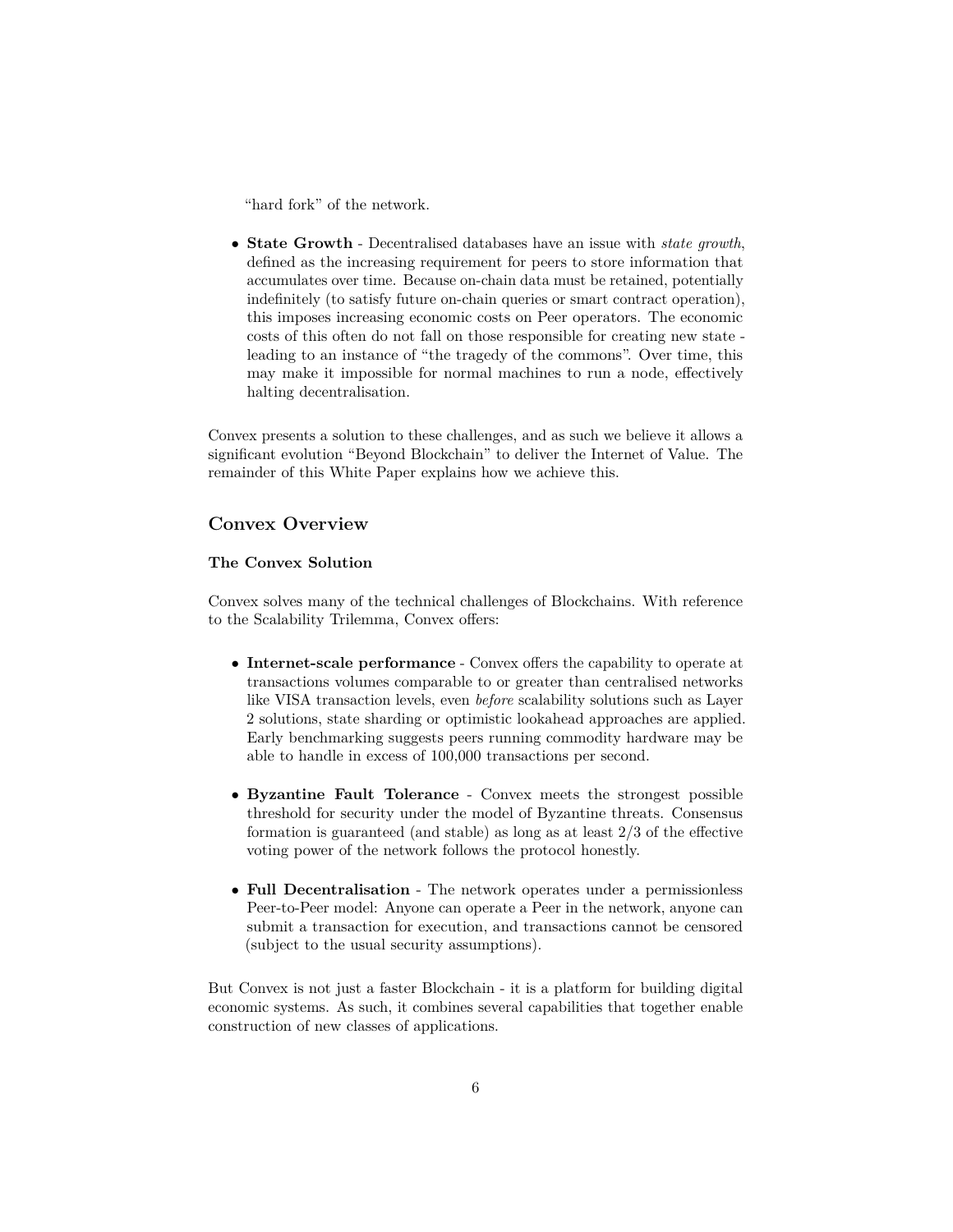Some technical highlights of the Convex design that support such applications include:

- **Actors**: Programs that execute autonomously in the Convex environment with deterministic and verifiable behaviour, suitable for managing assets and enforcing Smart Contracts
- **Convex Virtual Machine (CVM)** a fully Turing complete programming and execution environment. By designing the execution model around the Lambda Calculus, the CVM supports functional programming capabilities, with novel combination of language and runtime features to facilitate writing decentralised applications. We implement a working Lisp compiler "on-chain".
- **Decentralised Data Value Model** A data model supporting powerful features such as orthogonal persistence, memory accounting, incremental data sharing and cryptographic verification
- **Performance**: High throughput (many thousands of transactions per second), low latency execution (zero block delay,  $\sim$ 1 second or below transaction confirmations)
- **Security**: Cryptographic security for control over all user accounts and assets, with byzantine fault tolerance at the level of the decentralised network.

The main sections of this White Paper describe the key subsystems of Convex that make all this possible:

- The **Consensus Algorithm** which enables the Convex network of Peers to agree on a consistent, replicated state of the world - essential to provide reliable confirmation of transactions in a decentralised system
- The **Execution Engine** performs computations necessary to implement secured transactions on the Convex Network - it is the mechanism that updates the Global State and enforces Smart Contracts.
- The **Storage System** enables Peers to store and manage data volumes with a level of scale and performance necessary to support a high throughput of transactions and data volume.
- The **Memory Accounting** model keeps track of data sizes stored and transferred by users, allowing Convex to correctly align economic incentives to make optimal use of on-chain memory.

We summarise these areas below: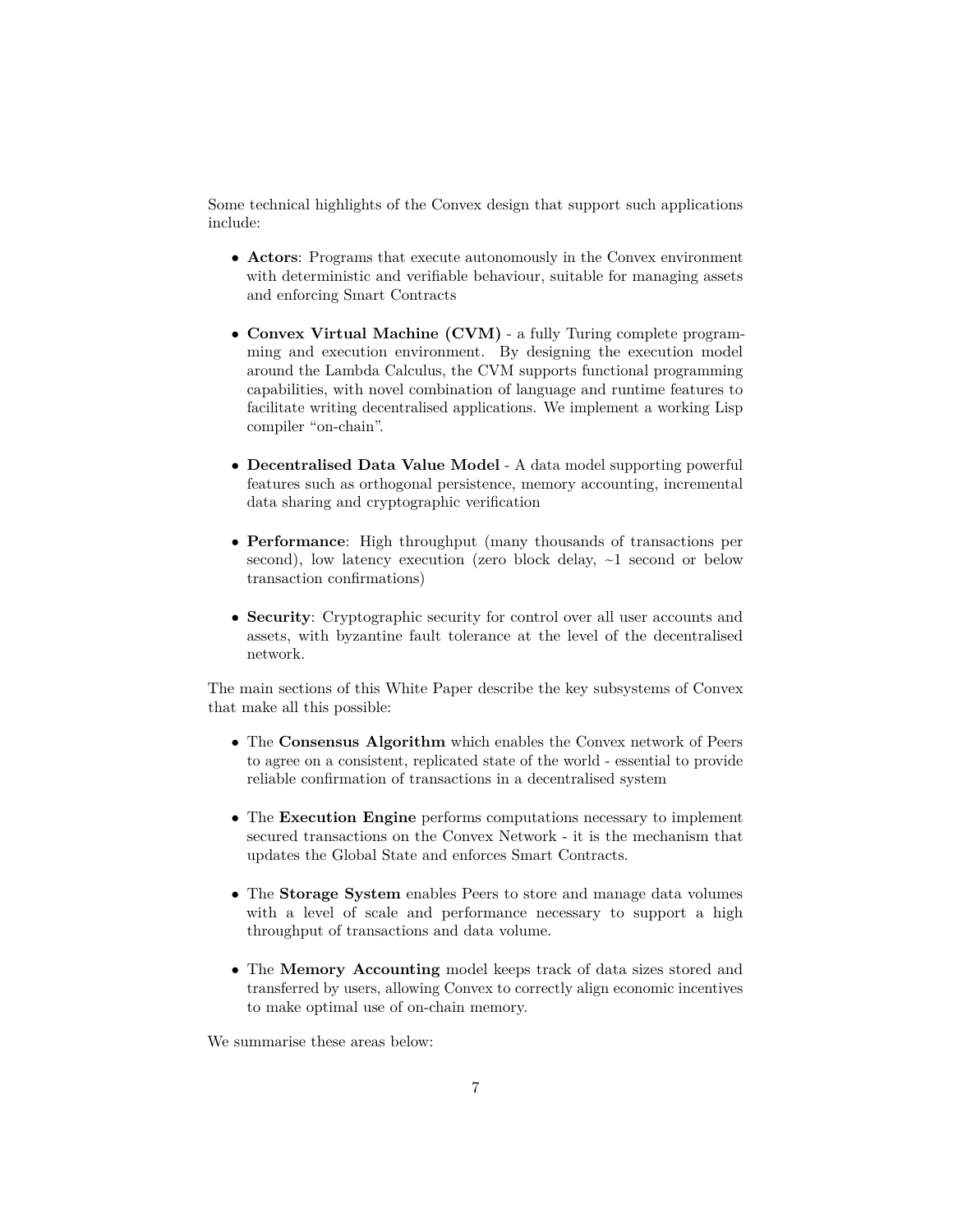### **Consensus Algorithm**

Convex, like other decentralised systems, depends upon a consensus algorithm to ensure that everyone agrees on a single version of the truth - this is a precondition for any decentralised economic system that needs to enforce ownership of digital assets.

Like blockchain technology, Convex allows **Blocks** consisting of multiple transactions to be submitted to the network. In contract to blockchains however, the blocks are not linked to previous blocks - there is no "chain" as such. Relaxing this requirement enables Convex to handle new block submission concurrently, significantly improving performance.

The role of the consensus algorithm is to create an **Ordering** of blocks. A stable order solves the famous "double spend" problem by ensuring that only the first transaction is able to spend any given funds or assets. Any later transaction that attempts to spend the same funds will fail.

The algorithm operates by implementing a novel variant of a **Conflict-free Replicated Data Type** (CRDT), which can be proven to converge to a stable consensus through a few rounds of random gossip between Peers. This approach is efficient, robust to temporary failures, and provably secure even in the presence of malicious or faulty peers (i.e., it is "Byzantine Fault Tolerant" under reasonable security assumptions).

The Convex consensus algorithm also makes use of **Proof of Stake**, a mechanism by which peers are required to deposit an economically significant stake to ensure their good behaviour and be granted participation rights in the consensus protocol. This avoids the wasteful use of resources and energy that plagues systems based on "Proof of Work". As well as offering substantially improved performance, this means that Convex presents an environmentally friendly alternative to previous models such as Bitcoin or Ethereum.

### **Execution Engine**

Convex implements a full virtual machine for smart contracts, the **Convex Virtual Machine (CVM)**, designed to facilitate digital economic transactions. Given an initial State and an ordering of Blocks (and therefore transactions) from the consensus algorithm, the CVM can process the transactions and compute a new updated State. The latest state contains information of interest to users of the Convex network, in particular the record of ownership of digital assets.

The CVM has the capability to execute arbitrary, Turing-complete **smart contracts** which in turn can be used to express the logic of digital assets and decentralised applications.

Importantly, the CVM operates on a **Global State** - execution of Blocks and Transactions (once these are in consensus) is equivalent to creating a new state through a state transition function.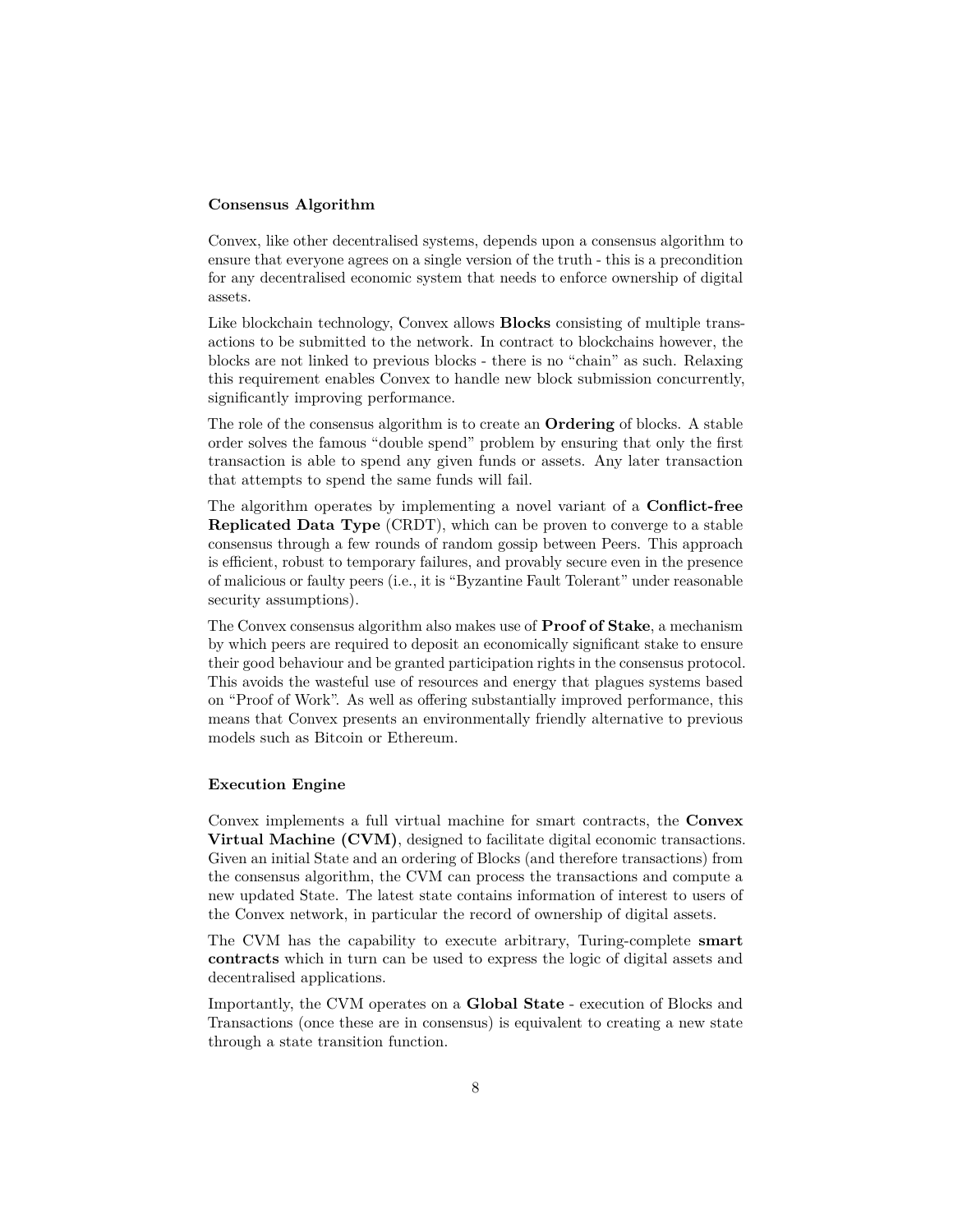Some particular innovations of interest to facilitate the development of decentralised applications:

- **Decentralised Data Values (DDVs)** A system of data types and structures enabling efficient and secure replication of data across the Convex network, and supporting the implementation of the CVM. The CVM works with a wide variety of data types enabling construction of powerful applications with optimised performance.
- **Convex Lisp** A powerful language where CVM code is itself expressed as Decentralised Data Values. The compiler itself executes on-chain - giving developers and Actors the power to construct, compile and deploy new actors on-chain without external tools. This enables systems of on-chain MetaActors - actors who can autonomously create and manage other actors.
- **Scheduled Execution** The protocol allows for deterministic execution of Actor code at any future point in time. This allows for more advanced, time-based processes to be implemented on chain (without such a feature, smart contracts would need external systems and events to trigger execution at specific times, such as the Ethereum Alarm Clock )
- **Execution Worlds** Each account on the network (external user or Actor) is granted a secure, scriptable code execution environment with its own database. This enables highly interactive use of the CVM by advanced users.

# **Storage System**

Convex implemented a novel storage scheme, specifically designed to support the requirements of Convex DDVs. Key features of this system include:

- **Content addressable storage (CAS)** The key for every value in the database is the cryptographic hash of its encoding. This means that given a single root storage hash, an entire Directed Acyclic Graph (DAG) of values is directly reachable by recursively fetching nested values.
- **Smart References** references to data that can be lazily loaded and verified (via CAS), allowing just a small, required subset of data to be accessed on demand.
- **Orthogonal Persistence** Decentralised Data Values used in Convex (such as the CVM state) are stored in a virtual database which may be much larger than main memory and is completely transparent to the user. This opens up interesting opportunities for future scalability and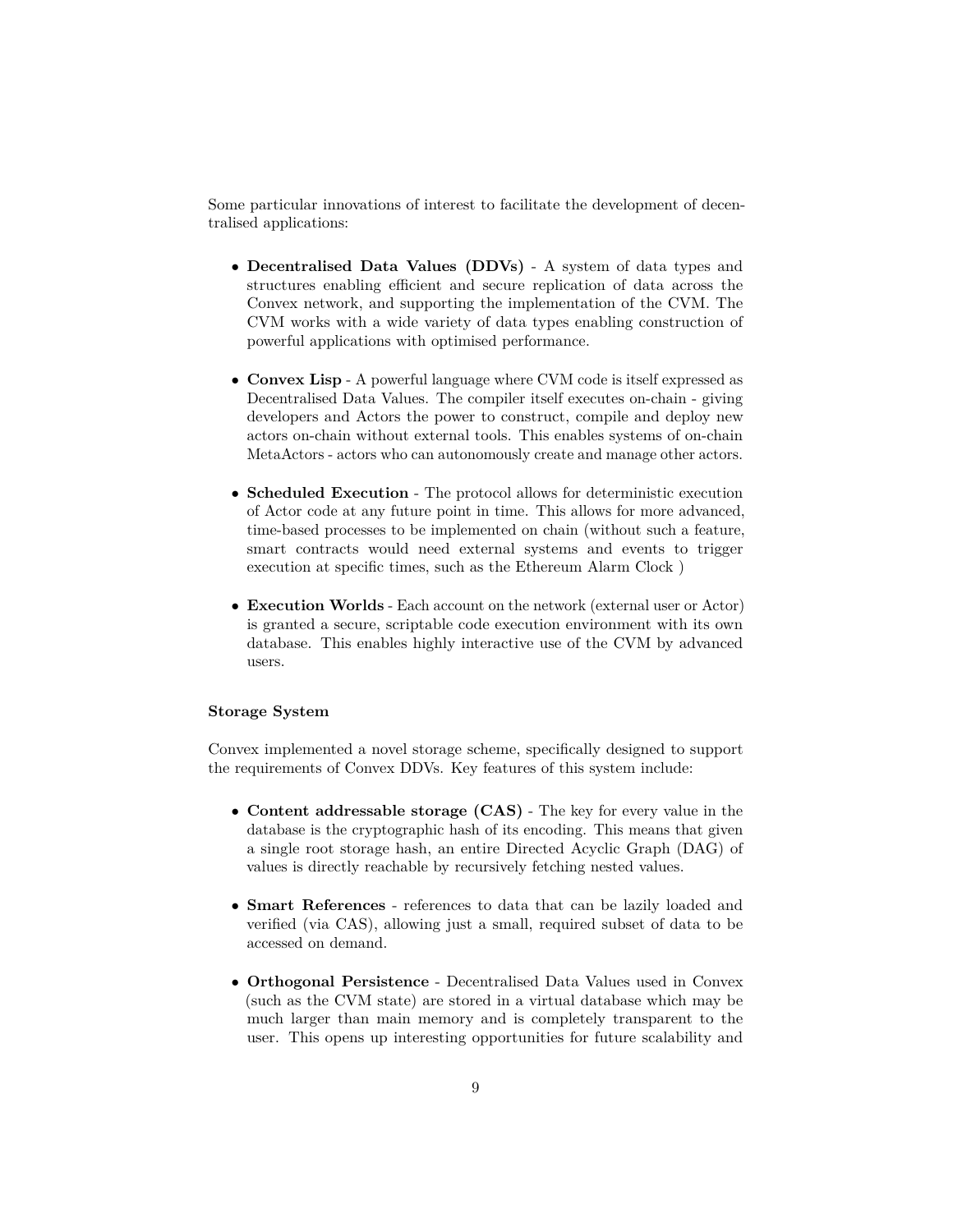sophisticated Actors capable of working with large databases.

- **Novelty Detection** The design of the storage system enables Convex to detect *novel* information when it is written to storage. This is important to reduce bandwidth requirements: only novel information will typically need to be broadcast to the Peer network.
- **Proofed Persistence** Certain proofs relating the the validation of data are persisted along with the data itself. This is an important optimisation: Entire large data structures can be verified in  $O(1)$  time by checking the cached proof.

An important feature *excluded* from the storage system is that of "update". Once written, data values are immutable and cannot be changed. This limitation is appropriate given that keys are cryptographic hashes of value encodings: finding a different data value that maps to the same key would require breaking SHA3-256. However, this exclusion is also an advantage: it reduces the need for more complex database features such as index updates

The database engine itself is called Etch. Etch is an embedded database engine optimised for these specific requirements. We believe that building a customised engine is a worthwhile investment, because of the specific feature requirements and performance improvements possible - at least an order of magnitude faster than using more traditional, general purpose databases.

The Storage System supports optional garbage collection for Peers that wish to compact storage size. A Peer is only required to maintain the current state, and a short history sufficient to participate in the consensus algorithm. Of course, Peers may choose to retain additional information for historical analysis.

# **Memory Accounting**

Decentralised databases have an issue with *state growth*, defined as the increasing requirement for peers to store information that accumulates over time. Because on-chain data must be retained, potentially indefinitely, to satisfy future onchain queries or smart contract operation. There is no option to discard data arbitrarily: a good peer cannot do so and maintain correct participation in the consensus protocol.

This growing demand for storage space presents a significant problem.

- It creates a requirement for peers to incur increasing storage costs over time, for data that must be retained indefinitely
- There are perverse incentives at work: a user might pay a one-off code to store data on-chain, but does not bear the cost of indefinite future storage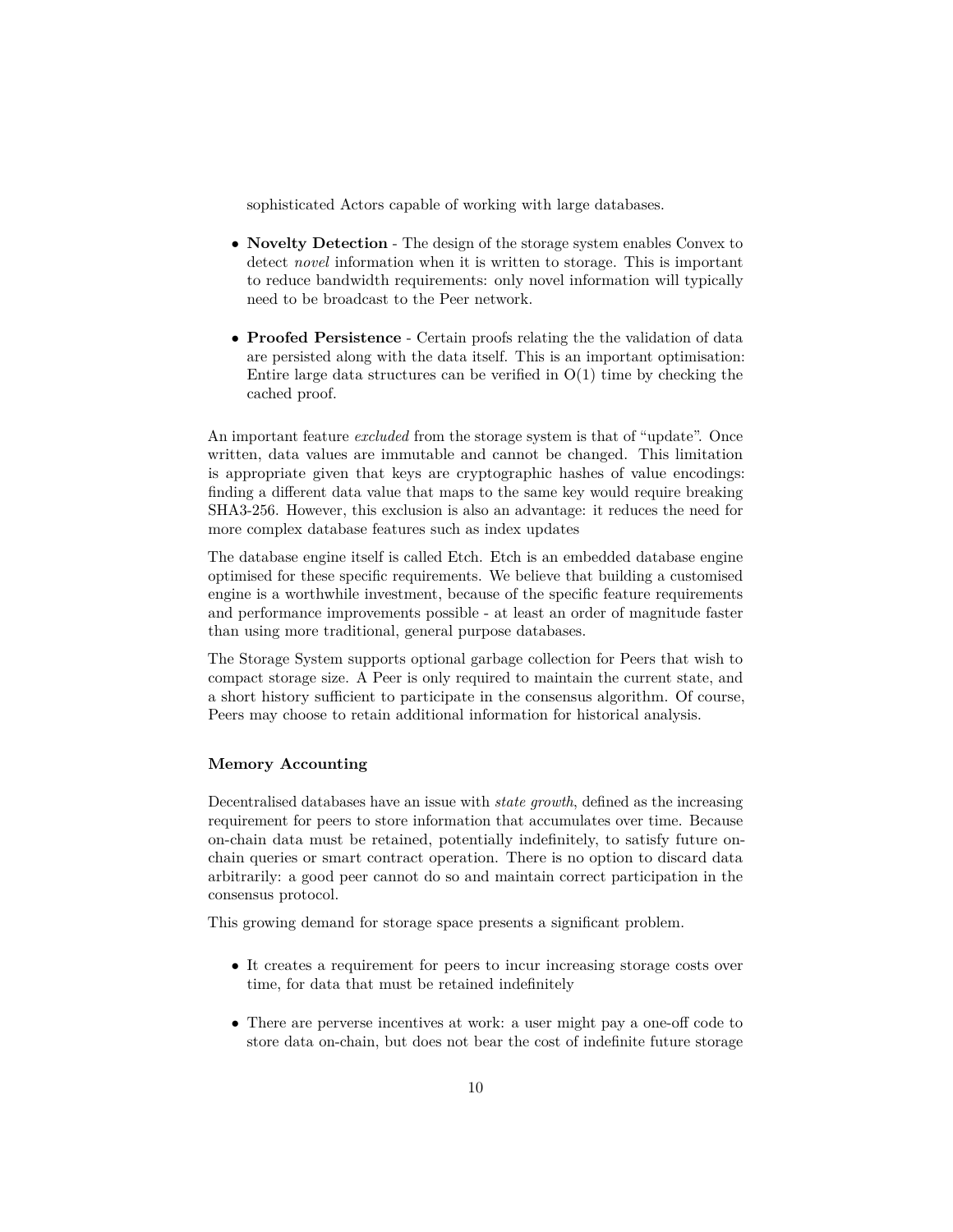(which falls on peer operators)

- Over time, careless use of on-chain storage may make it impractical for a typical individual to operate a peer with normal computer hardware and storage capabilities
- This problem might be manageable for low-transaction-volume platforms, but is clearly unacceptable for systems such as Convex that are designed to handle high volumes of transactions for sustained periods of time

Convex implements a novel solution of Memory Accounting to help manage the problem.

- Each user is given a Memory Allowance, which is a fully fledged second native currency on the Convex Network
- Memory Allowance is consumed when on-chain storage is allocated, and released when stored objects are deleted (this can be efficiently tracked by careful integration with the storage subsystem)
- A automated Memory Exchange Actor is provided that maintains a pool of liquidity with memory available for users to purchase. This regulates the maximum size of the on-chain state based on supply and demand. This pool can be increased over time to allow for reasonable state growth, improvements in technology and to discourage hoarding.
- By this mechanism, a fair market price for memory is established that creates an economic incentive for efficient memory usage.

# **Technical Description**

# **Design Rationale**

It is worth reflecting on the logic behind the design of Convex: this logic has driven the majority of key design decisions in the construction of the Convex system.

Convex works on the principle of proving a globally shared state on a permissionless decentralised network which executes instructions (transactions) on behalf of users: a "public computer" that everyone can access but where nobody has absolute control.

The motivation for the development of a system of this nature is because it can act as the foundation for the Internet of Value - a system of decentralised value exchange built in the open spirit of the original Internet. But is this necessary?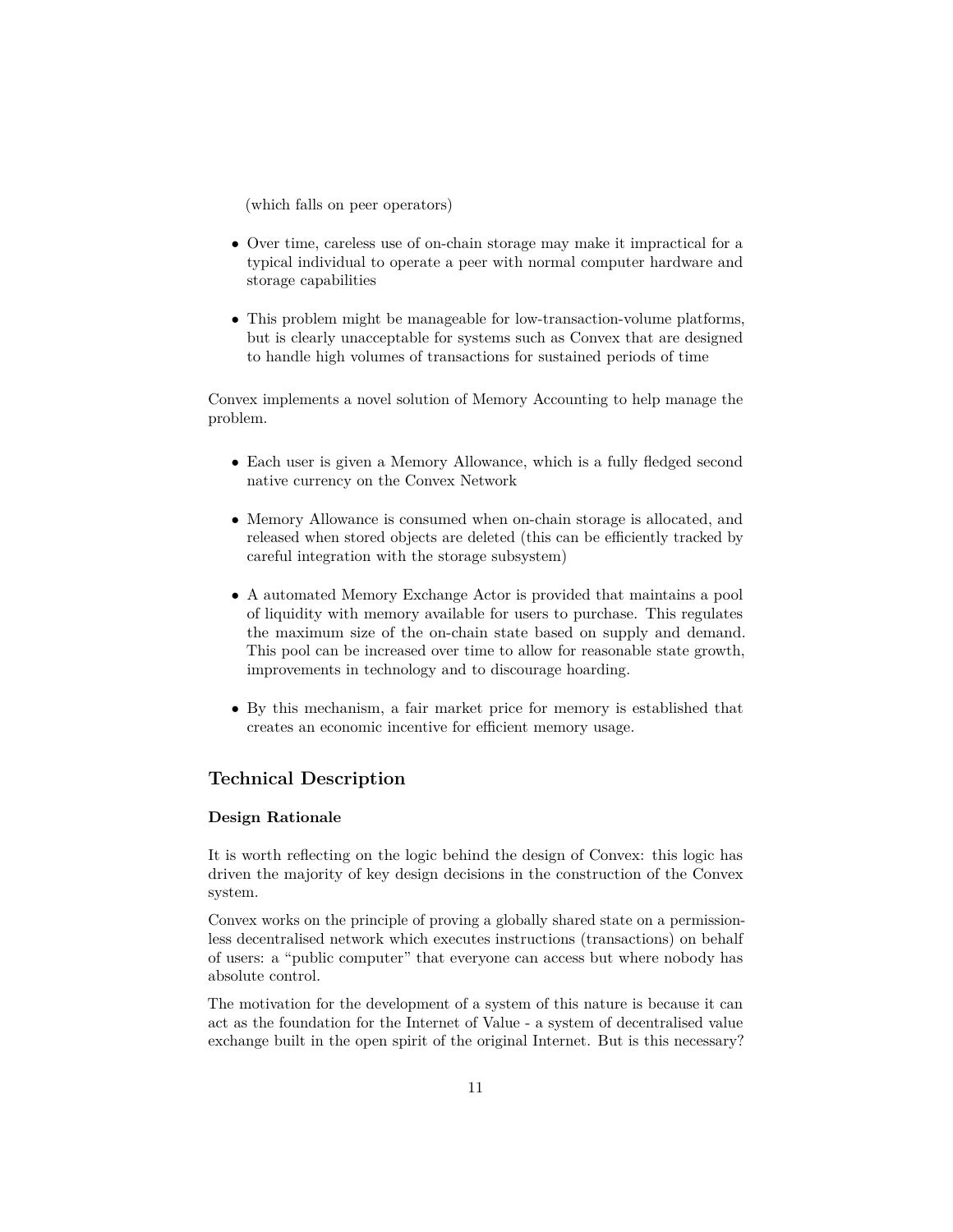Could it not be done in a simpler way? In this section we argue that these capabilities are necessary and sufficient (given the additional obvious assumption of adequate performance).

It is important to consider why the Internet itself does not already function as an "Internet of Value". The key insight here is that the original Internet is primarily a **stateless** system that enables communication between different participants. A system of digital value exchange requires **state** - at the very minimum it must be able to record the ownership of digital assets (in Bitcoin, for example, this state is manifested in the set of UXTOs). While clients and servers on the Internet individually store and manage their own state, such state is inadequate for decentralised value exchange because it is susceptible to corruption or arbitrary modification by the party that controls the relevant network nodes. At scale, such centralised state cannot be trusted.

If we are unable to trust centralised actors as the sole arbiters of truth regarding the state of assets, the solution must therefore involve decentralised verification. It must furthermore ensure **consensus** in order that the whole network sees the same verified state - assets cannot reliably be used for value exchange if there is ambiguity over ownership (the "double spend" problem). To provide the basis for a global, open network, the consensus itself must be **global** and available to all participants.

Because we wish to ensure openness and avoid the issue of centralised control over the system, it must also be **permissionless** in the sense that any actor can participate on an equal basis and not be excluded or censored by other participants wielding excessive power.

However, This ideal of decentralisation presents the problem that some actors in the system may be malicious and actively attempting to defraud other actors - a significant problem when valuable digital assets are at stake. Furthermore, even if not malicious, software or hardware failures can potentially disrupt the system. We therefore require the property of **Byzantine Fault Tolerance** which can be informally characterised as resistance of the consensus mechanism to malicious attacks and failures. Theoretical results (e.g. the seminal work by Leslie Lamport) have demonstrated that such consensus requires 2/3 of participants to be good actors - that is, byzantine fault tolerance is possible to achieve as long as no more than 1/3 of actors are malicious or faulty. We would like the Internet of Value to operate with a consensus algorithm that achieves this theoretical optimum level of security.

We now consider the nature of Digital Assets, and what is necessary to implement them. A key observation is that for assets to be meaningful, they must obey rules. The most obvious example is that of ownership: only the owner of an asset should be able to use it in an economic transaction. But other rules may also apply: for example a financial option includes a right to "exercise" the option in exchange for some other underlying asset. Since assets only have value if owners trust that their rules will be enforced, we need a system of encoding and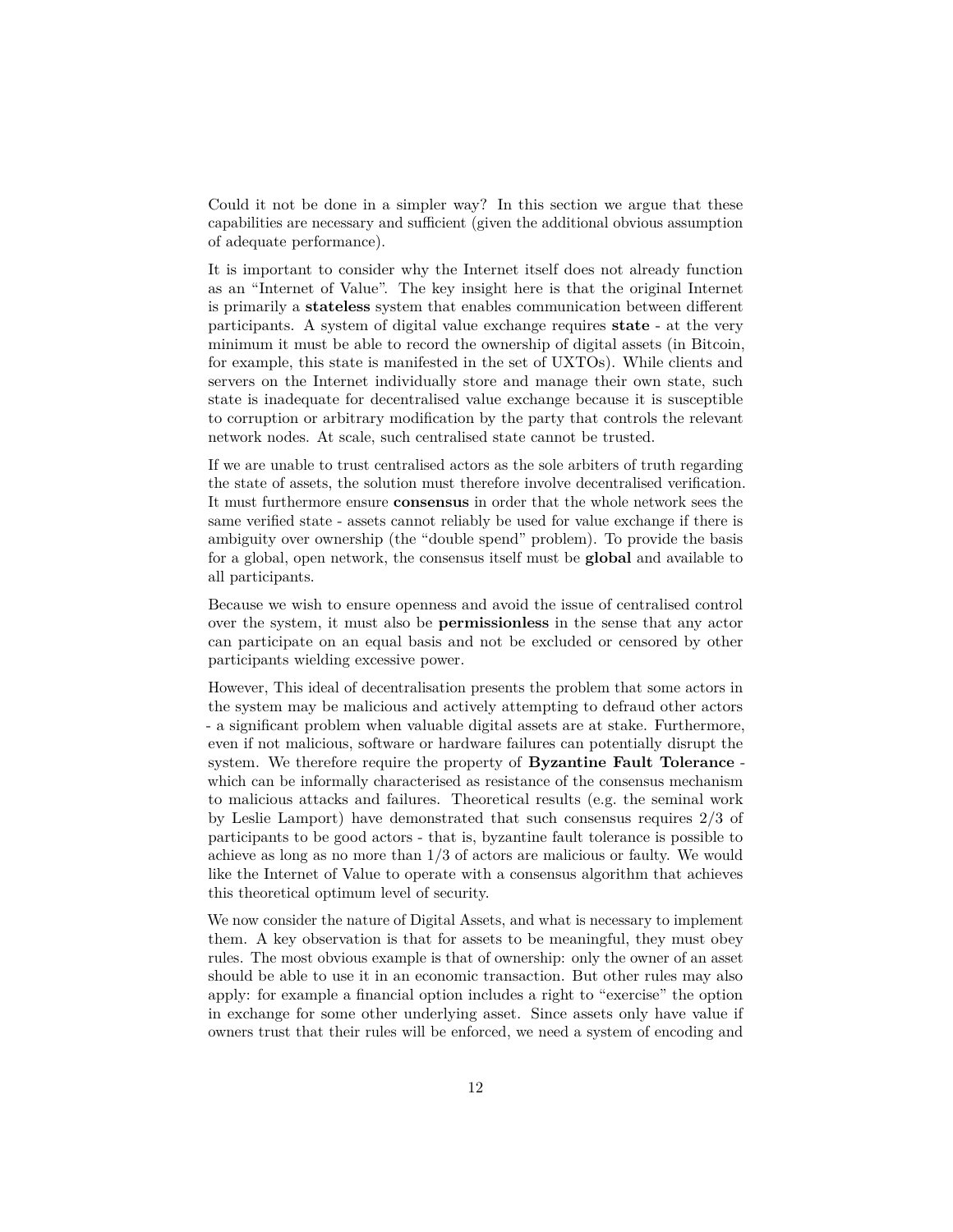executing these rules in an automated, verifiable way as part of the decentralised protocol - such rules must be implemented as **smart contracts**.

While it would be possible to create a simple system of smart contracts that tackle many useful applications without full programmability, the Internet of Value calls for extensibility to new forms of assets that may not be originally anticipated by the designers of the network. We therefore require a **Turing complete** smart contract execution model (capable of performing any computation) if we are to avoid the risk of future limitations preventing important digital asset classes from being created.

To ensure that only valid transactions are executed on digital assets with the authorisation of the owner, we need a secure way to validate the authenticity of transactions. This is fortunately a well-studied problem that can be solved with cryptographic techniques, and in particular **digital signatures**, where the authenticity of a transaction can be validated through the use of a secret private key held by users, and a public key that is visible to all.

Maintenance of the network consensus invariably requires resources: powerful servers with compute capability, significant storage and network bandwidth are necessary to operate the consensus algorithm and execute transactions 24/7 at global scale. These resources are ultimately not free, and to compensate their operators for the economic cost of their services there is a need to impose **transaction fees** for usage. Without some economic cost of transacting, the network could be swamped by low-value or malicious transactions that consume excessive resources. The need to charge a transaction fee naturally leads to the conclusion that some form of **native currency** is required, being a digital currency that is valid to pay for the usage of network services (which can be enforced at the protocol level).

Finally, we note some practical considerations. Information will need to be durably maintained and frequently communicated as part of the consensus algorithm and in serving users of the network, which requires systems for **storage** and **transmission** of data. Ideally, such systems need to be **efficient** to provide necessary storage, and they must ensure **integrity** to allow recovery from faults and malicious tampering.

The remainder of this White Paper describes the technical implementation of Convex, which implements all the above capabilities in order to provide a foundation for the Internet of Value.

### **A note on Values**

As a distributed information system, Convex must deal with the representation of data. We therefore rely frequently on the definition of a Decentralised Data Value (DDV) which has the following properties: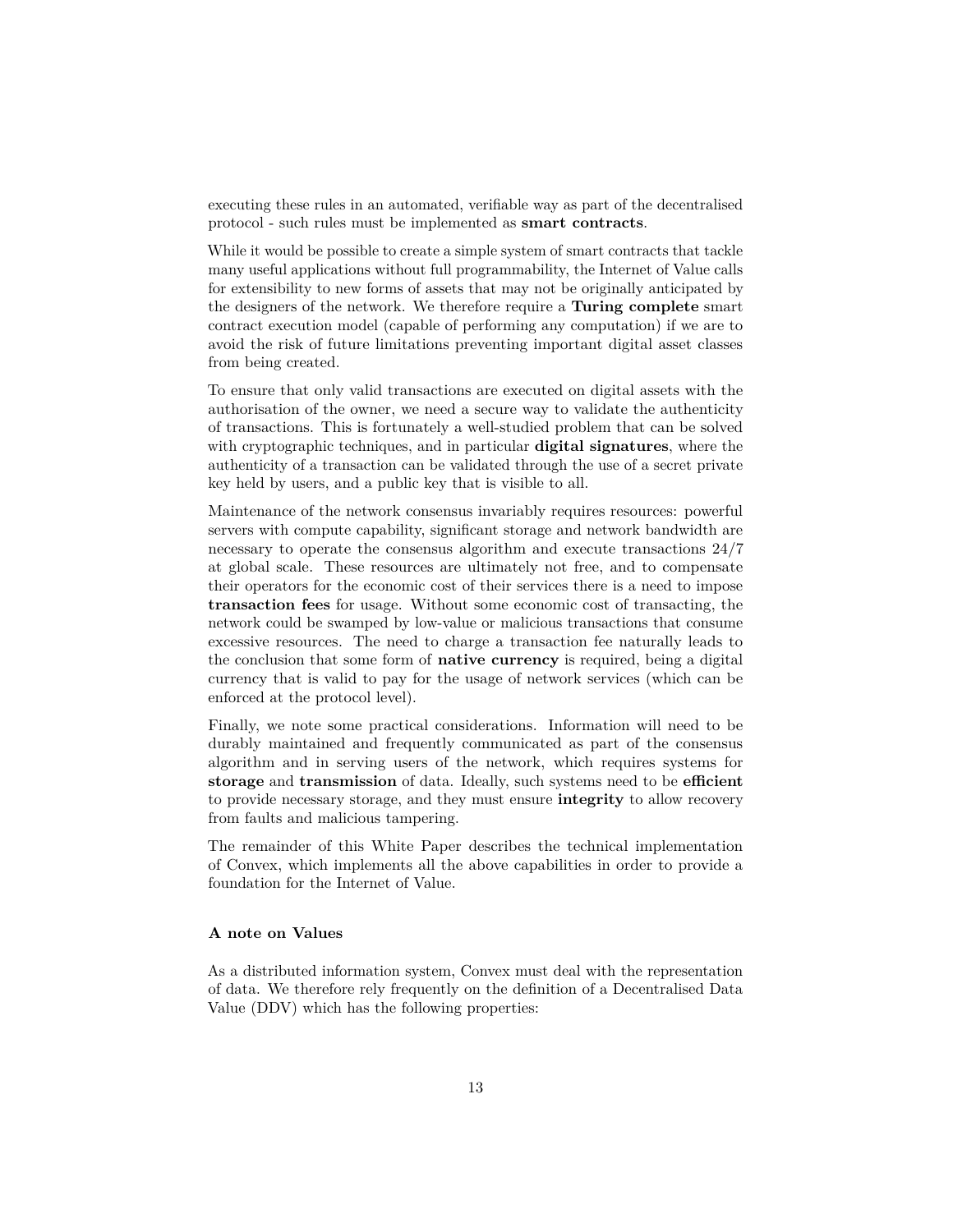- It is immutable: the information content cannot be changed once constructed
- It has a unique canonical Encoding as a sequence of bytes, which is used for both network transmission and storage
- It can be assigned a unique Value ID (VID) which is defined as the SHA3-256 cryptographic hash of the value's Encoding. This serves multiple purposes, most importantly for cryptographic verification and as a key for various data structures (e.g. hash maps and Content Addressable Storage).
- Other DDVs can be recursively nested inside in essence forming a Merkle Tree, which becomes a Merkle DAG given structural sharing of identical children.

Where we refer to "value" or "data value" in this document, we are generally referring to DDVs.

### **Consensus Algorithm**

**Peers and Stake** Convex defines the set of actors that participate in the consensus algorithm as **Peers** in the Network.

Anyone may operate a Peer by providing an economic **Stake** in Convex Coins. The size of the Peer Stake determines the relative voting power of the Peer in the consensus algorithm, but it is locked up and at risk of forfeiture in the case that bad behaviour is provably detected. Stake could also be appropriated by malicious actors if the Peer does not maintain strong security for their system (in particular the security of the Peer's private key). Requiring a Stake is therefore a key aspect of the economic incentive for Peers to maintain the security of the network.

As a reward for helping to operate and secure the network, Peers are entitled to a share of fees for transactions executed on the network, plus other incentive pools provided by the network. This reward is proportional to Peer stake, again creating a positive incentive for Peers to provide more Stake and greater security.

**State** The key task of the Peer Network is to securely store and update the **Global State**.

The State is a representation of the complete information in the CVM at any point in time. The Convex Network operates as a globally replicated state machine, where new updates cause changes to the current State. Updates are defined on a globally consistent basis according to the sequence of transactions confirmed through the Consensus algorithm.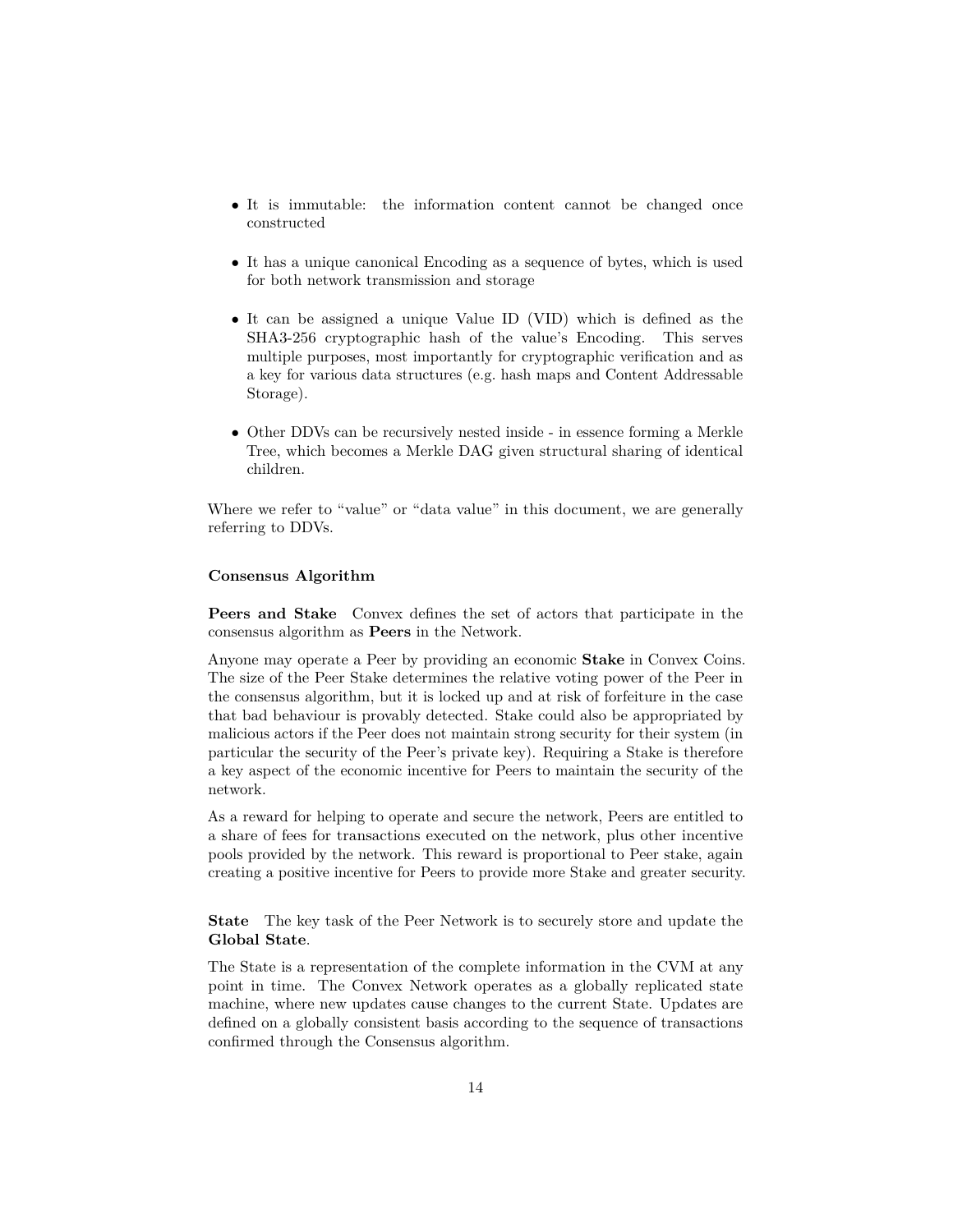The latest State of the CVM network after all verified Transactions in consensus have been executed is called the **Consensus State**.

The State is represented as an immutable Decentralised Data Value (DDV) that includes:

- All Account information and balances
- All Actor code, static information and current state
- All information relating to active Peers and staking
- Global information (such as the latest Block timestamp)

Since it is a DDV, it follows that a State is a Merkle DAG, and has a unique Value ID. This means that if two Peers compute a State update and announce the VIDs, it is possible to immediately validate if they computed the same resulting State.

**Transactions and Blocks** A **Transaction** is an instruction by any network participant (typically users of client applications) to affect an update in the Consensus State. Transactions are digitally signed to ensure that they can only cause effects in the Consensus State that are authorised for the holder of the corresponding private key.

Transactions are grouped into **Blocks**, which contain an ordered sequence of Transactions and some additional metadata (most importantly a Block timestamp).

The inclusion of Transactions in Blocks is at the discretion of the Peer to which they are submitted. Users may choose any Peer, but normally should prefer to submit transactions to a Peer that they trust to behave correctly, since this discretion could be abused by the receiving Peer:

- The Peer could ignore a Transaction and neglect to propose it for consensus
- The Peer could insert its own Transaction(s) before the user's transaction, potentially executing a front running attack

**Reduction to the Ordering Problem** Consensus in a decentralised state machine can trivially be achieved with the combination of:

• Agreement on some initial genesis State:  $S[0]$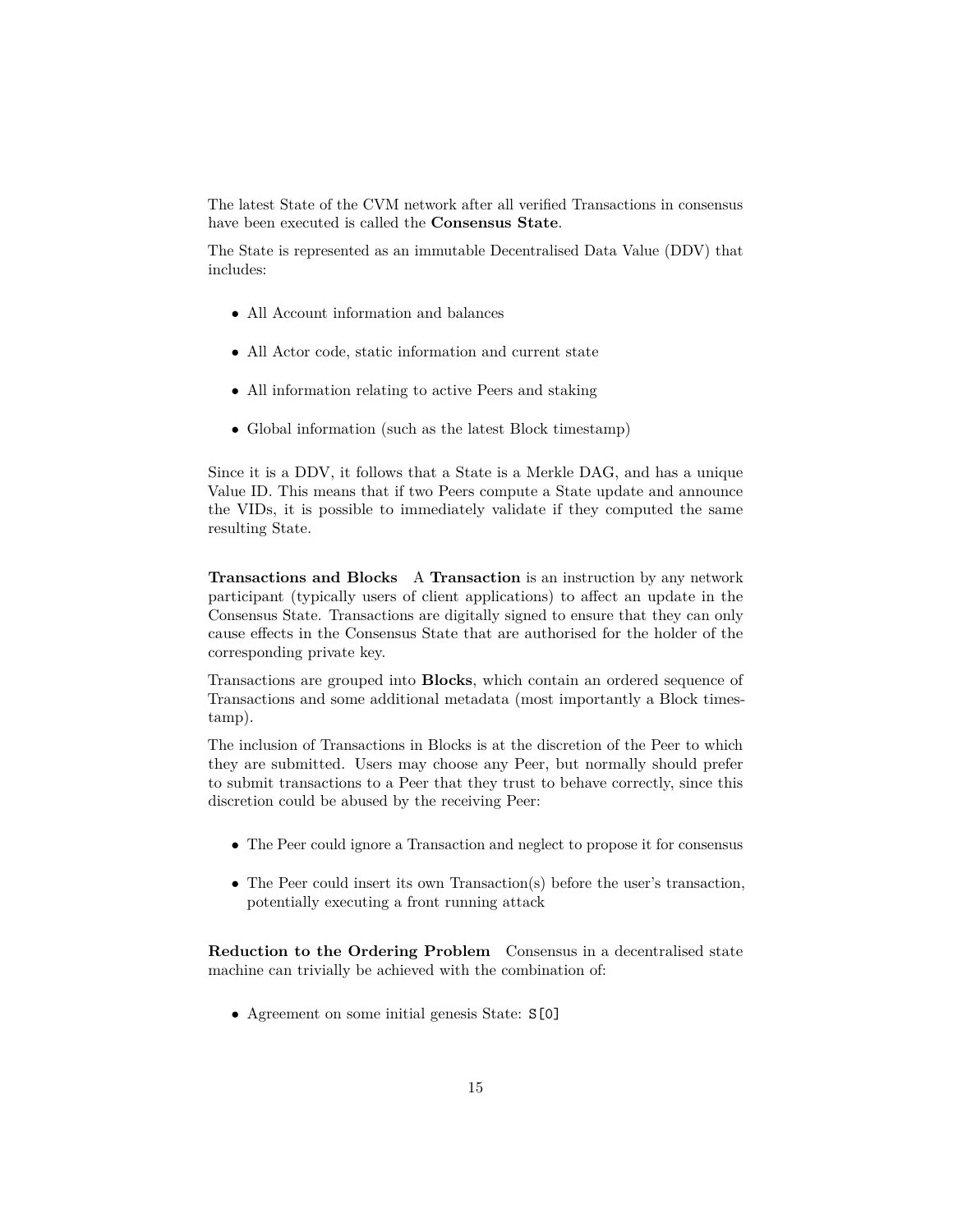- Consensus over the complete ordering of Blocks of transactions B[n]
- A deterministic State Transition Function, which updates the State according to the Transactions contained in a Block:  $S[n+1] = f(S[n], B[n])$

This construction reduces the problem of generalised consensus to the problem of determining consensus over Block ordering. The CVM execution environment provides the State Transition Function, which is orthogonal to the consensus algorithm but provides the deterministic computations to compute the new Consensus State (given any Ordering of Blocks in consensus).

We define the **Consensus Point** to be the number of Blocks confirmed by the consensus algorithm in the Ordering, and the Consensus State is correspondingly the State obtained after applying the State Transition Function up to the Consensus Point.

The hard problem that the consensus algorithm needs to solve is determining the **Ordering** of Blocks given the potential presence of malicious actors who may seek to profit by changing the order of transactions (e.g., a "Double Spend" attack).

**Block proposals** Traditional blockchain solutions have focused on mechanisms to determine which participant gains the right to propose the next block, which includes a hash of the previous block in order to extend a linked chain of blocks. This was the basis for the original Bitcoin Proof of Work algorithm (which used the ability to mine cryptographic hashes as the basis for allowing a miner to publish a block and claim the corresponding block reward).

Approaches that involve selecting a "leader" to publish a new block have some notable problems:

- It is a complex task to determine which participant should be the next leader, at least in a way that simultaneously works efficiently, provides security in the presence of potential malicious actors, and is guaranteed to make progress in cases such as leaders becoming unavailable.
- Including the hash of the previous block in a chain creates an inherent data dependency that limits the ability to propose blocks in parallel and increases latency - each leader must build upon the work of the previous leader sequentially, which implies a minimum lower bound on the block time (given fundamental physical constraints).
- It is necessary to make sure that the leader possesses the transactions that should be included in a Block. This implies the need for a mechanism to transmit transactions across peers prior to block creation (e.g., with the "mempool" used by Bitcoin to share pending transactions), which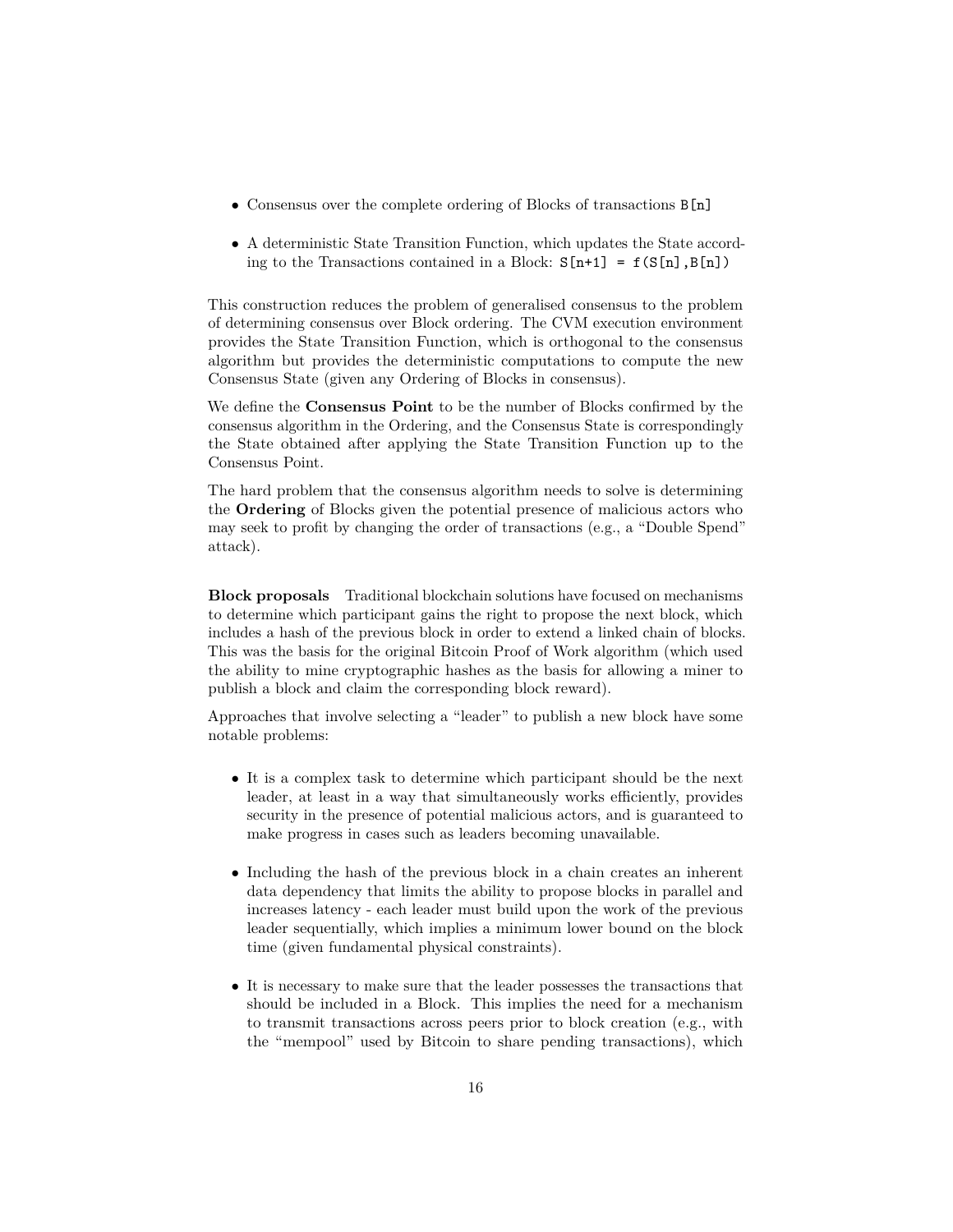in turn implies additional communication costs and many opportunities for attackers to launch "front running" attacks on transactions that they observe.

Convex therefore eschews the idea of selecting a leader. We maintain the principle that **any Peer may propose a new Block at any time**. This "leaderless" approach has some important desirable consequences:

- Blocks can be **instantaneously proposed**, without a Peer having to become a leader, perform any expensive computation, or wait for confirmation on any previous Block.
- Users can **select a trusted Peer** to publish their transactions, rather than having to forward them to a leader that may not be trustworthy. As previously noted, this is an important mitigation against censorship and front-running attacks.
- Blocks can be **independent of all previous Blocks** they do not necessarily form a "chain" linked by cryptographic hashes.
- It is possible for multiple Peers to **concurrently** propose Blocks for inclusion in consensus at the same time, removing a major bottleneck compared to systems that require on some form of sequential leadership.

A Peer proposed a Block for consensus simply by appending it to its current Ordering, where this Ordering includes all Blocks up to the Consensus Point, plus any additional Blocks still to be confirmed in consensus.

**Convergent Consensus** Convex uses a variant of Convergent Replicated Data Types (CRDTs) ensure that the Network converges to Consensus. CRDTs have the provable property of Eventual Consistency - which might be informally defined as a situation where all nodes eventually agree on the same value (in this case, the value of interest is the Ordering up to an agreed Consensus Point).

The CRDT is implemented through:

- A data structure called a **Belief**, which represents a Peer's view of consensus across the whole Network, including the latest Block Orderings from other Peers
- A **Belief Merge Function**, which:
- Combines any two (or more) Beliefs to create an updated Belief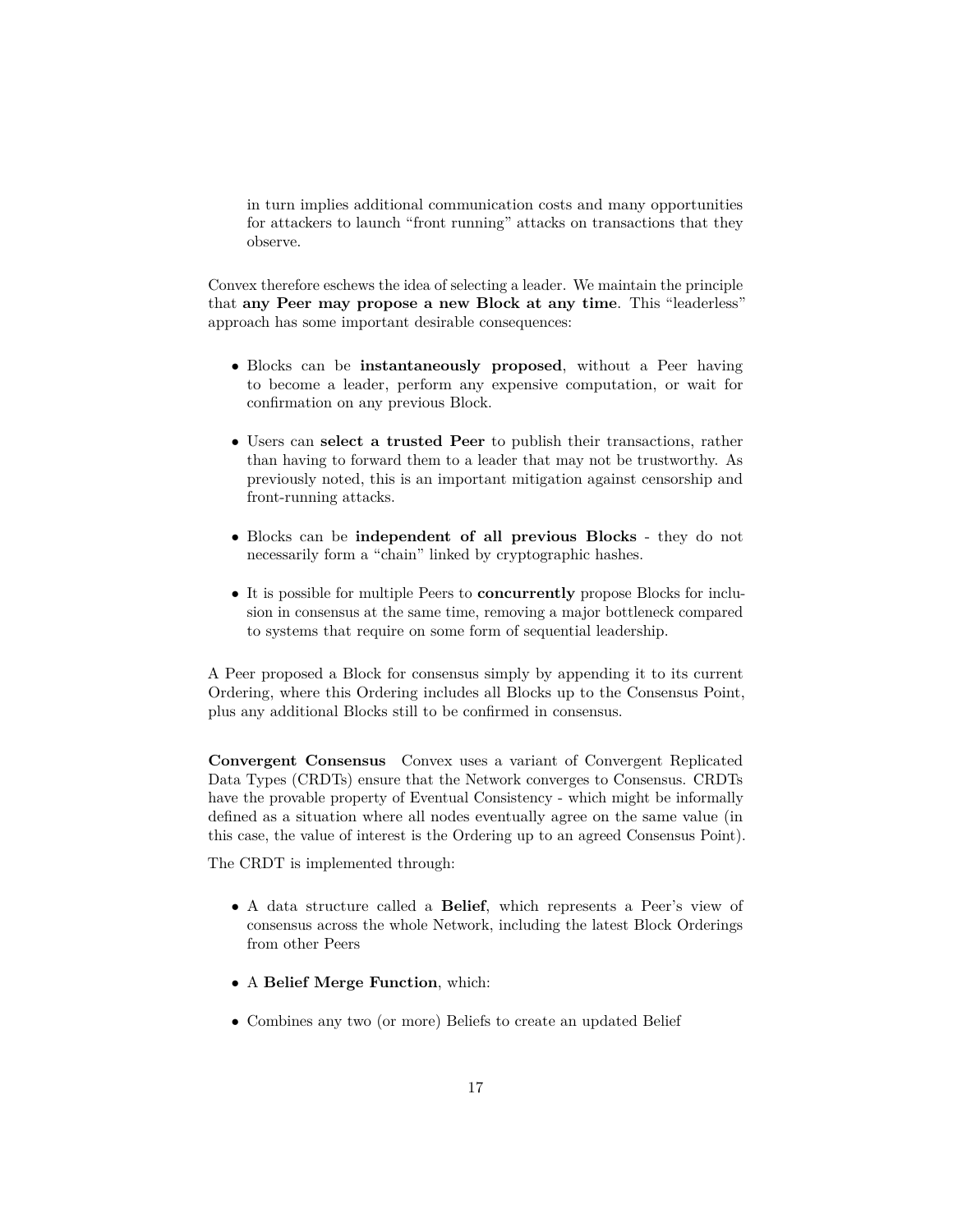• Is idempotent, commutative and associative with respect to the merging of other Beliefs

This effectively forms a *join-semilattice* for each Peer, and satisfies the conditions required for a CRDT. Repeated applications of the Belief merge result to Beliefs propagated by Peers in the network automatically results in convergence to a stable consensus.

Digital signatures ensure that Peers are only able to (validly) update the part of the overall Belief structure that represents their *own* proposals. This ensures that full cryptographic security is maintained throughout the operation of the consensus algorithm since nobody can impersonate a Peer.

Malicious Peers could remove the Ordering of one or more other Peers from their Belief, perhaps in an attempt to censor transactions. However, this will not be an effective attack against the Network since the Ordering will also be relayed via other Peers and will ultimately be merged into Consensus.

**Stake-weighted voting** During the process of convergence, it may be necessary to resolve conflicts in proposed block Orderings from different Peers. This is achieved by a system of stake-weighted voting.

At each Belief Merge step, if there is a conflict between Orderings the Peer computes the total share of stake voting for each proposed Block in the next position after the current Consensus Point. It is able to do this because it has a view of the Orderings proposed by all other Peers.

This voting is applied iteratively to Blocks in following positions, but only counting the votes by Peers that have supported the winning Ordering up to this point (supporting a minority Block causes Peers to be temporarily excluded from the considered vote in following Blocks). Peers that vote for anything inconsistent with the majority therefore cannot influence the Ordering of any subsequent Blocks.

Once the overall winning Ordering has been determined, the Peer appends any new Blocks it wishes to propose, then adopts this Ordering as its own proposal. This Ordering is signed and incorporated into the Peer's own Belief, which is then propagated onwards to other Peers.

As an illustration, consider three Peers that are initially in consensus with respect to an Ordering of Blocks XXXX but peers A and B propose new Blocks Y and Z:

Peer A: (stake 20) ordering = XXXXY Peer B: (stake 30) ordering = XXXXZ Peer C: (stake 40) ordering = XXXX

Peer C observes the orderings of Peer A and B (after propagation of Beliefs). It sees two conflicting proposals, but because Peer B has the higher stake it takes this Ordering first. It then appends the other Block it has observed: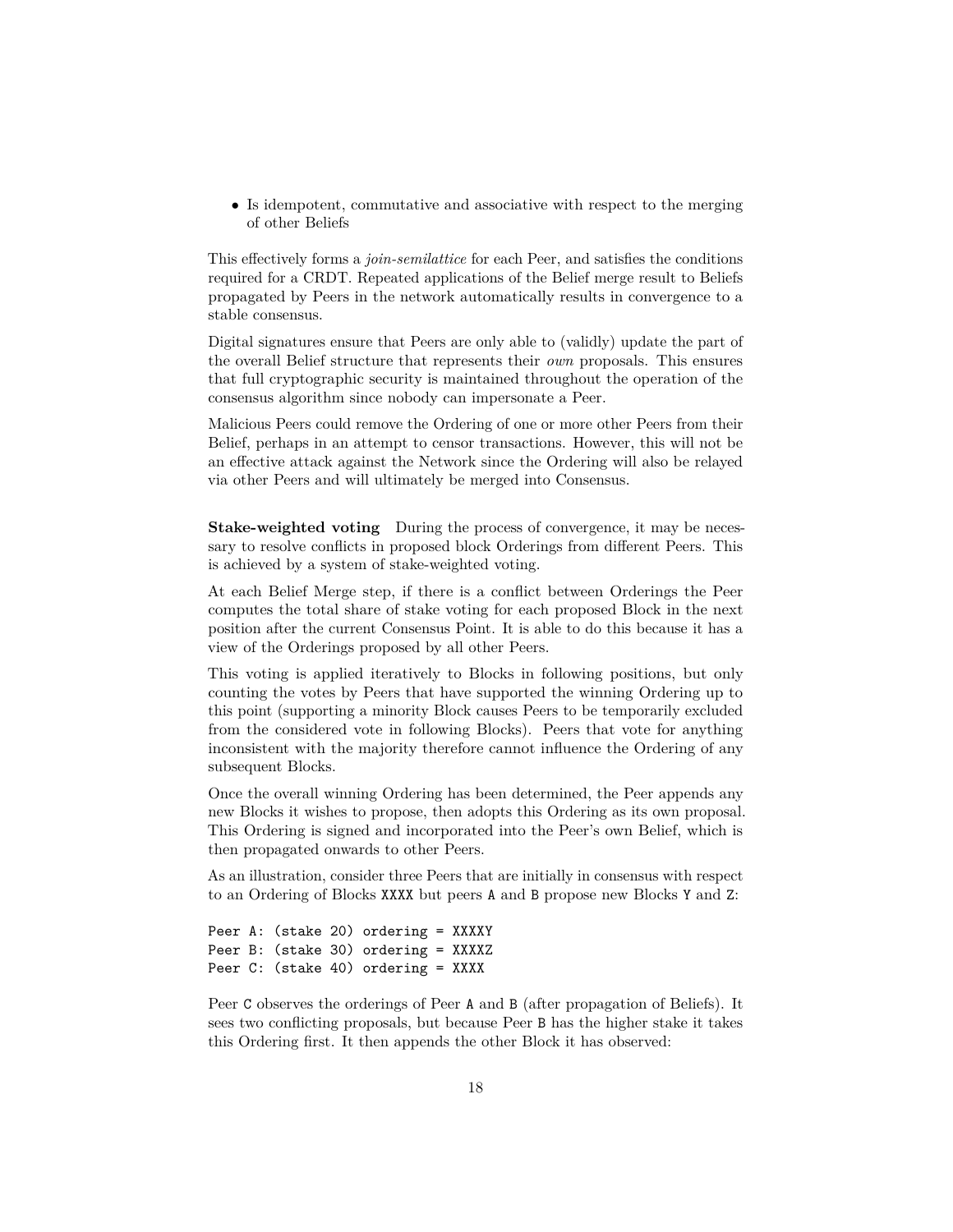Peer A: (stake 20) ordering = XXXXY Peer B: (stake 30) ordering = XXXXZ Peer C: (stake 40) ordering = XXXXZY (updated)

Peer A now observes the Orderings of the other Peers. Since there is still a conflict, it calculates the vote for each ordering and sees that there is a 70-30 vote in favour of having block Z first (and a 40/0 vote in favour of block Y next). It therefore adopts same the same Ordering as proposed by Peer C.

```
Peer A: (stake 20) ordering = XXXXZY (updated)
Peer B: (stake 30) ordering = XXXXZ
Peer C: (stake 40) ordering = XXXXZY
```
Peer B now observes the Orderings. It sees everyone agreed on block Z, and a 60-0 vote in favour of Block Y next. It therefore adopts this winning Ordering as its own:

```
Peer A: (stake 20) ordering = XXXXZY
Peer B: (stake 30) ordering = XXXXZY (updated)
Peer C: (stake 40) ordering = XXXXZY
```
This procedure naturally converges to a single Ordering: Any situation where Peers are voting for different Blocks (in any position) is unstable and will collapse towards one outcome, since Peers will switch to whichever Ordering is observed to have a slight majority. After a few rounds of Belief propagation, all good Peers will align on the same Ordering.

**Stability** The Belief Merge procedure outlined above has many desirable stability properties even in the presence of some proportion of malicious adversaries (Bad Peers). Some of these are listed below:

**51% Stability with Good Peer Majority** If more than 50% of Peers adopt the same Ordering, this majority consists entirely of Good Peers and they are mutually aware of each other's agreement, then the Ordering is provably stable no matter what any adversaries subsequently attempt, since the adversaries cannot cause any Good Peer to change their vote.

**51% Stability with Rapid Propagation** If more than 50% of Peers (some of which may be Bad Peers) adopt the same ordering, less than 50% of all Peers are Bad Peers, and these Beliefs are propagated quickly to all other Peers (at least before the next round of Belief Merges), then the Ordering will be provably stable since a majority of Good Peers will adopt the same Ordering during the next Belief Merge.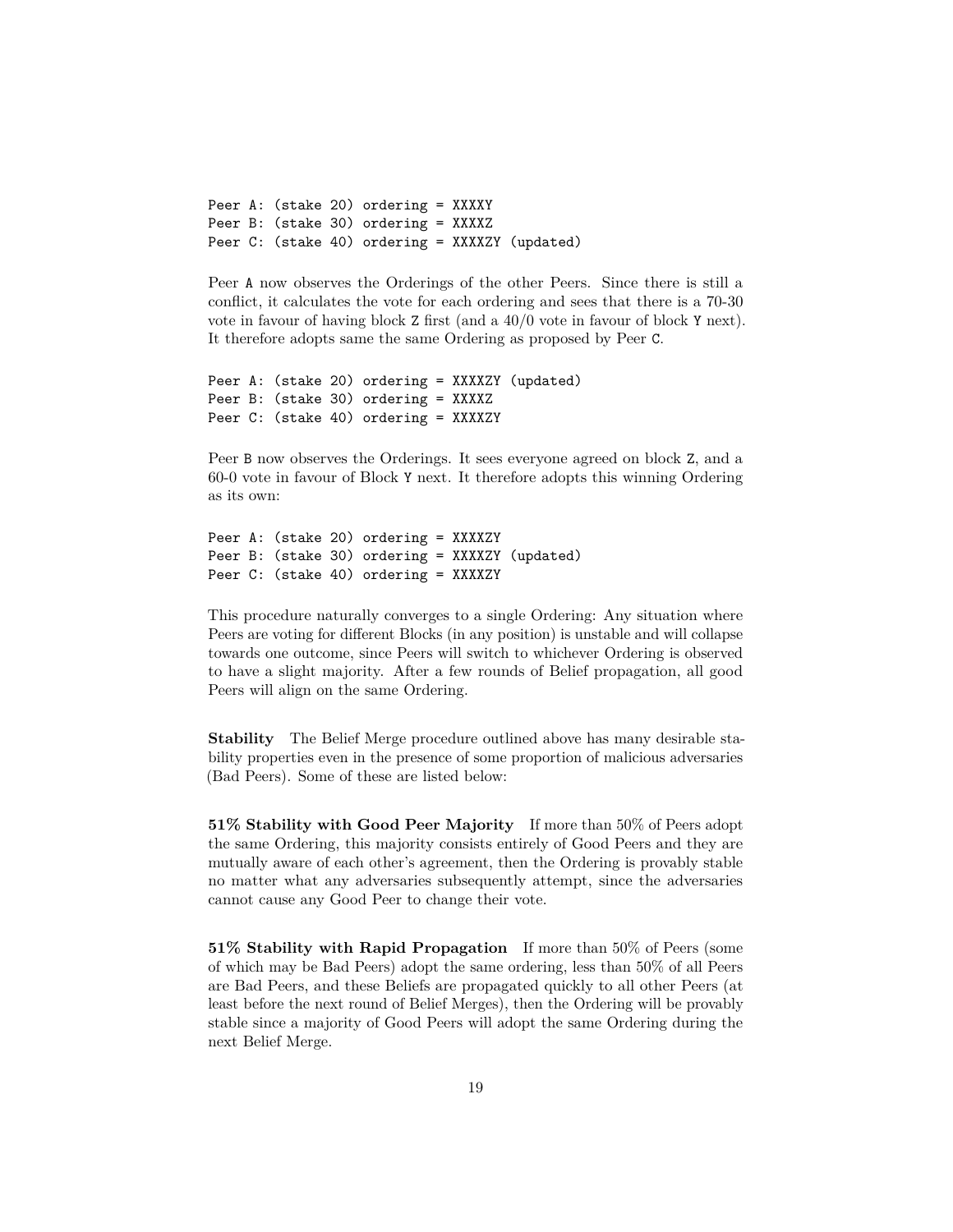# **67% Stability vs. Irrelevant Alternatives** Assuming that:

- 1. At least 2/3 of all Peers are aligned in proposing the same Ordering, and are aware of each other's Orderings
- 2. Less than 1/3 of Peers (by Staked voting weight) are Bad Peers, the remainder  $(>2/3)$  are Good Peers
- 3. Bad Peers may collude arbitrarily, but do not have a Belief propagation speed advantage (on average) relative to Good Peers
- 4. Non-aligned Good Peers do not initially have any significant support for any conflicting ordering.

Then the Ordering is provably stable, since:

- By (1) and (2), the number of Good Peers within in the aligned set of Peers must strictly outweigh the Bad Peers.
- Whatever the Bad Peers do (including switching from being in the aligned group to supporting a new conflicting Ordering), their new Ordering will still be outweighed by the Good Peers which are already in alignment
- Therefore, the initially aligned Good Peers will win 50%+ majority with Good Peers, since they will win a propagation race by sharing their Beliefs which will bring the majority of remaining non-aligned Good Peers as per assumption (3)

**75% Stability vs. powerful adversaries** Assuming that 75% of Peers are aligned in proposing the same Ordering, and are aware of each other's orderings, the Ordering is stable as long as less than 25% of Peers are Bad Peers.

This hold true even against powerful adversaries with capabilities such as:

- Ability to temporarily isolate and trick non-aligned Peers into adopting a conflicting Proposal
- Ability to censor or delay arbitrary messages on the network (as long as at least one Belief propagation path eventually exists between any pair of Good Peers)
- Ability to delay the activity of any Good Peer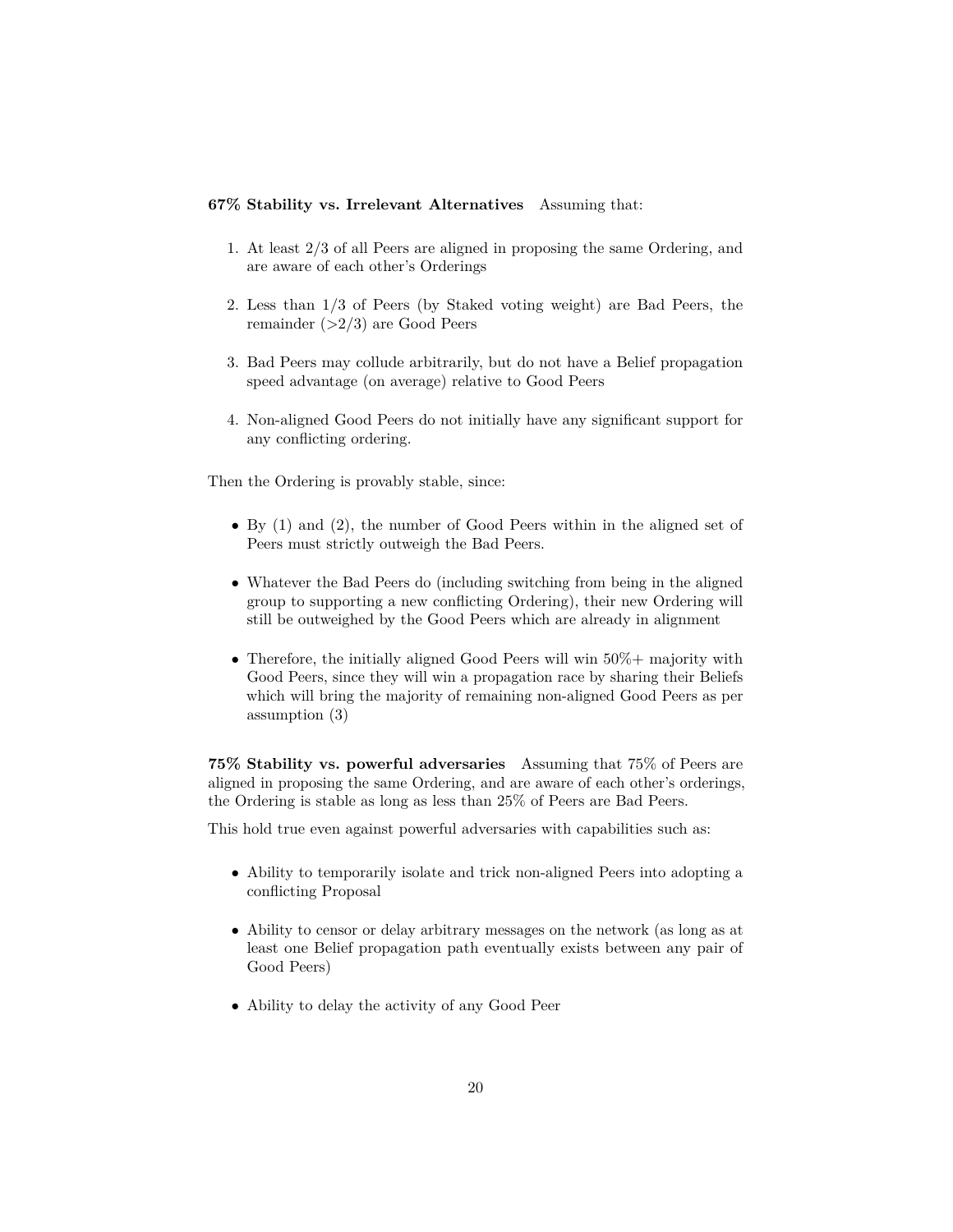**Determining consensus** Even after a stable Ordering is observed, it is necessary to confirm Consensus. This is achieved through what is essentially a decentralised implementation of a 2-phase commit.

Once a 2/3 threshold of Peers are observed by any Peer to be aligned on the same Ordering up to a certain Block number, the Peer marks and communicates this number as a **Proposed Consensus Point (PCP)**. The Peers propagate this PCP as part of their next published Belief, attached to their Ordering.

Once a 2/3 threshold of Peers are observed to have the same Proposed Consensus Point with the same Ordering, this value is confirmed by the Peer as the new **Consensus Point (CP)**. From this point on, Good Peers will consider the Consensus final.

Consensus is **guaranteed** providing:

- A stable Ordering is reached where a majority of Peers consistently propose the same Ordering
- At least 2/3 of Stake is held by Good Peers that are active in the network

This follows from the fact that given a majority for a stable Ordering, all Good Peers will eventually adopt the same Ordering and therefore the Network will pass both the Proposed Consensus and Consensus thresholds.

**Illustration** Consider a case where all peers A, B, C, D and E initially agree on a Consensus Ordering (labelled o). At this point, peer B receives a set of new Transactions, composes these into a Block and produces a Belief with an updated Ordering (x), including the new proposed Block. Initially, this is unknown to all other Peers.

We can visualise this initial situation as a Matrix, where each row is the Belief help by one peer, and each column represents the latest signed Ordering observed by each peer from another peer. Each Peer also has knowledge of the current Consensus defined by o, which is also its Proposed Consensus.

|           | ABCDE Consensus Proposed Consensus |   |  |
|-----------|------------------------------------|---|--|
| А ооооо о |                                    | Ω |  |
| Boxooo o  |                                    |   |  |
| Cooooooo  |                                    | Ω |  |
| D ooooo o |                                    | Ω |  |
| E ooooo o |                                    |   |  |

Because it has a new Belief which represents novelty to the Network, Peer B propagates this Belief to other Peers. The other Peers observe that Peer B has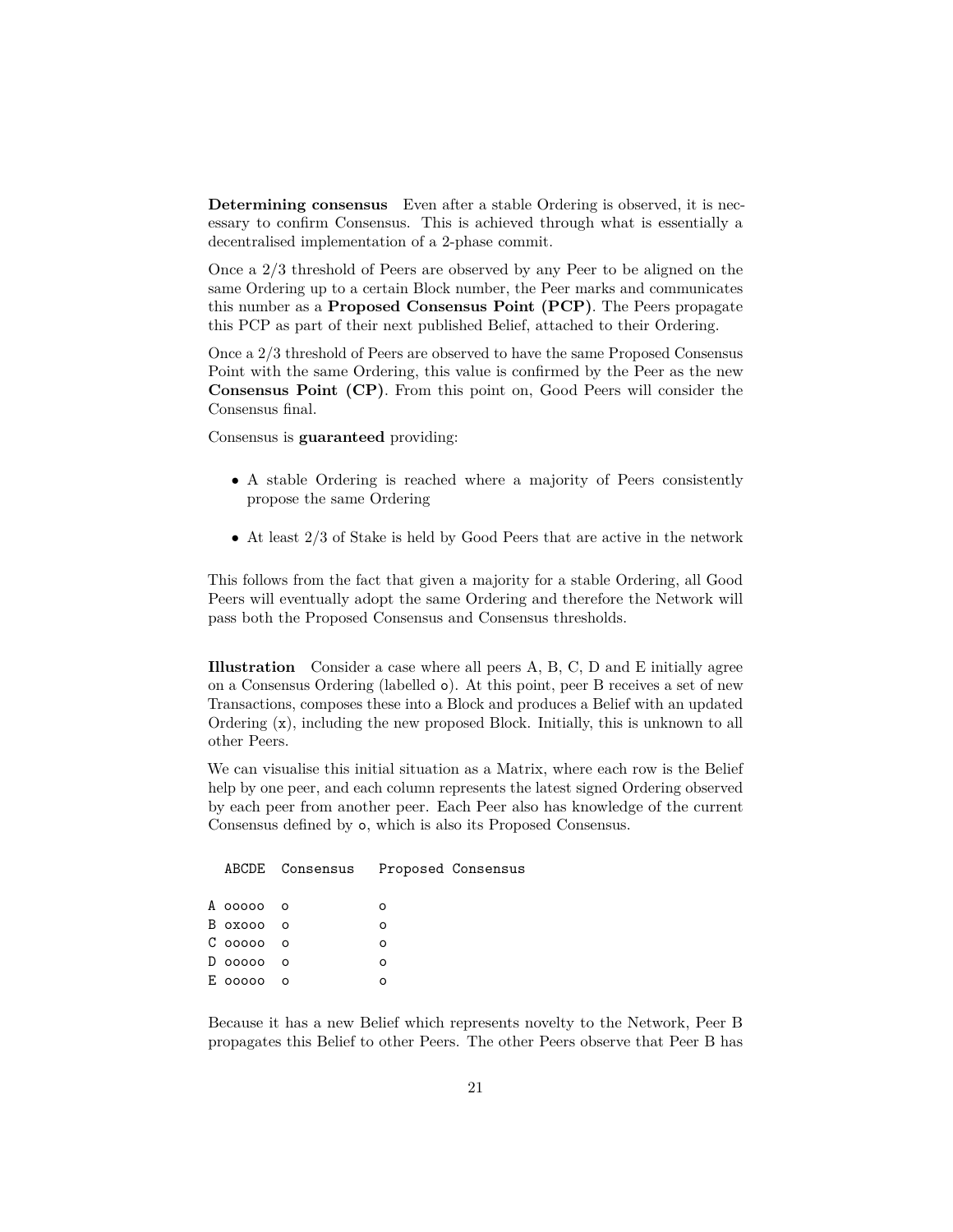proposed a new Ordering x, and incorporate this into their Belief regarding Peer B:

|           | ABCDE Consensus Proposed Consensus |   |  |
|-----------|------------------------------------|---|--|
| Α οχοοο ο |                                    | Ω |  |
| В охооо о |                                    | Ω |  |
| С охооо о |                                    | Ω |  |
| D охооо о |                                    | Ω |  |
| E oxooo o |                                    |   |  |
|           |                                    |   |  |

With this information, all Peers are aware of a new Ordering. They validate that this is consistent with the previous Consensus Ordering o, and because it is a simple, non-conflicting extension of o (just one new Block appended) they automatically adopt it as their own proposed Ordering (the diagonal of the matrix).

|           | ABCDE Consensus |   | Proposed Consensus |
|-----------|-----------------|---|--------------------|
| Α χχοοο ο |                 |   |                    |
| В охооо о |                 | Ω |                    |
| С оххоо о |                 | Ω |                    |
| D охохо о |                 | Ω |                    |
| Ε οχοοχ ο |                 |   |                    |
|           |                 |   |                    |

Another round of Belief propagation is performed. Now each peer is aware of the latest Ordering x being communicated by all other Peers. Since each Peer can now observe 100% of Stake proposing the same Ordering, it meets the threshold to be considered as the Proposed Consensus (the start of the 2-phase commit).

|           | ABCDE Consensus Proposed Consensus |  |
|-----------|------------------------------------|--|
| А ххххх о | x                                  |  |
| В ххххх о | х                                  |  |
| Cxxxxx o  | х                                  |  |
| D xxxxx о | x                                  |  |
| Exxxxx o  | x                                  |  |

Finally, another round of propagation is performed. Peers now observe 100% of Stake supporting the same Proposed Consensus, so can confirm the Ordering x as the new Consensus (the completion of the 2-phase commit)

ABCDE Consensus Proposed Consensus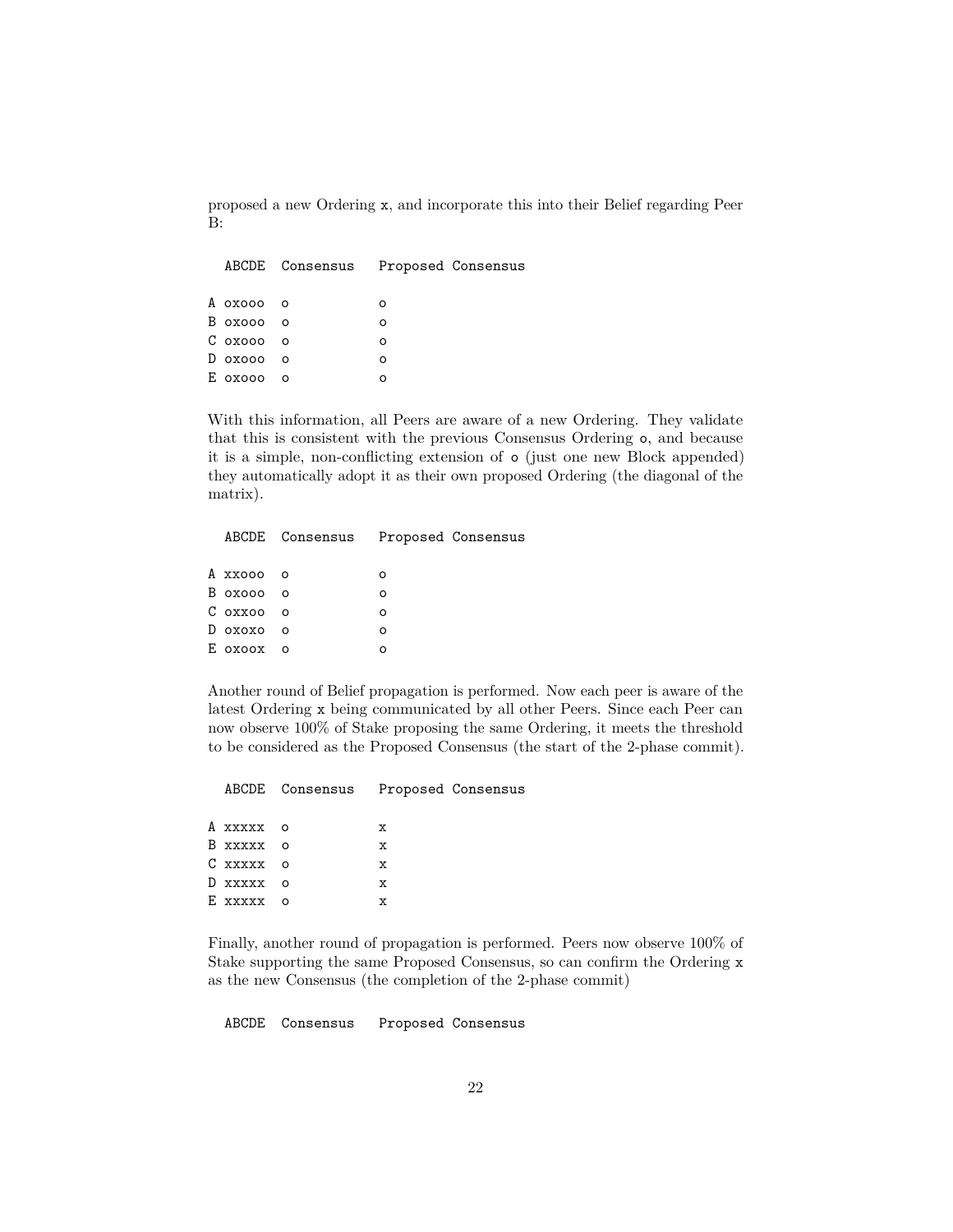| A xxxxx x |  | x  |
|-----------|--|----|
| B xxxxx x |  | x. |
| C xxxxx x |  | x  |
| D xxxxx x |  | x  |
| E xxxxx x |  |    |

The network is now in a new quiescent state, with the Consensus Point advanced to include the full Ordering x, and ready to process the next proposed Block(s).

In this simple case, the new Consensus is confirmed within just three rounds of Belief propagation:

- Peer B communicates the new Block to other Peers
- Other Peers communicate their adoption of the new Block
- All Peers communicate Proposed Consensus (after which individual Peers can independently confirm Consensus)

In more complex cases:

- Multiple Peers may propose Blocks at the same time. In this case, stake weighed voting would be used to resolve conflicts and determine which Blocks are included first. It may take an additional round or two to resolve such conflicts into a stable Ordering, though overall this is actually more efficient since multiple Blocks are being brought into Consensus in a similar overall number of rounds.
- The network might not reach a quiescent state before further new Blocks are added. This is not an issue: consensus will be confirmed for the initial Block(s) while the new Blocks are still being propagated at earlier stages.
- Some Peers might misbehave or be temporarily unavailable. Again, this is not a problem as long as a sufficient number of Good Peers are still operating and connected, since the consensus thresholds can still be met. Temporarily disconnected or offline Peers can "catch up" later.
- The Peer Network may not be fully connected, potentially adding O(log(number of peers)) additional rounds of propagation assuming that each Peer propagates to a small constant number of other Peers in each time period. However, in practice, these additional rounds may not all be needed because a smaller number of highly staked and well-connected Peers will be able to confirm consensus without waiting for the rest of the Network.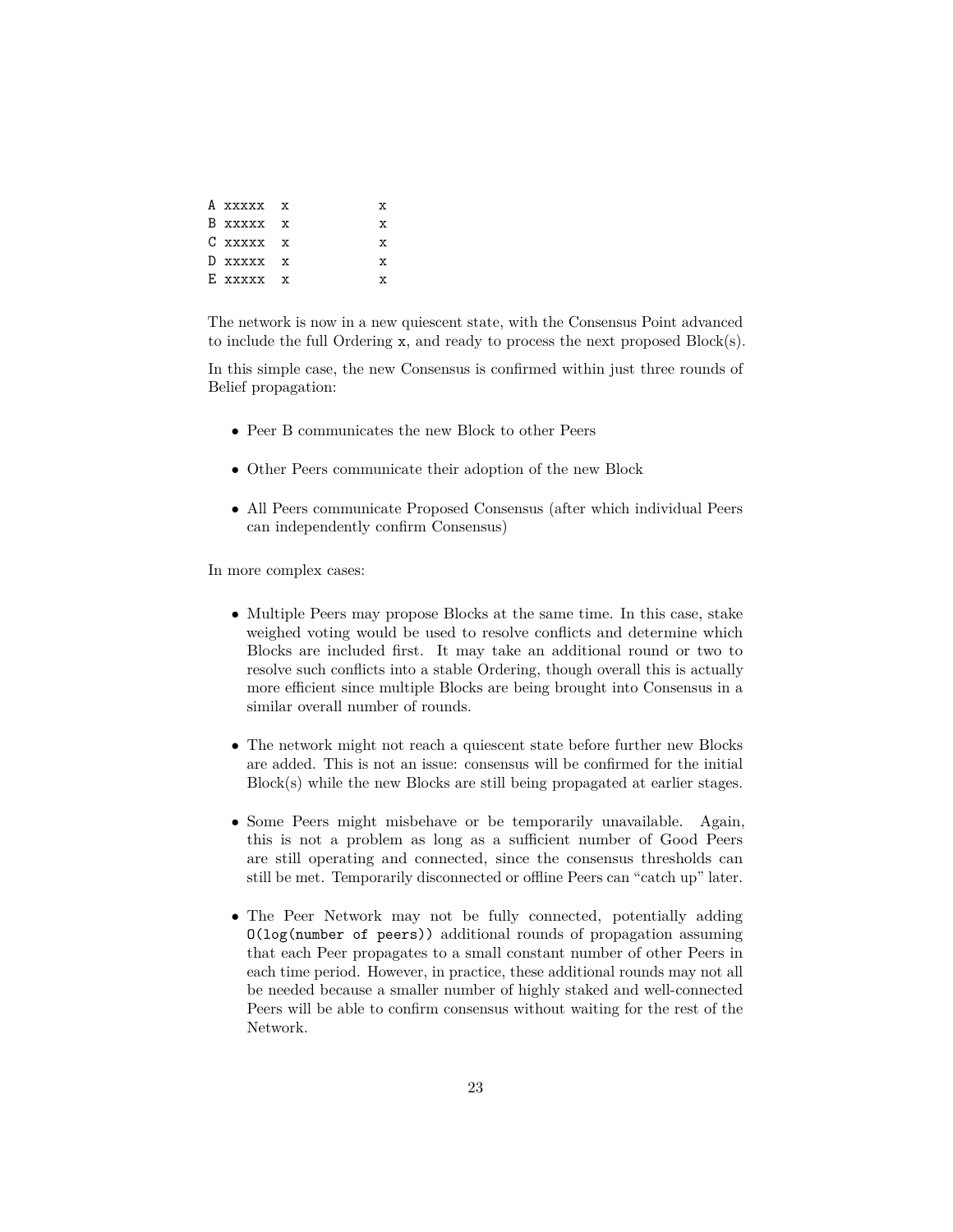**Important note on complexity** At first glance, the Convex consensus algorithm might be considered impractical because of the scale of data structures being shared. Consider a plausible high volume operating scenario:

- $n = 1,000$  Peers active in the network
- $r = 10$  new Blocks per second
- $\bullet$  s = 10k of data for each Block (around 100 Transactions)
- $\bullet$   $o = 1,000,000,000$  Blocks of transactions in the each Ordering (a few years of blocks)

Each Peer would theoretically be holding ~100 *petabytes* of information for their Belief, which would need to be transmitted in each propagation round, requiring a bandwidth in the order of many *exabytes* per second. Clearly this is not practical given current hardware or network capacity.

However, we exploit some powerful techniques to minimise this:

- Beliefs are represented as Decentralised Data Values that support **structural sharing**: identical values or subtrees containing identical values need only be stored once. Since Orderings will be identical up to the Consensus Point, these can be de-duplicated almost perfectly.
- Peers are only required to actively maintain Block data for a limited period of time (e.g. 1 day of storage would be less than 10GB in this case)
- The Decentralised Data Values support usage where only the **incremental change** (or "Novelty") can be detected.
- The number of outgoing connections for each Peer is **bounded** to a small constant number of Peers that they wish to propagate to (typically around 10, but configurable on a per-peer basis)
- Beliefs can be **selectively culled** to remove Orderings from Peers that have very low stakes and are irrelevant to consensus. This can be performed adaptively to network conditions if required: Peers may only need to consider the "long tail" of low staked Peers in rare situations where these are required to hit a consensus threshold or decide a close vote.

With these techniques, Peers only need to propagate the novelty they receive (in this example around 100k of Block data per second, plus some accounting and structural overhead) to a small number of other peers. Bandwidth required is therefore on the order of 1-10MB/s (allowing for overheads and a reasonable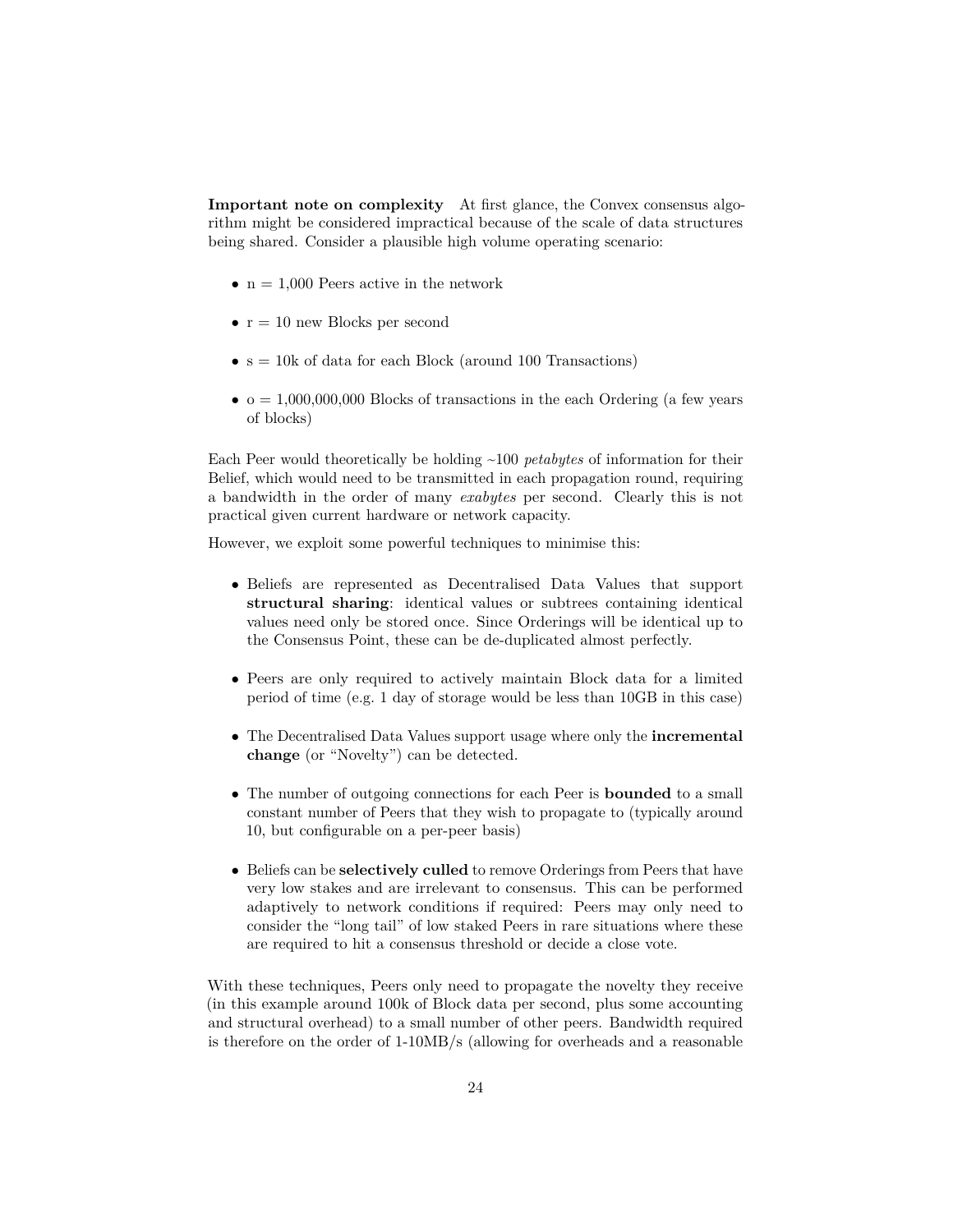number of Peer connections), which is certainly practical for any modern server with decent network connectivity.

Overall complexity is therefore (factoring out constants):

- $O(r \times s)$  bandwidth, scaling with the rate of new transaction data size
- $O(r \times s)$  storage, scaling with the rate of new transaction data size
- $\mathcal{S}O(\log n)$  latency, scaling with the logarithm of number of Peers (based on standard analysis of gossip networks)

We believe this is optimal for any decentralised network that maintains consensus over a global state. Note that Lower latency can be achieved by communicating to all peers simultaneously, but at the cost of significantly higher bandwidth.

**A note on Front Running** Front running is difficult for an adversary to perform against the Convex consensus algorithm. While theoretically possible, it would require a sophisticated and well-resourced attacker.

The main reason for this is that Transactions are not visible to any untrusted participants in the Network until *after* a new Block has been proposed by a Peer and propagated as part of a Belief, by which point it is already well on its way to being included in consensus.

A user concerned about front-running attacks should submit vulnerable transactions exclusively via a well connected, well-staked Peer that is trusted not to be malicious, i.e. this Peer must not itself be helping to facilitate a front-running attack.

In this scenario a front running attack would need to:

- Listen to vulnerable transactions broadcast on the Network
- Quickly generate a new Block with the Transaction(s) needed to execute the front-running attack
- Have sufficient influence over consensus formation to ensure that the new Block is somehow re-ordered *before* the original Block (that is already approaching consensus)

Practically, this attack would require the attacker to have more resources (Stake and network connectivity) than the original Good Peer *and all the Good Peers it is connected to*, since the original Block would already be ahead by at least one round of propagation by the time the attacker can observe it. Furthermore,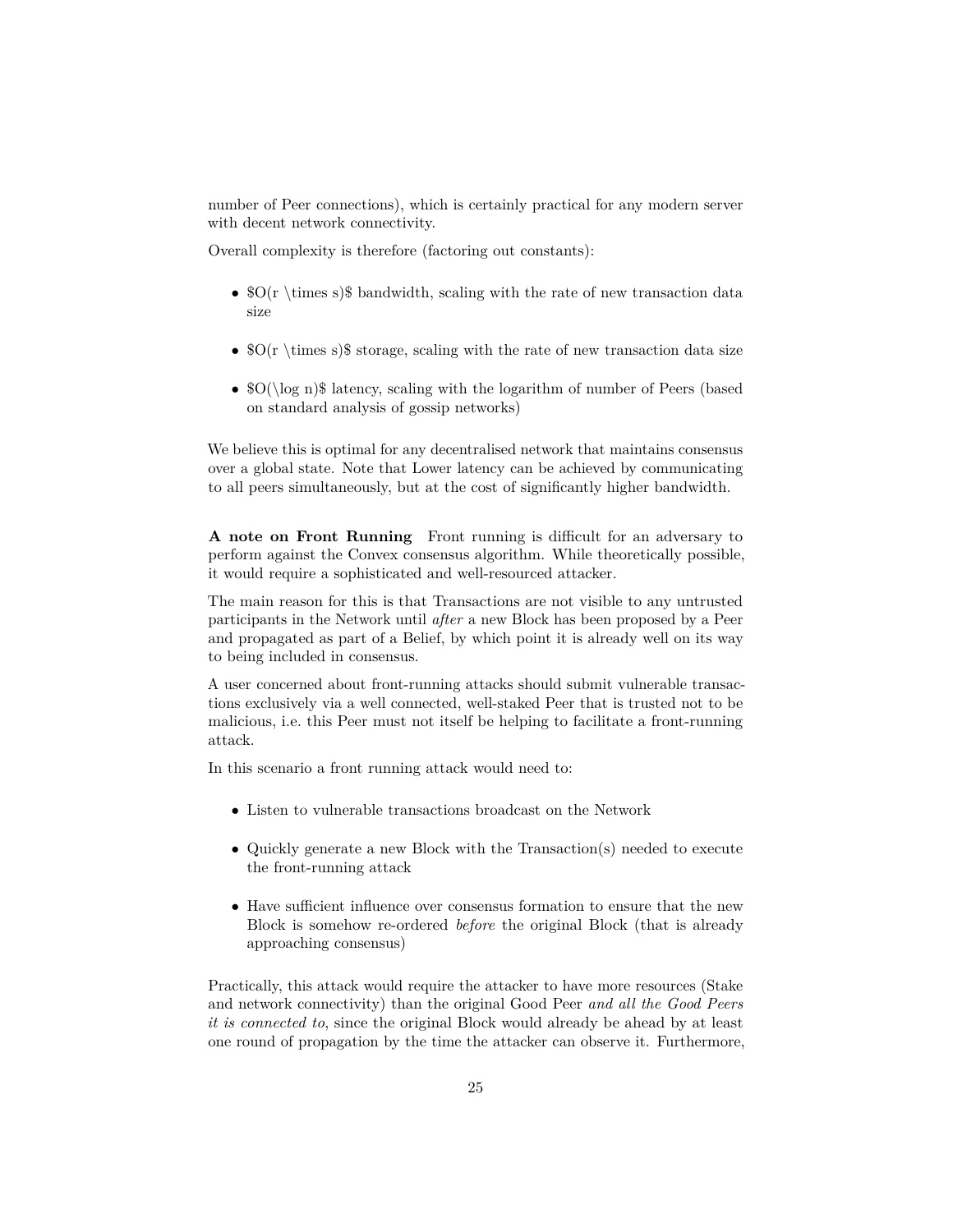the attack would be publicly visible and traceable to the Peer(s) that launched it: so even if successful the attacker would be vulnerable to blacklisting and/or real world legal repercussions.

Assuming Good Peers are well-staked, and connect preferentially to other wellstaked, trusted Peers with a known legal identity (which would be good practice, and should be configured as default behaviour), we believe such front running attacks will be highly difficult to execute and generally impractical from an economic perspective.

### **Execution Engine**

The Convex execution engine is referred to as the Convex Virtual Machine (CVM). This is a general-purpose computational environment that is used to execute the State Transitions triggered by Transactions.

**Accounts** The fundamental control mechanism for the CVM is via Accounts. There are two main types of Accounts, which differ primarily in the means that they can be controlled:

- **User Accounts**: Accounts that are controlled by external users, where access is secured by Ed25519 digital signatures on Transactions.
- **Actor Accounts**: Accounts that are managed by an autonomous Actor, where behaviour is 100% deterministic according to the defined CVM code. Actor functionality may be called directly or indirectly within an externally submitted Transaction, but only if this is initiated and validated via a User Account.

It is important to note particular the two types of Account share a common abstraction. Both User Accounts and Actor Accounts may hold exclusive control over assets, allowing for decentralised value exchange mediated by smart contracts. This common abstraction is useful, because it makes it simple to write code that does not need to distinguish between assets controlled directly by a user and assets managed by a Smart Contract.

User Accounts are **protected by digital signatures**. A transaction which uses a specific account is only considered valid if accompanied by a valid digital signature. Without access the corresponding private key, it is computationally infeasible for an attacker to submit a fake transaction for an Account. No external transactions are permitted on Actor Accounts - they operate purely according to the rules expressed in their code.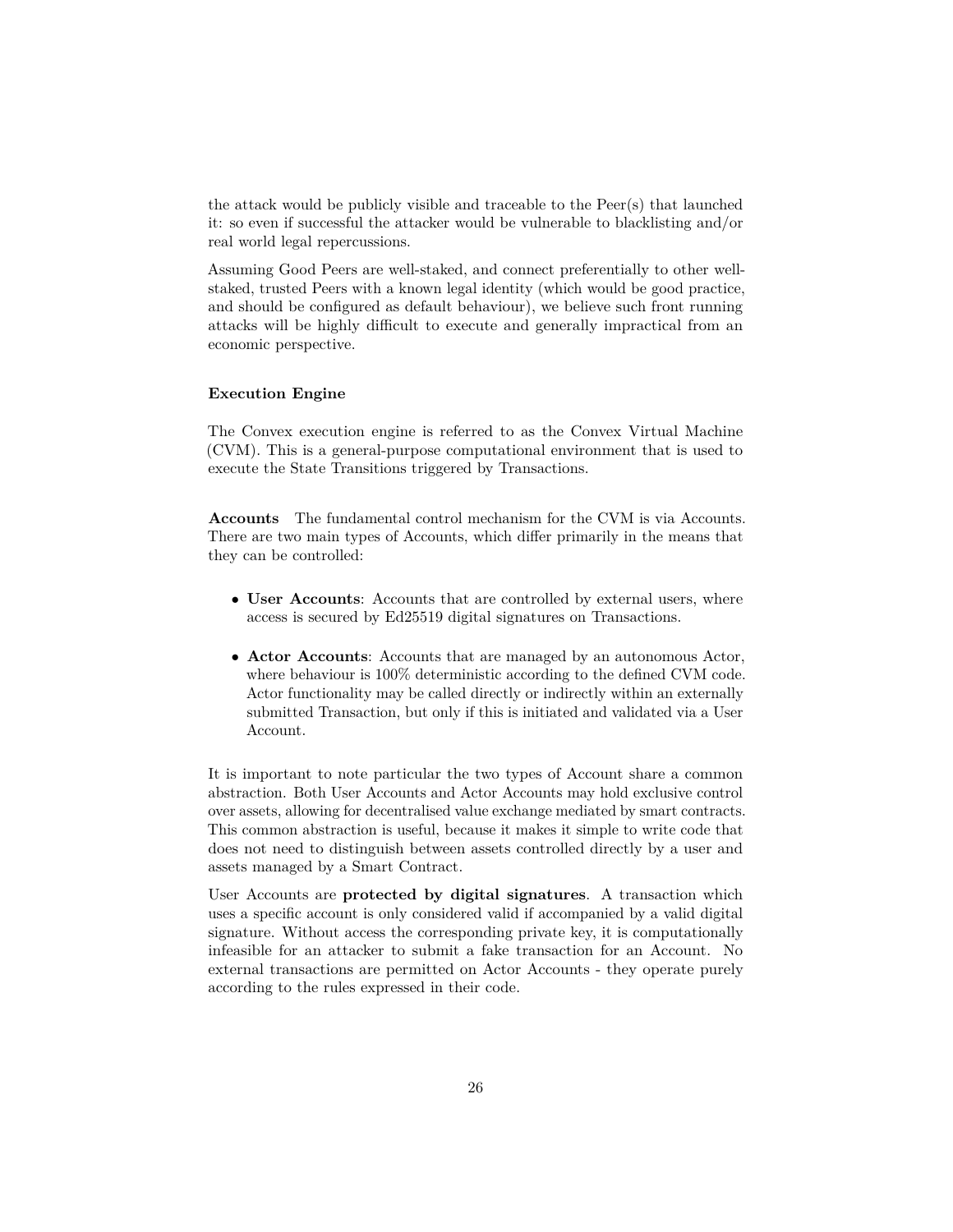**Environments** A novel feature of the Convex Account model is that each Account receives it's own *programmable environment* where variables, data structures and code can be dynamically defined and updated. Definitions held within different accounts cannot collide since they have independent environments.

- For User Accounts, this behaves like a computer completely under the control of the user. Each user receives the equivalent of a fully functional "Lisp Machine", which can modify its own definitions and has read-only access to the environments of other Accounts.
- For Actor Accounts, this can be used to store Actor code and state required for the operation of the Actor. Deployment of an Actor is equivalent to creating an Account and initialising the Actor's environment, with subsequent changes to the environment strictly controlled by a set of exported functions that can be externally called.

We believe this is a powerful model to encourage rapid development and innovation: for example, a developer can easily experiment with code in their own user account, then capture the same code in the definition of a deployable Actor for production usage.

Optionally, Actor Accounts can be utilised as **Libraries** of code for use by other Accounts. Since it is possible to create an immutable Actor Account (i.e., Any actor that lacks externally accessible code to change its own environment), this means that you can create Libraries that are provably immutable, and can therefore be relied upon from a security perspective never to change.

Environments also support **Metadata** which can be optionally attached to any definition. This innovation is particularly useful to allow custom tags and documentation to be attached to library definitions in a way that can be inspected and utilised on-chain. For example, the metadata for a core function might look like:

```
{
     :doc {:description "Casts the argument to an Address. Valid arguments include hex Strin
         :examples [{:code "(address 451)"}]
         :type :function
         :signature [{:params [a]
                      :return Address}]
         :errors {:CAST "If the argument is not castable to a valid Address."}}
}
```
**Information Model** Convex requires a standard information model because for consensus to be useful, it must be agreed precisely what the information in consensus represents, and it is necessary for any smart contract to operate on well-defined data with clear semantics.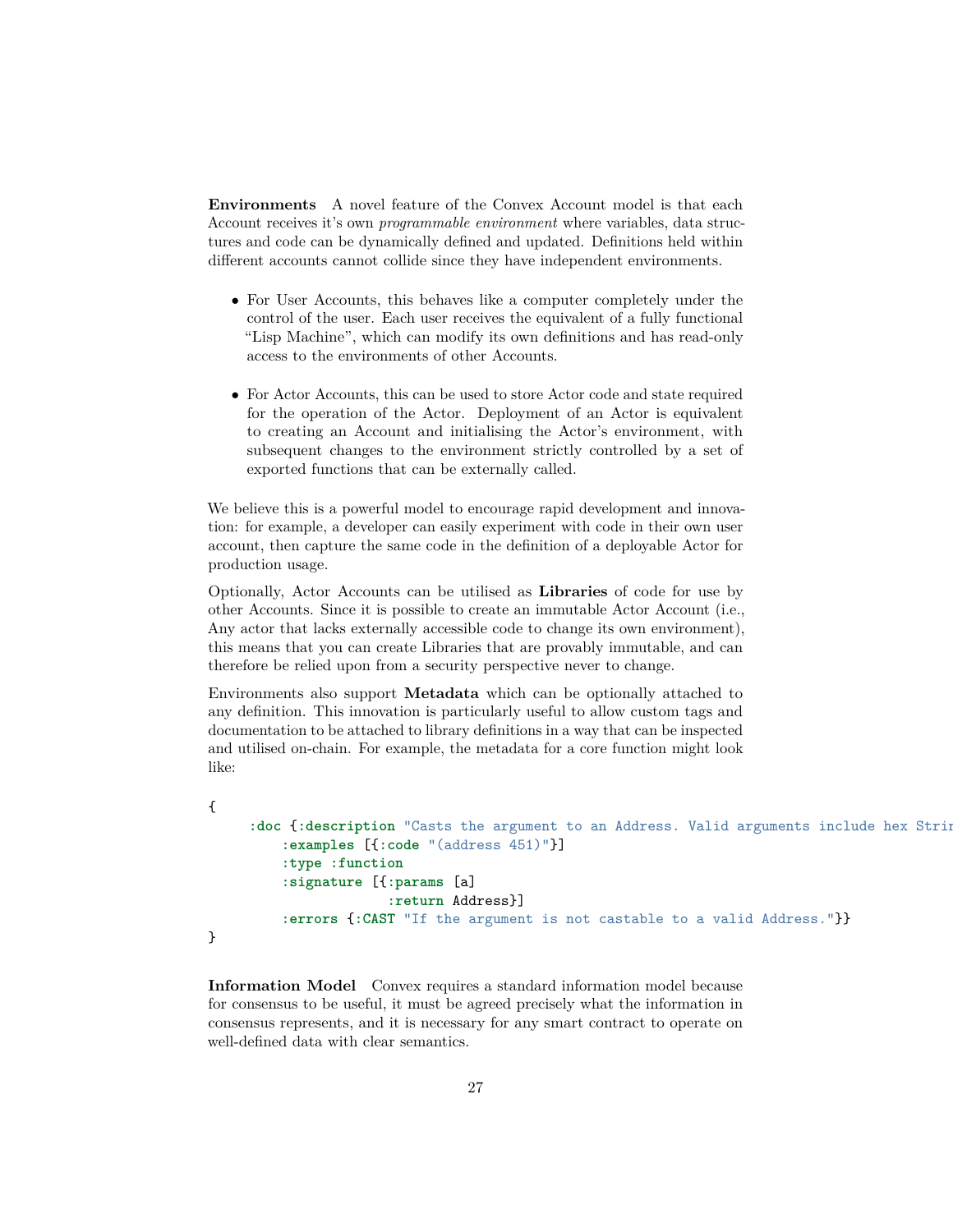Design decisions regarding the information model have been driven by a combination of theoretical and pragmatic considerations:

- Representing types that are theoretically sound and fundamental to computing such as vectors, maps and lambda functions
- Providing types that are generally useful for developers of decentralised asset systems
- Supporting all the capabilities required for a Lambda Calculus
- Using types that are conveniently represented in modern computing platforms (e.g., the use of 64-bit Long integers and IEEE 754 double precision floating point values)
- Ensuring that information can be efficiently encoded to minimise storage and bandwidth requirements

Convex implements a relatively comprehensive set of data types, which are utilised both within the CVM and in the broader implementation of a Convex Peer (including the consensus algorithm and communication protocols).

All data types available in the CVM might be considered as Decentralised Data Values (DDVs) - immutable, persistent and structured for efficient network communication of information.

**Primitive types** Several basic primitive types are supported, consistent with a typical modern language and broadly equivalent to those available on the JVM:

- Byte an 8-bit unsigned integer
- Long a 64-bit signed integer
- Double an IEEE754 double-precision floating point value
- Character a UTF16 character
- Boolean true or false

These behave generally as expected, with the important proviso that arithmetic is implemented exclusively using long and double types (other types are automatically upcast to long and double as required).

There is also a set of primitive value types generally useful for programming on the CVM: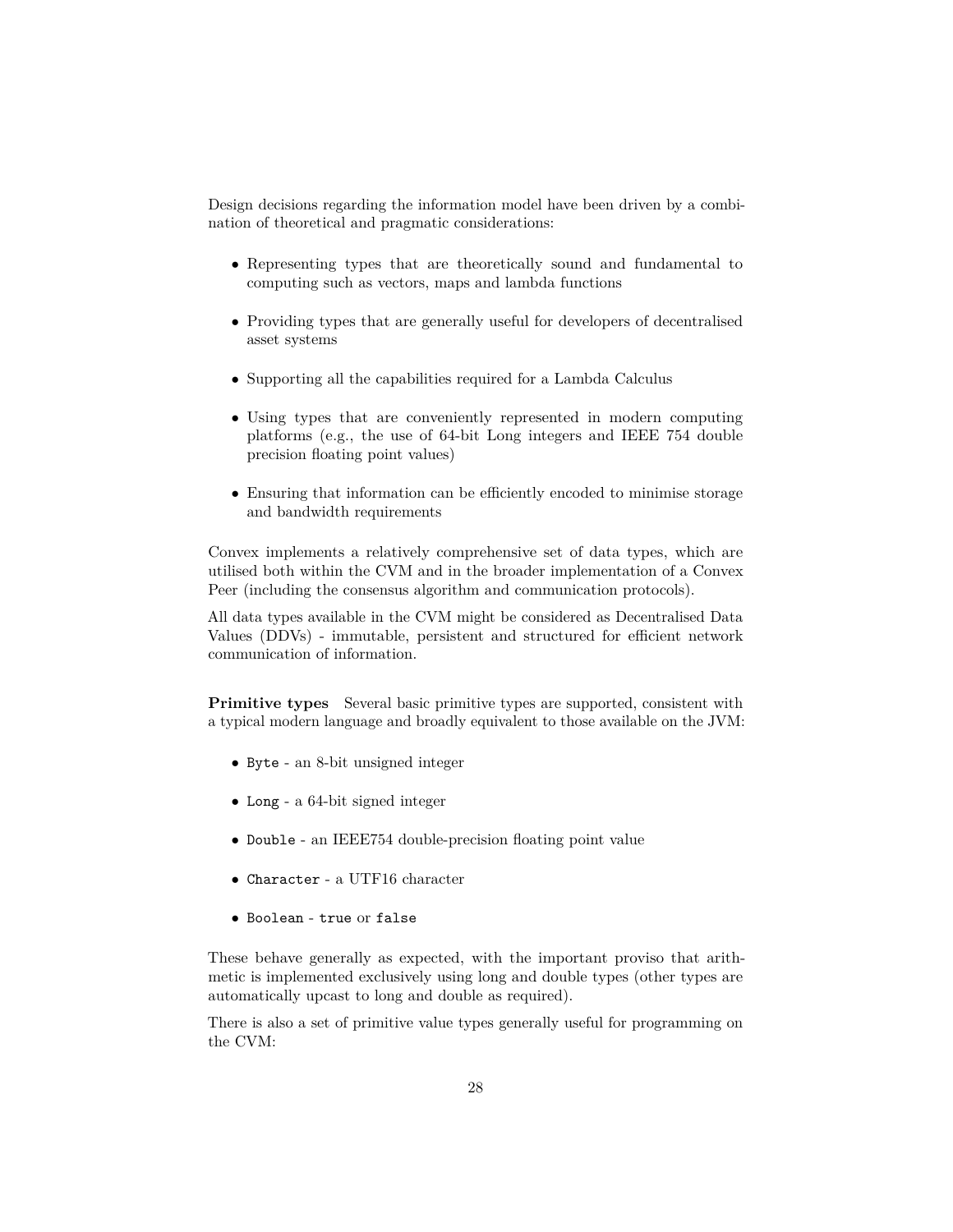- Keyword a named value, most often used for map keys (:foo)
- Symbol a name generally used to refer to a value in an Environment (bar)
- String an arbitrary length sequence of Characters ("Hello")
- Address a 64-bit identifier for an Account (e.g., #1234)

Data values that are sufficiently small, including most of the above, have compact encodings that are **embedded** directly within the encoding of larger Data Values that contain them. This is an internal implementation detail, but important to reduce the overhead of storing and communicating many small values independently, which is transparent to CVM code.

**Blobs** A Blob is an arbitrary-length sequence of Bytes and is considered a first class value on the CVM. e.g.

#### 0xa0b1c2d3e4f5

Cryptographic values such as Hashes are generally treated as small fixed-length Blobs.

Internally, Blobs are stored as a Merkle tree of chunks of up to 4096 bytes in length. Blobs may exceed the size of working memory: they can technically be up to 2ˆ63-1 bytes in length.

Blobs could also be used as a basis for decentralised file storage, perhaps as a Layer 2 solution like IPFS.

**Data Structures** Convex supports a range of first-class data structures, primarily:

- Vector a sequence of values (e.g., [1 2 3])
- List a sequence of values usually used to represent code (e.g., (foo bar baz))
- Map a mapping of keys to values (e.g.,  $\{\text{:bar 1, :baz 2}\}\$
- Set a set of values  $(e.g., #{1 2 3})$

All data structures are immutable, functional data structures that support structural sharing based on an underlying tree representation (in fact, a Merkle tree). Critically, these provide efficient O(log n) operations for append, access,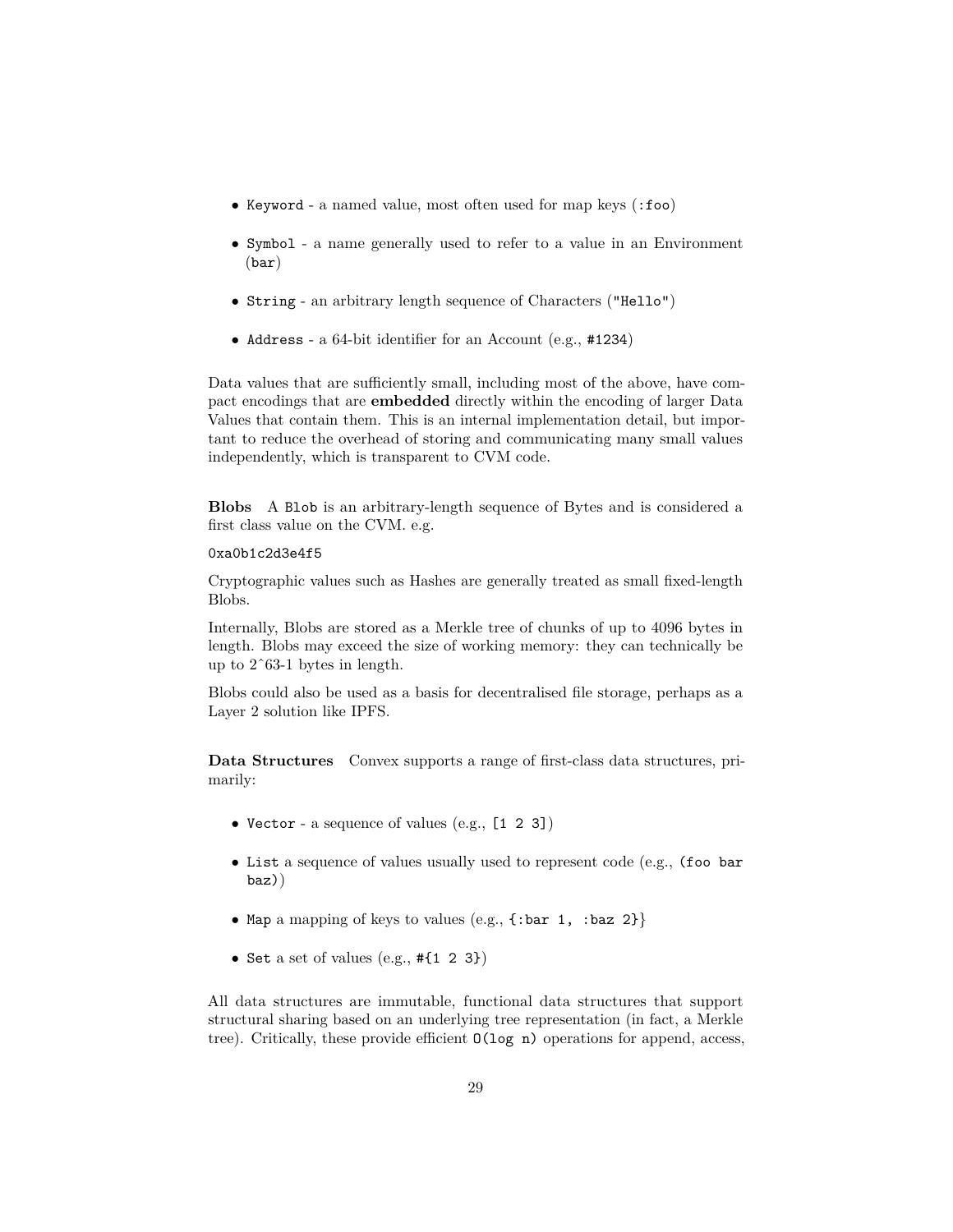update etc. without requiring expensive "copy on write" operations to preserve immutability. These data structures are similar to the data structures frequently found in modern functional programming languages such as Clojure, Scala or Haskell.

A moderately high branching factor (typically 16) is used. This is important because:

- It facilitates faster lookups (less nodes to traverse by a factor of 4 vs. a binary tree)
- It reduces the number of new node allocations required to update a path to a leaf node.
- It reduces the number of hashes that need to be computed (a performance bottleneck in some cases)
- There is a certain elegance and minor performance benefit in being able to index the tree using hex digits

CVM data structures are used widely throughout the whole Convex implementation: For example the ordering of blocks in the CPoS algorithm is internally implemented as a Vector.

**Syntax Objects** Syntax objects are wrapped values that contain both a raw value and optional metadata.

Metadata may be an arbitrary Map, but typically would include such things as:

- Source code references
- Documentation
- Information generated through macro expansion

Syntax Objects are inspired by Racket, and are generally used for code generation and compilation, although they are also available for use in regular CVM code if desired. They are marginally more efficient than storing a value and metadata as two separate fields in a Map, for example.

The primary usages of Syntax Objects within the CVM are:

• Allowing metadata to be attached to values (e.g., documentation for Actor functions)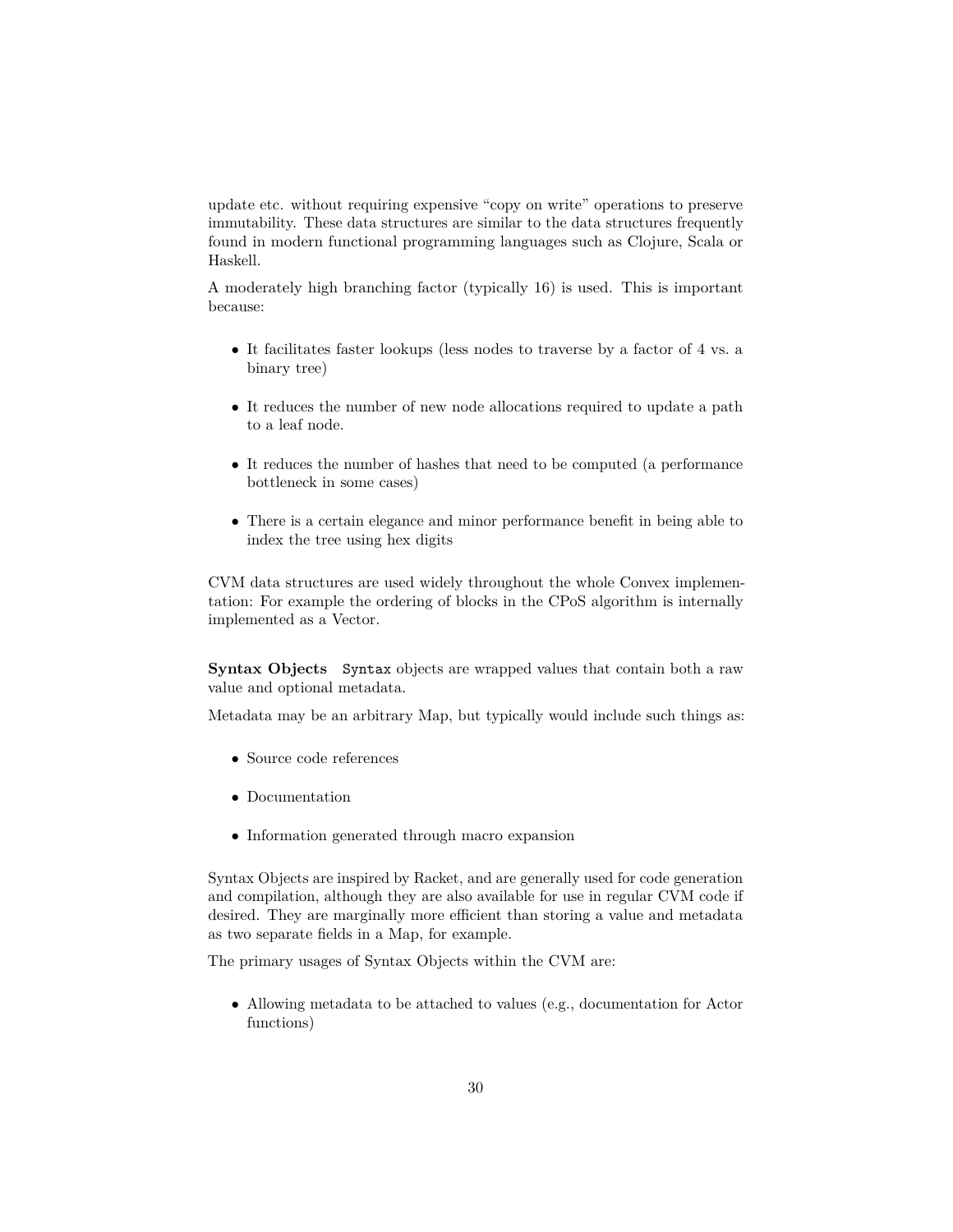• Supporting the implementation of the Convex Lisp compiler and macro system

NOTE: In the future Syntax Objects may be extended to implement a gradual type system such as seen in Typed Racket. Racket has demonstrated the value of Syntax Objects in helping to support future language evolution.

**Nil** Convex supports the value nil as a first-class value (which can be considered the sole member of the type Nil).

By convention, core runtime functions generally return nil to indicate the absence of a value, for example looking up a value in a map with a key that is not present.

nil values are considered as being "falsey" (equivalent to false) in conditional operations, which facilitates the technique of "nil-punning" popular in languages such as Clojure and Common Lisp. For example, the following is a typical pattern:

```
(if (lookup-optional-value ...)
  (true-branch ...)
  (false-branch ...))
```
There is no direct equivalent of a NullPointerException since CVM objects do not implement methods, however careless use of nils may result in type cast errors (e.g. (+ 2 nil)).

**Records** Certain CVM structures are defined as built-in record types, e.g.

- AccountStatus
- PeerStatus
- State

These are primarily used internally by the Convex Peer and CVM implementations, though for convenience they may be accessed and treated as Maps from field names to values in CVM code.

NOTE: Supporting user-defined, row-polymorphic record types is under consideration for future implementation (probably in V2).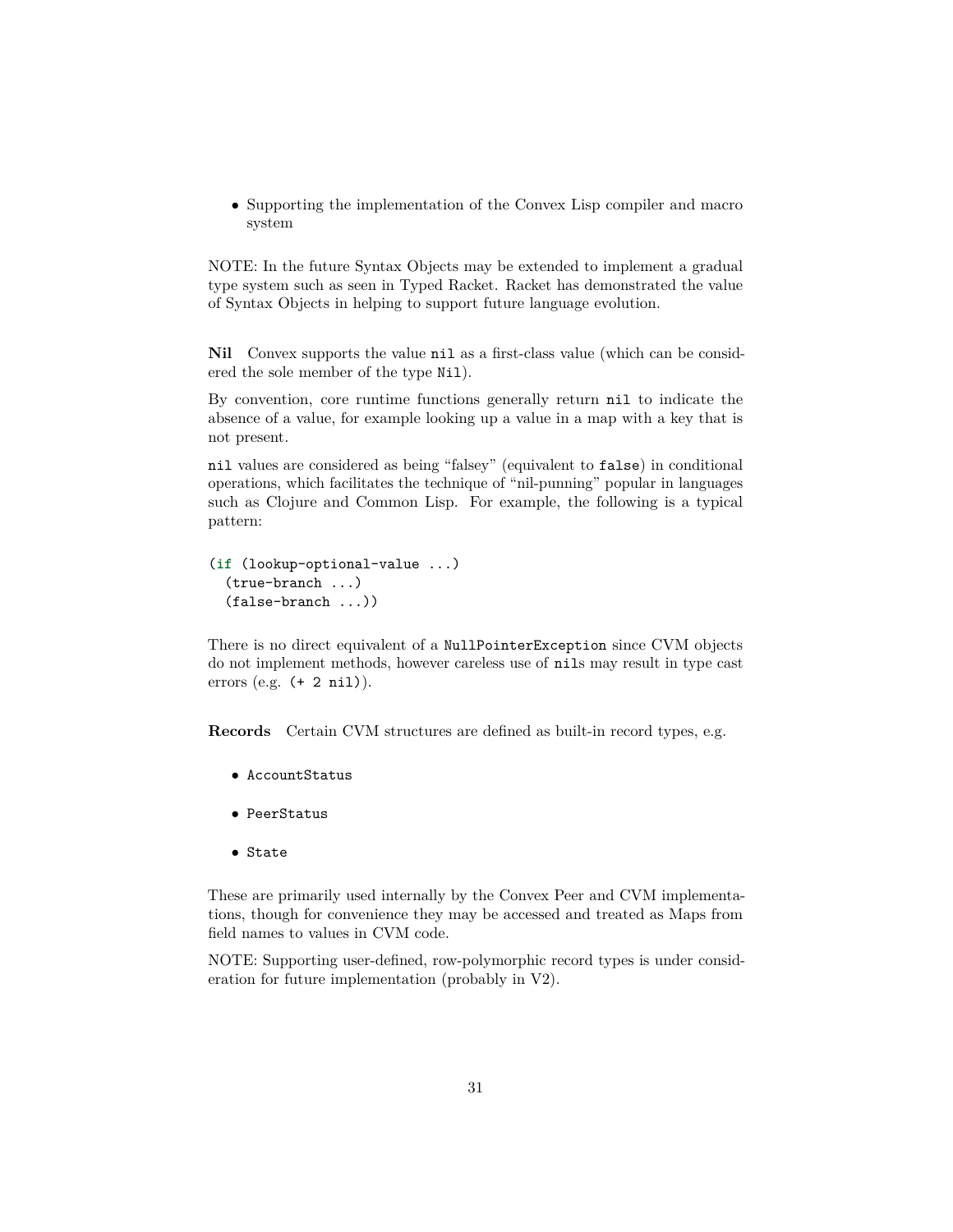**Functions** Functions are first class objects suitable for use in functional programming. Convex implements functions in this way because they are fundamental and powerful constructs that allow the construction of effective programs without having to simulate them with lower-level constructs (e.g. a stack based model).

The decision to emphasise first-class functions and functional programming is justified by the strong theoretical foundations of the Lambda Calculus.

Important features of functions include:

- Support for variable arity function application like (+ 1 2 3 4)
- Full lexical closures (capturing values in the lexical environment at the point of creation).
- Explicit tail-recursion support (recursively calling functions without consuming stack space)

Many functions are provided as part of the runtime environment, generally available to users in the standard library convex.core. These functions provide the foundation for construction of higher-level functionality.

In addition (adopting an idiom that has proved convenient in the Clojure language), data structures may be used in place of functions in some defined circumstances, e.g.:

- Maps may be used as functions that implement map lookup: ({:foo 1 :bar 2} :bar) => 2
- Sets may be used as functions to test membership:  $(\# \{1 \ 2 \ 3\} \ 4)$  => false
- Vectors may be used to perform indexed lookup: ([1 2 3] 2) => 3

**Macros and Expanders** Convex supports the use of macros, in the manner of most Lisps. Macros provide powerful code generation and templating facilities, allowing users to extend the language to add new programming constructs. In fact, a large proportion of the convex.core library itself is implemented using macros.

Macros are also useful for generating efficient smart contracts, since they enable many computations to be performed once at compile time, reducing the cost of subsequent executions. For example, mathematical values required for liquidity curve calculations can be compiled into constants when liquidity curve Actors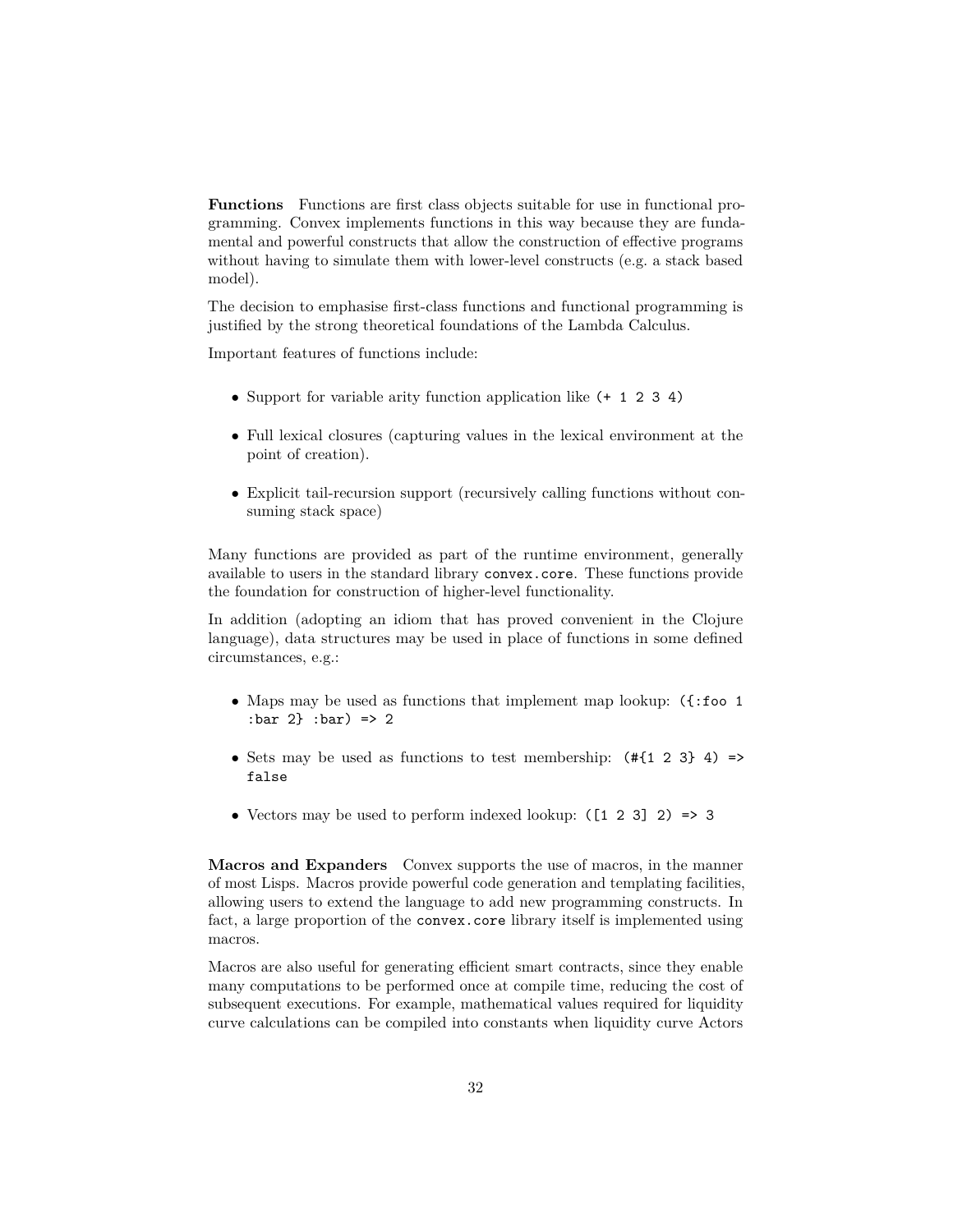are deployed, eliminating wasteful computation when the Actor is subsequently called by users.

Macros are implemented using the lower-level construct of Expanders, which are Functions that generate code at expansion time (i.e. just before compilation).

The idea of Expanders as a fundamental language construct is covered in the 1988 Paper "Expansion-passing style: A general macro mechanism" (R. Kent Dybvig, Daniel P. Friedman & Christopher T. Haynes). Interested readers are encouraged to read this article to understand the detailed rationale for this approach, but perhaps the most important point is that Expanders are strictly more powerful and flexible than traditional Lisp macros.

Macros and expanders present powerful possibilities for decentralised application, including automated code generation for new actors and smart contracts.

**Ops** Ops are low level, programmatic constructs that represent individual instructions on the CVM. All CVM code is compiled to a tree of Ops. They can be considered as the "machine code" instructions on the CVM. Currently the key Ops supported are:

- cond conditional evaluation
- constant load a constant value
- def modify environment (map of symbols to values)
- do sequential composition of operations
- invoke execution of a Function
- lambda instantiation of a Function
- let definition of values in a lexical scope
- lookup lookup of a value in the environment
- special access to special values in the CVM state and/or execution context

These Ops resemble the basic primitives frequently found in an implementation of the lambda calculus - in particular invoke and lambda are direct implementations of "Application" and "Abstraction".

It should be noted that certain other important constructs e.g., cons, quote, = etc. are currently implemented as functions in the runtime environment, so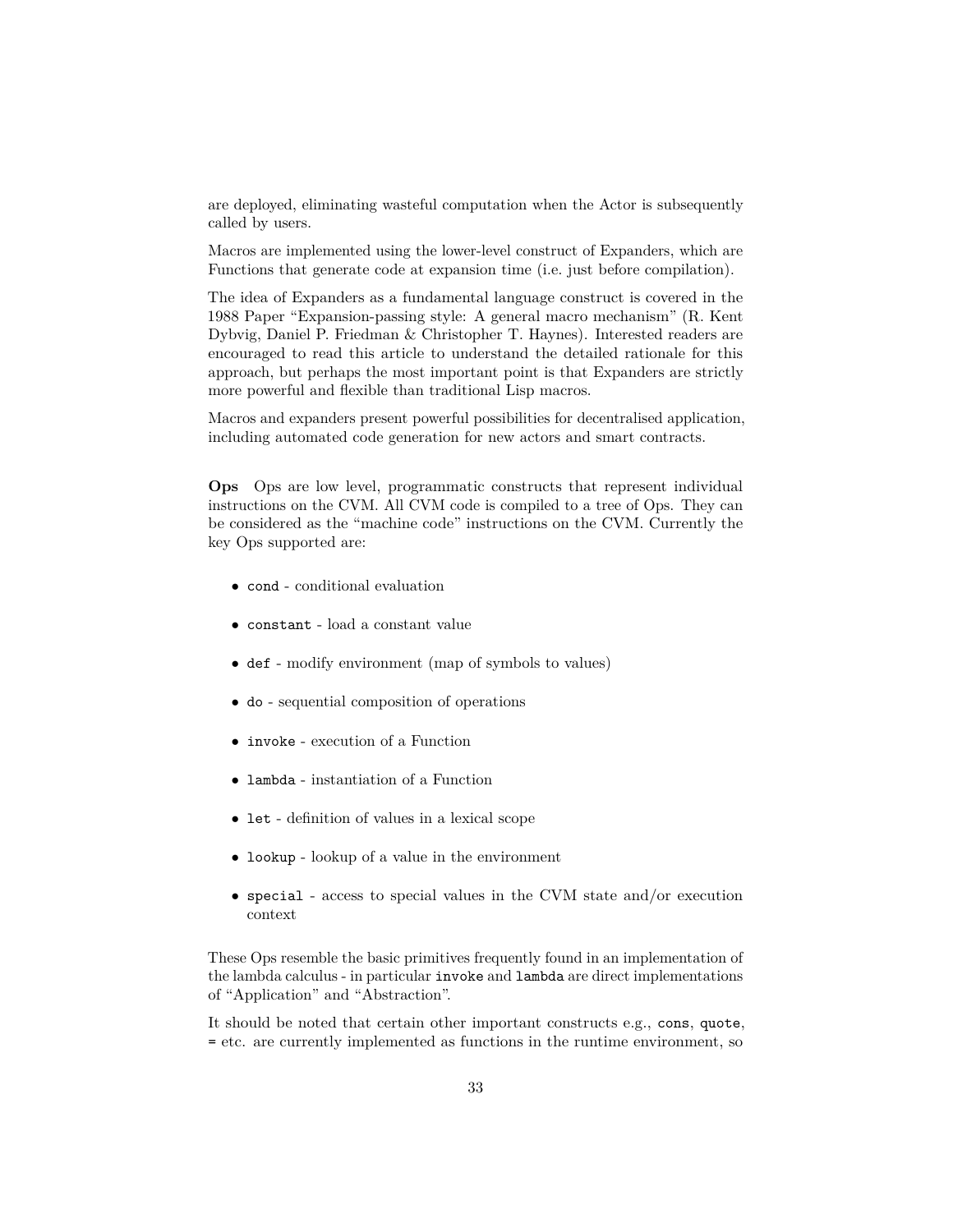the base language of the CVM can be regarded as the combination of the Ops and runtime functions (accessed via the invoke Op), applied to arbitrary CVM values.

**Execution constraints** Since the CVM supports Turing-complete computation, it is necessary to place constraints upon code execution to prevent erroneous, badly written or malicious code from consuming excessive resources. This is particularly important in a decentralised system because such resources are a global, shared cost.

The CVM therefore constrains **time**, **space** and **depth**.

**Time** Convex constrains time by placing a "juice cost" on each CVM operation performed. Any transaction executed has a "juice limit" that places a bound on the total amount of computational work that can be performed within the scope of the transaction.

The originating account for a transaction must reserve juice by paying an amount [juice limit] x [juice price] at the start of the transaction. Any unused juice at the end of the transaction is refunded at the same rate. The juice price a dynamically varying price that adjusts with amount of execution performed per unit time by the Convex network as a whole: this is a cryptoeconomic mechanism to disincentivise transactions from being submitted at peak periods, and as a protection from DoS attacks by making it prohibitively expensive to flood the compute capacity of the network for a sustained period of time.

If the juice limit has been exceeded, the CVM terminates transaction execution with an exception, and rolls back any state changes. No juice is refunded in such a situation - this penalises users who attempt excessive resource consumption either carelessly or maliciously.

**Space** Convex performs a complete, deterministic analysis of space usage by each Transaction, defined as the delta in the size of the Global State caused by the Transaction.

This is an important execution constraint, without which there would be poor incentives for developers to be efficient with CVM memory usage (beyond paying the initial juice cost). Juice costs alone cannot be accurately used to constrain memory usage, because they are fundamentally a one-off "flow" cost that is immediately incurred, whereas space is an ongoing "stock" cost that is incurred by all Peers over time.

This constraint is described in more detail in the "Memory Accounting" section of the White Paper.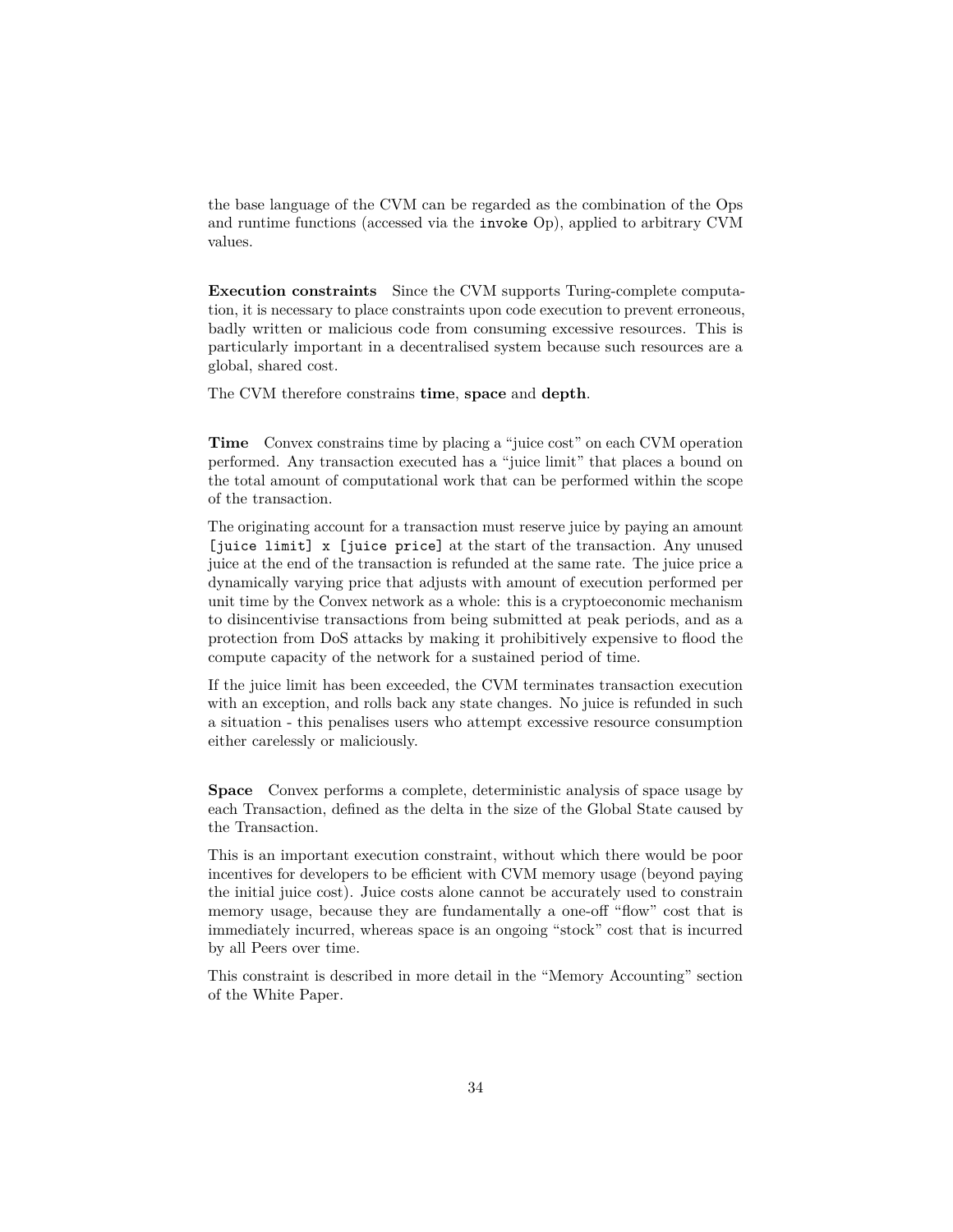**Depth** Convex places a limit on "stack" depth within Ops and Functions. While not strictly necessary (execution time constraints will at some point halt infinite recursion) a maximum depth is useful for two reasons:

- Unbounded recursion should be discouraged in CVM code. The kinds of situations where it might be useful (heavy computations, or traversing large data structures, for example) should probably not be running on the CVM itself - this generally belongs in client or server code outside the CVM.
- It makes the CVM implementation simpler and more performant, since the depth limit allows the underlying JVM stack to be safely used without the risk of StackOverFlowErrors, and therefore removes the need to explicitly handle these.

Currently the depth limit is 256. This could be relaxed if needed, but we currently do not see any realistic smart contract use cases that are likely to require this much stack depth, especially considering that the CVM supports techniques like tail recursion (which avoid consuming stack depth).

**Runtime environment** The CVM defines a small core runtime system that provides CVM capabilities to CVM programs. These include:

- Standard language control structures (loops, conditionals, error handling etc.)
- Basic numerical functions (focused on 64-bit integer and IEEE 764 double precision floats)
- Functions to manipulate and manage immutable persistent data structures (vectors, lists, maps sets)
- Control of assets native to the Convex network, such as balances and stake
- Ability to interact with Actors (deploying Actors, calling Actor functions)
- Functionality useful for managing CVM state updates, e.g. transaction rollback
- Language constructs necessary to support Convex Lisp (see below)

The core system is designed so that these low-level capabilities can be easily composed to create higher level capabilities, through composition of data and functions. Runtime functions are generally exposed to the CVM in the convex.core library.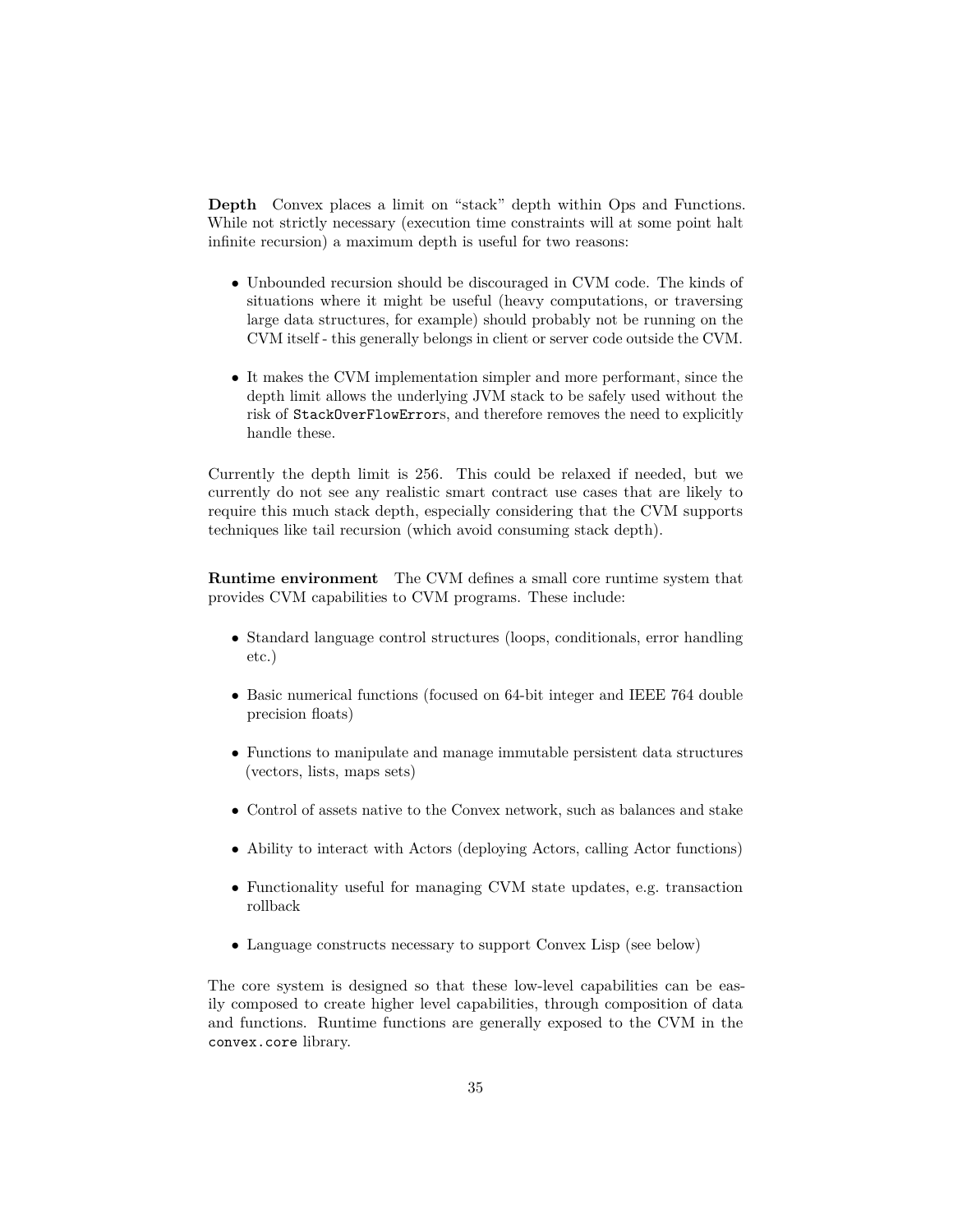At the same time, the capabilities of the runtime system are constrained so that they cannot break the rules of CVM execution necessary for deterministic state updates. There is no external IO capability, no ability for non-deterministic behaviour, and no ability to affect CVM state in a way that breaks the security model. CVM code is therefore fully "sandboxed" from the perspective of the overall Convex system.

In many cases, the runtime system is optimised for performance - for example, methods to update CVM data structures are implemented in efficient, low level, compiled code. Emulating such operations in pure CVM code would be many orders of magnitude slower, so this approach allows us to provide sophisticated, immutable data structures and higher-level language features without compromising performance.

**Transparent persistence** The Convex execution engine implements a system of transparent (sometimes also known as orthogonal) persistence. In this model, the CVM state size may exceed the working memory capacity of a Peer, and necessary parts of the State tree are loaded in from persistent storage on demand.

This presents a significant conceptual benefit for the developer: there is no need to write any code to load or unload data from storage in normal CVM code. There is some additional implementation complexity for the CVM itself, but this is considered a worthwhile trade-off, especially since it simplifies the logic of other parts of the Convex Peer implementation (e.g., eliminates the need to explicitly handle the memory consumption growth of long Block Orderings generated by the CPoS consensus algorithm over time).

In the current implementation, this is achieved with judicious reliance upon the very efficient JVM automatic memory management. This enables the following lifecycle for in-memory data values:

- 1. Values are initial created with strong (RefDirect) references, which ensure that they are held in memory for as long as they are potentially needed
- 2. At certain checkpoints (most importantly, after the successful processing of each Block) the current State is *persisted*. All Cells which are reachable but not yet persisted are written to storage, and references to them are converted from strong references to soft (RefSoft) references. This happens as an atomic operation. This is made efficient by the system of Novelty Detection which can identify the  $n$  new Cells to be persisted in  $O(n)$  time.
- 3. From this point onwards, the persisted objects may be garbage collected at any time by the JVM if memory pressure occurs.
- 4. If an attempt is made to access a value that has been garbage collected, the reference automatically fetches the associated data value from storage.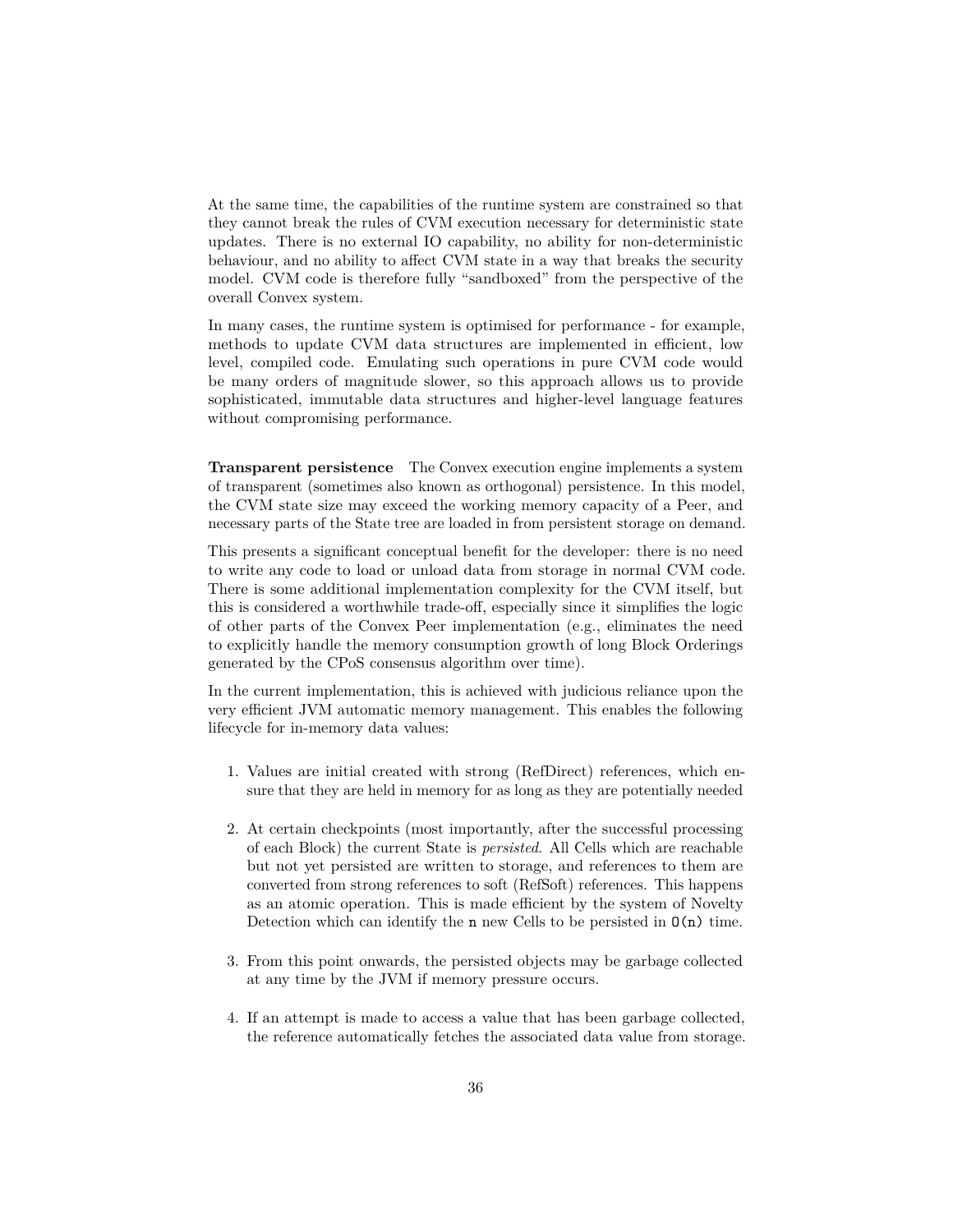This is guaranteed to succeed assuming that the previous persistence step was successfully completed.

5. Over longer time periods, it is possible to perform garbage collection on the storage itself by compacting the store to remove data that is no longer required by the current consensus state. Peers may choose to do this at their own discretion based on their operational requirements, or alternatively they may decide to preserve all data (for example in order to perform historical analysis)

**Convex Lisp** The CVM includes a small, dynamically typed, embedded Lisp suitable for general purpose programming within the CVM environment. Convex Lisp draws inspiration from Common Lisp, Racket and Clojure. It is designed as primarily a functional language, with fully immutable data structures, as it is our belief that functional programming forms a strong foundation for building robust, secure systems.

Convex Lisp was chosen as the first language implementation in Convex for the following reasons:

- Experience with Lisp as a highly productive language for developers, particularly when manipulating data structures (as seen in data-driven development approaches with Clojure, for example).
- It can be constructed using a very small number of simple, well-defined axiomatic primitives, which in turn are based on the Lambda Calculus. This provides a robust logical and mathematical foundation, suitable for the type of verifiable, deterministic computations that the CVM must support.
- Lisp has a very simple regular syntax, homoiconic nature of code and ability to implement powerful macros. We hope this provides the basis for innovative new languages and domain-specific languages (DSLs) on the CVM.
- Lisp compilers are small enough and practical enough to include as a capability within the CVM, avoiding the need for external compilers and tools to generate CVM code.
- It is comparatively simple to implement, reducing the risk of bugs in the CVM implementation (which may require a protocol update to correct).
- Lisp is well suited for interactive usage at a REPL prompt. This facilitates rapid prototyping and development of Actors in a way that we believe is a significant advantage for decentralised application builders looking to test and prototype new ideas.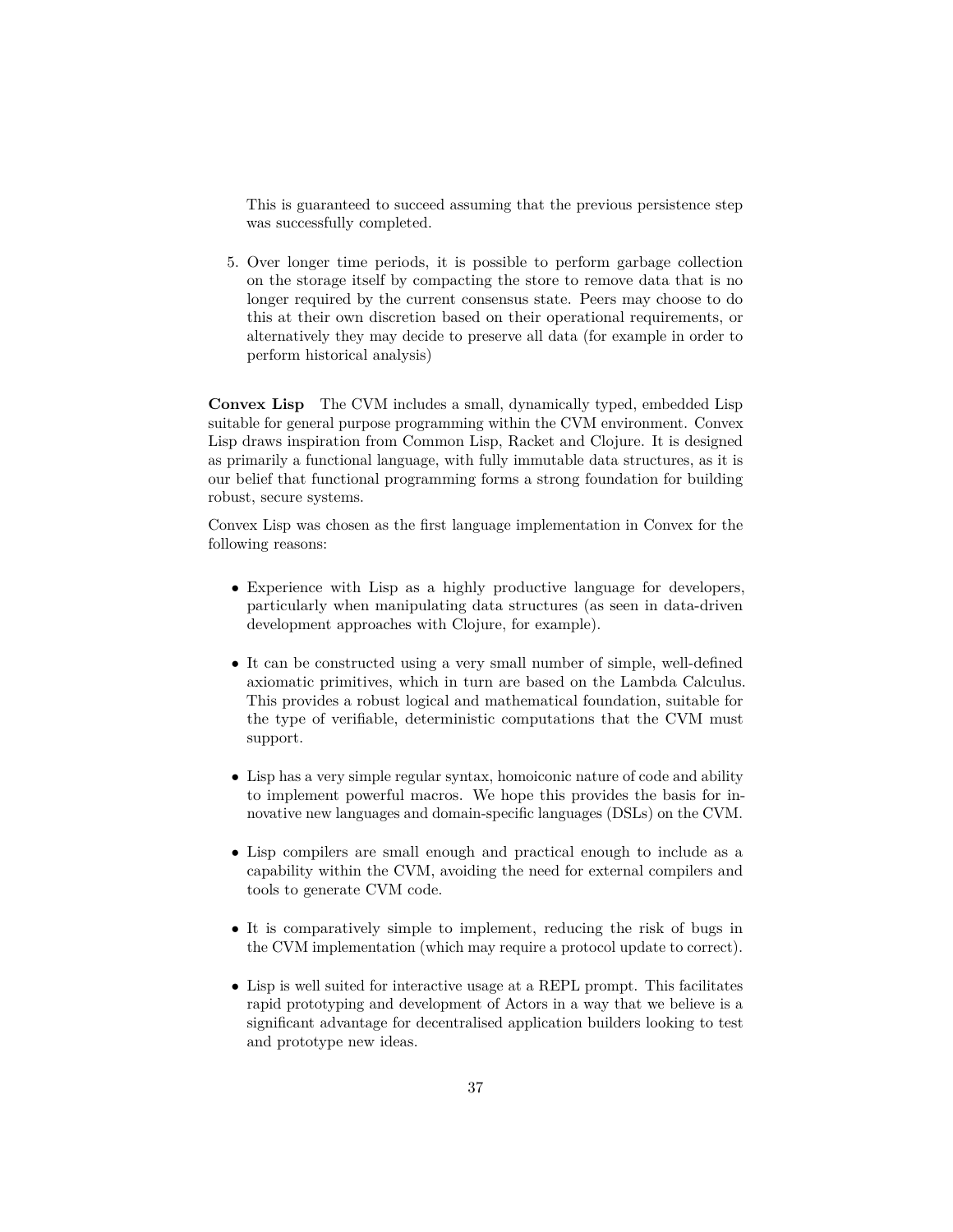Developers using the Convex system are not required to use Convex Lisp: It is perfectly possible to create alternative language front ends that target the CVM (e.g. by constructing trees of Ops directly). Convex has experimental support for a JavaScript-like language (Scrypt) and community members are encouraged to innovate further in this space.

**Scheduled execution** The CVM includes a specialised data structure called the Schedule that references CVM code to be executed under a specific Account at a defined future timestamp.

The main purpose of the Schedule is to allow Actors to implement autonomous behaviour without the need to wait for an external transaction to trigger execution. This could be used to finalise a decentralised auction, to distribute the prize from a random lottery, to trade on a periodic basis, or to unlock assets that have been frozen for a specified period of time.

The schedule is **unstoppable**, in the sense that once the consensus timestamp advances based a scheduled execution time, the associated code is automatically executed according to protocol guarantees. This execution is guaranteed to happen before any other transactions in a block submitted on or after the same timestamp.

Scheduled executions currently cannot be cancelled, but this is not a serious limitation: Actors can simply implement code to ignore the event if it is no longer relevant.

**Garbage collection** The CVM automatically garbage collects objects to which references are no longer maintained. The choice of including garbage collection in the CVM is motivated by the following factors:

- **Convenience** developers need not be concerned with manual memory management. In general, this is a significant productivity gain.
- **Performance** Given a focus on immutable data, garbage collection offers significant performance advantages because references can be shared internally within the CVM implementation, as opposed to relying on expensive "copy on write" approaches.
- **Security** Mistakes in memory management are one of the most common defect types, often resulting in significant security issues (e.g. "buffer overruns"). Such risks are generally unacceptable for smart contract code securing significant digital assets.

Short lived objects are garbage collected by the host runtime (the JVM). This will happen for most temporary objects created during the execution of CVM code.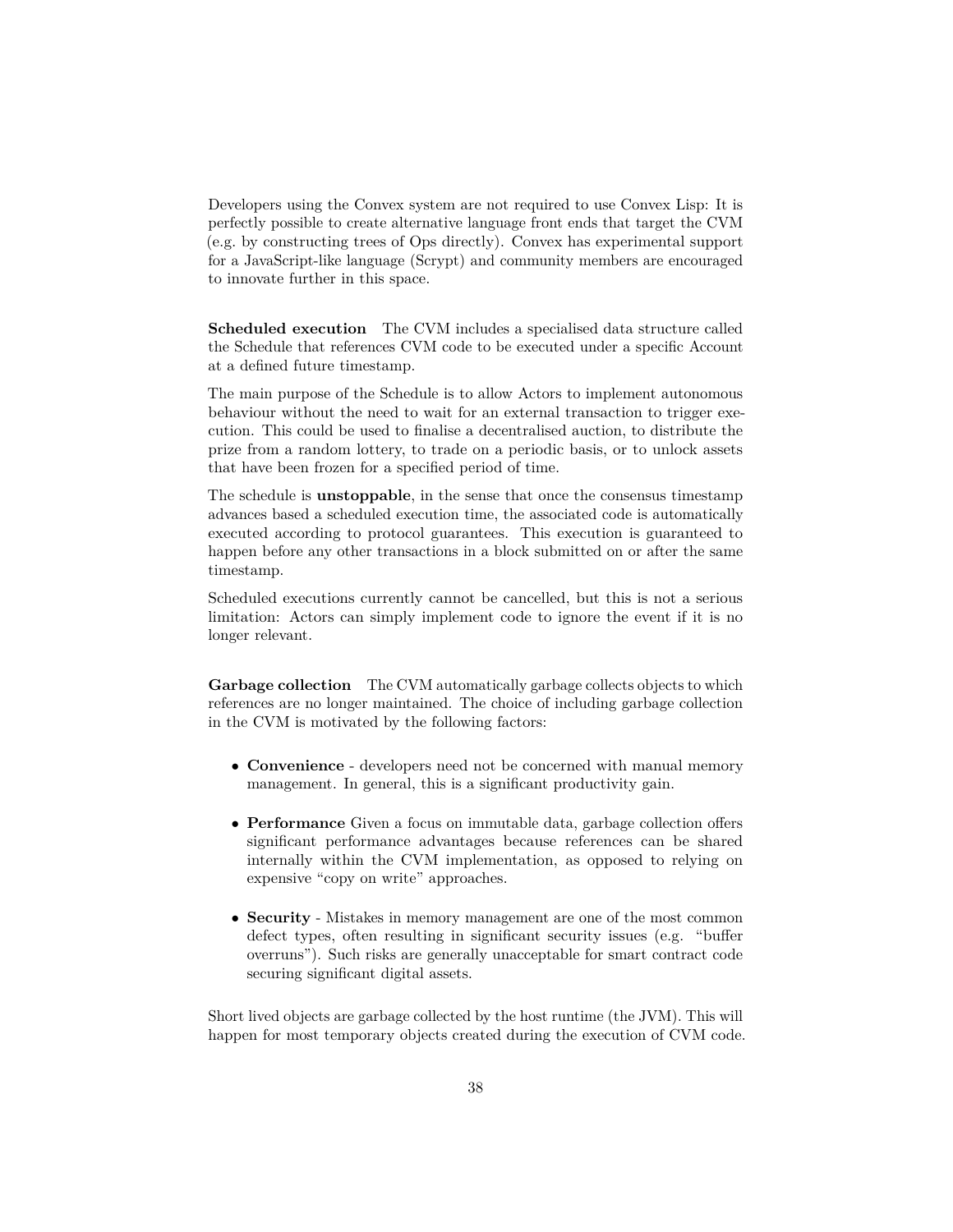For those data values that are persisted to long term storage (e.g. because they become part of the updated CVM state), the host runtime may garbage-collect the in-memory copy.

Peer operators may also choose to either garbage collect old data from long term storage, or alternatively maintain old data for historical analysis. Peers are only required to maintain object information necessary to execute the consensus algorithm (belief structures plus the proportion of CVM state relating to Peer information and stakes). For more details, see the section on Convergent Immutable Storage.

### **Storage System**

Convex makes use of a specialised storage system that complements the design of the CVM. This provides significant performance advantages, since the format of data in storage aligns directly to the usage patterns and data structures utilised in the CVM.

The storage system is also used to facilitate serialisation and transport of data across the network in communication between peers and clients.

**Cells** Storage is constructed out of Cells.

In most cases, a Cell is an entity that represents an Value in the CVM Informational Model. Normally there is a 1-1 mapping between Cells and CVM Values, however there are some exceptions:

- For larger data structures a tree of Cells may be necessary this is because we need to place a fixed upper bound on the size of each cell.
- Small data values do not require a whole Cell, since it is more efficient to embed them directly within a larger Cell.
- Some special data structures used in Convex are technically implemented as Cells for the purpose of storage and serialisation but are unavailable for use within the CVM since they are used externally to the CVM State - for example the Belief data structure used in the CPoS consensus algorithm.

**Encoding** All Cells have a unique Encoding.

The Encoding is designed to provide the following properties:

• A bounded maximum encoding size for any Cell (currently 8191 bytes)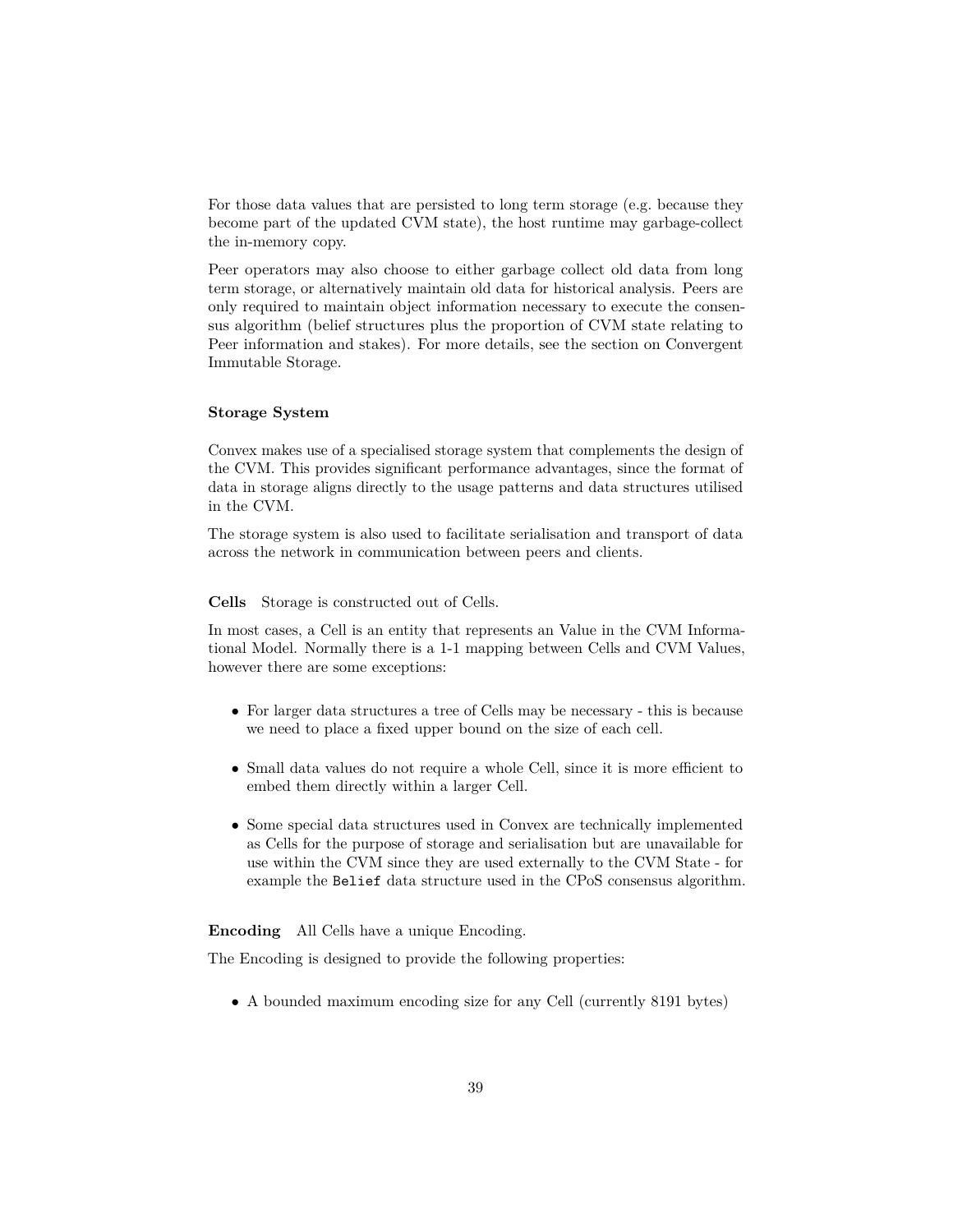- Very fast serialisation and deserialisation, with minimal requirements for temporary object allocation.
- Uniqueness of encoding there is a 1:1 mapping between Cell values and valid encodings. This means, among other useful properties, that Value equality can be determined by comparing hashes of encodings.
- Self describing format given a valid Cell Encoding, the Data Value can be reconstructed without additional context

The same encoding is utilised in both durable storage and in network transmission.

**Value IDs as storage keys** The cryptographic hash of the Cell encoding is used an an identifier (the "Value ID" or "VID") to refer to a Cell, and as a key for addressing data in the storage system.

This has the important property that it requires all values in the storage system *immutable* - the data value cannot change for a given key, or else the VID will no longer be valid. This restriction may seem limiting at first, but in fact provides significant advantages for the Convex storage implementation:

- No need to re-size values once written: the database can be accumulated in an "append-only" manner. The prevents storage fragmentation.
- No need for cache invalidation or synchronisation of replicas: values cannot change
- Rapid verification: if a hash exists in the store, and the data has already been validated, it must still be valid.

**Embedding** Small Data Values can usually be Embedded within the Encoding of another Cell (typically a Cell representing part of a larger data structure). In most cases, this avoids the need to construct and store separate cells for small primitive values, and often small data structures themselves can be fully embedded.

For example the vector [1 2] is encoded as a 6 byte sequence (0x800209010902) which can be seen to embed the values 1 (0901) and 2 (0902).

Currently, Cells with an Encoding size of up to **140 bytes** are automatically embedded. This heuristic may be modified based on further testing and profiling, but it seems reasonable: per-Cell storage overheads make it inefficient to separately store such small objects, and by compressing many small objects into a single Cell we avoid the need to compute separate SHA3-256 VIDs for each, which we have observed to be a bottleneck in some cases.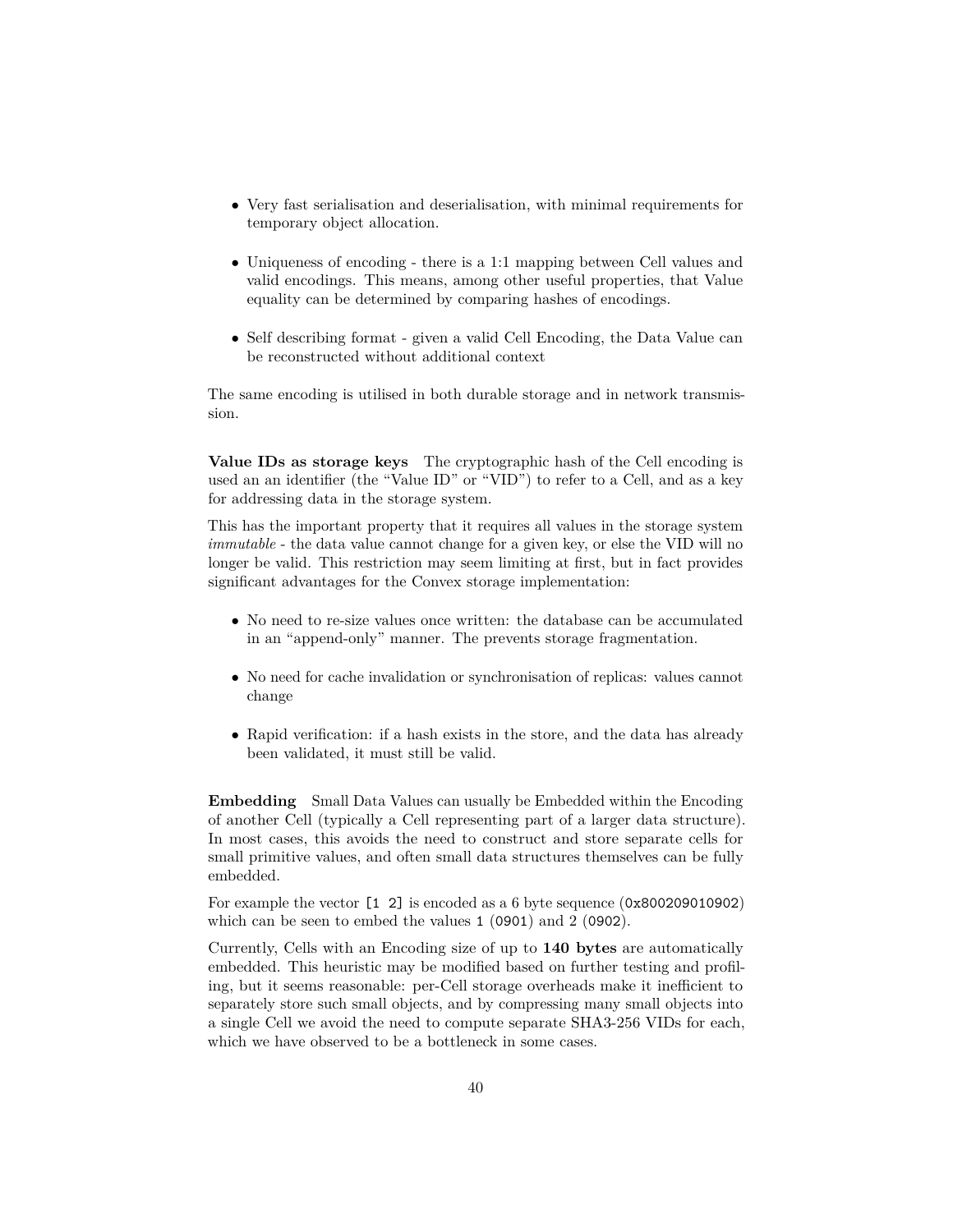**Convergence** Given the above design features, we can implement a system of immutable storage that is Convergent: Additional storage information may be merged into the store in a manner analogous to a CRDT.

It is a well-known result that taking the union of sets in a purely additive manner (a Grow-only Set) is a valid CRDT. The storage system can be regarded as a growing set of immutable (key, value) pairs, and hence satisfies the CRDT property.

This convergence property is particularly beneficial when combined with the structured of Merkle trees used throughout the CVM: data structures with identical branches are automatically de-duplicated when they are stored, since the existing storage entry can simply be re-used. If effect, the Merkle trees become Merkle DAGs with guaranteed sharing of identical children.

**Monotonic Headers** In addition to Value IDs and Encodings, the storage system allows header information to be attached to each Cell.

As we require the storage system to be convergent, we require each field of the header to be *monotonic*, i.e., there is a simple function that can compute the new header as the maximum value of any previous header values. This ensure that the headers themselves satisfy the convergence property.

The current Convex implementation utilises Monotonic Headers for the following fields:

- Lazily computed memory size (any value is considered to replace an empty value)
- Status tagging (see below)
- Marking Cells to be pinned for purposes of durable persistence or garbage collection

Unlike the Encoding, Monotonic Headers associated with each Value ID are essentially *transient* in nature, i.e., they can be reset or discarded without affecting the Cells themselves. This allows the Monotonic headers to be used locally by Peers independently of the general functioning of Convex as a decentralised network. For example, rebuilding the database during garbage collection may safely unmark pinned Cells providing the Peer has ensured that it has retained all the information it needs.

**Status tagging** In order to support efficient Peer operation, the storage system implements a system of status tagging, used to indicate the level to which a data value has been verified by the Peer.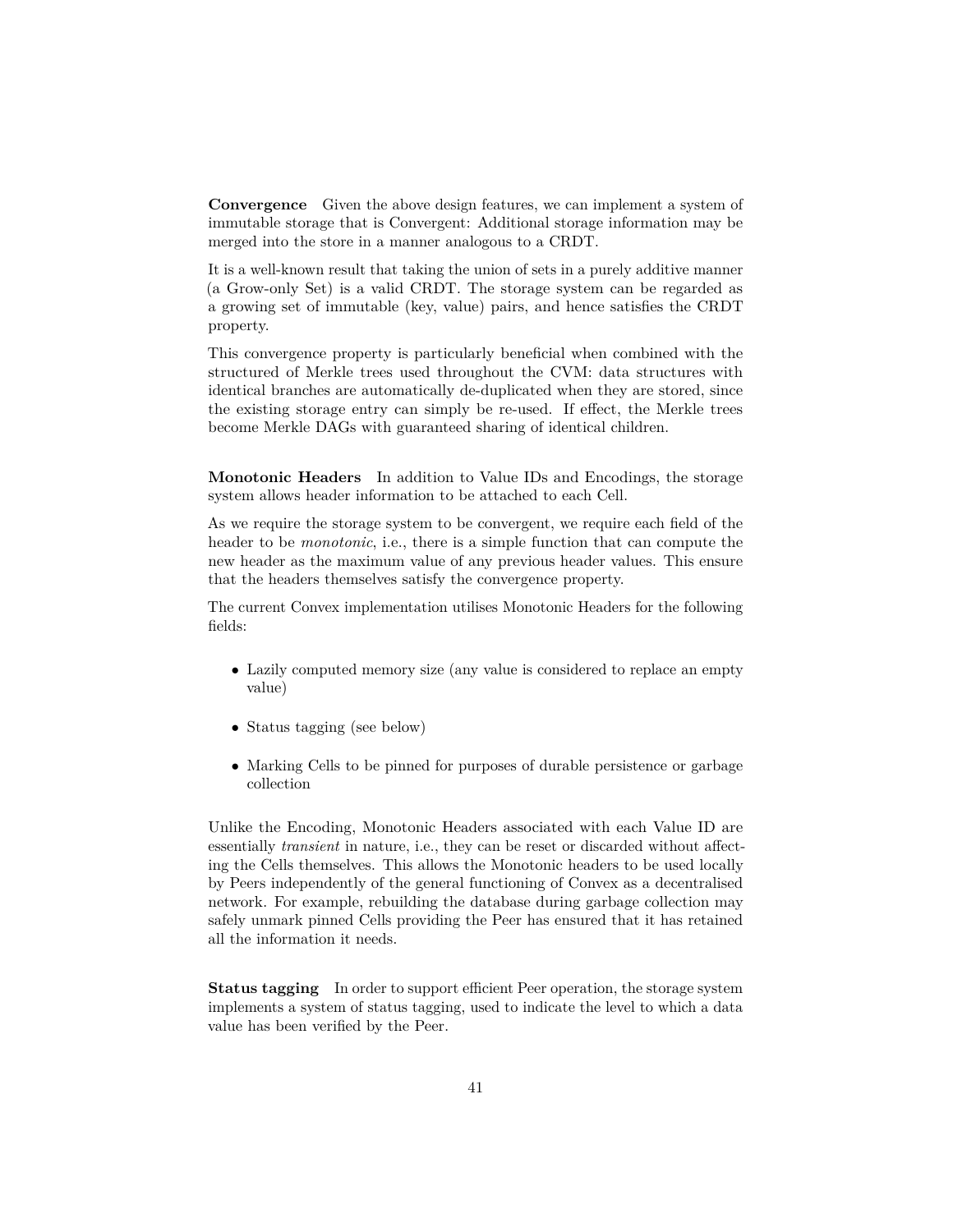Status tagging is monotonic in nature (increases in value) and hence can be included in part of the Monotonic Header

The basic status levels are:

- **UNKNOWN** The Peer has an identifier (Hash), but does not know yet if this is consistent with any encoded data
- **STORED** The Peer has encoded data in storage which is validated to be a well-formed Cell (ignoring children), and consistent with the Hash.
- **PERSISTED** The Peer has validated the structure of the Cell completely, including recursively validating all its children. At this point, we can rely on a Data Value represented by the Cell to be usable in CVM execution
- **ANNOUNCED** The Peer has included the data in a publicly broadcast Belief

Some special status levels are also possible, including:

- **EMBEDDED** A Cell is able to be embedded within other Cells and does *not* need to be individually stored.
- **INVALID** A Cell has been proven to be inconsistent with some validation rules. Such values cannot be used in the CVM, but caching the invalid status can be helpful to avoid the need to repeat the validation.

This status tagging is monotonic and compatible with being included in the storage CRDT, since:

- The status level can never go backwards: once verified, the result is known to be true forever. If the status was reset (e.g., in the case of storage failure), the only real loss would be the Peer having to repeat certain calculations to re-verify the status.
- Where there are two possible outcomes (valid or invalid, embedded or non-embedded) all Peers that perform correct validation must agree (i.e., it is effectively monotonic for any given data value)

**Novelty detection** A key feature of the storage system is the ability to detect and apply special handling to Novelty. Novelty is defined as a stored value that is moving up to a higher status level for the first time.

Novelty detection is important for the following reasons: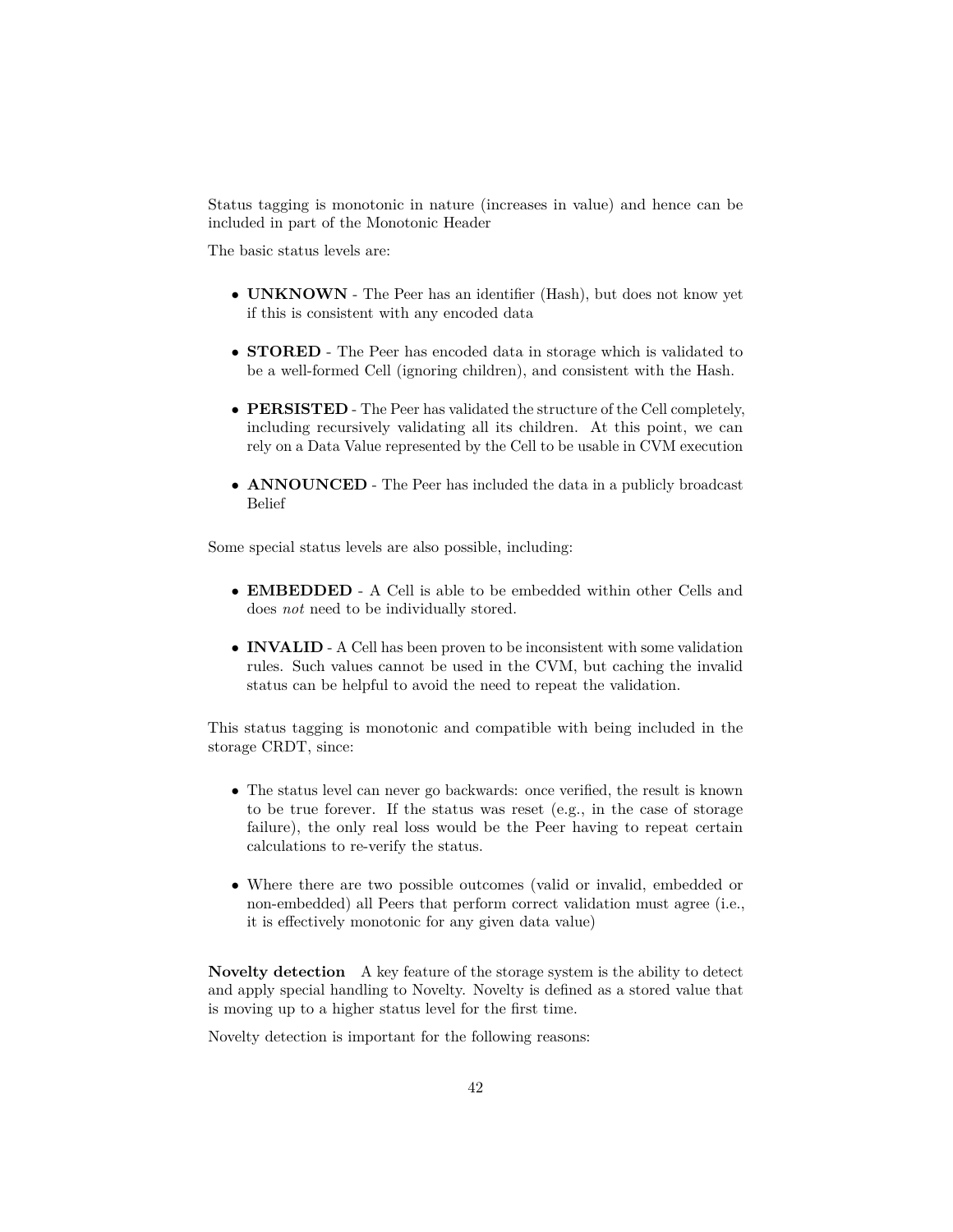- When information needs to be shared on the network, only the incremental information needs to be transmitted. This is especially important for the consensus algorithm, for example: the transmission of a new Belief need only include the additions to the proposed Ordering, without communicating the complete Ordering (which may be very long, but is already likely to held by all other Peers)
- When validating data, it avoids the need to re-compute validation on parts of the data that have already been validated. This is particularly important when the data structures to be validated are large, but have only a few small changes in comparison with a previously validated data structure (e.g., the entire CVM State)

Most importantly, when a Belief data structure is produced an determined to be Novelty, Peers utilise this fact to trigger the propagation of the Belief to other Peers - however they only need to transmit the small subset of Cells in the Belief that are new, since most of the Belief data structure will not be novel and a Peer can safely assume that other Peers will already have access to such data in memory or storage.

**Garbage Collection** Given infinite cheap storage, we could just keep accumulating values in the database forever. However, practical storage limits or costs will make this infeasible or undesirable for many Peers operators.

Peers are only strictly required to maintain:

- Enough information regarding Beliefs to participate in the consensus algorithm (about one day of orderings and transactions - exact limit TBC)
- The current Consensus State for the CVM

The storage system therefore allows garbage collection to be performed on a periodic basis, so that storage space containing data that is no longer required can be reclaimed. Garbage collection is done on a mark+copy basis, where currently used storage is copied to a new data file, and after which the old data file can be safely discarded. This could theoretically be performed concurrently with ongoing Peer operation in a future version.

This behaviour is of course configurable by Peer Operators - we expect some will want to maintain and index all historical data for analytical purposes, or in order to provide their clients with additional historical query capabilities.

**Memory Mapped Implementation** The Convex reference implementation implements the storage system using a specialised memory-mapped database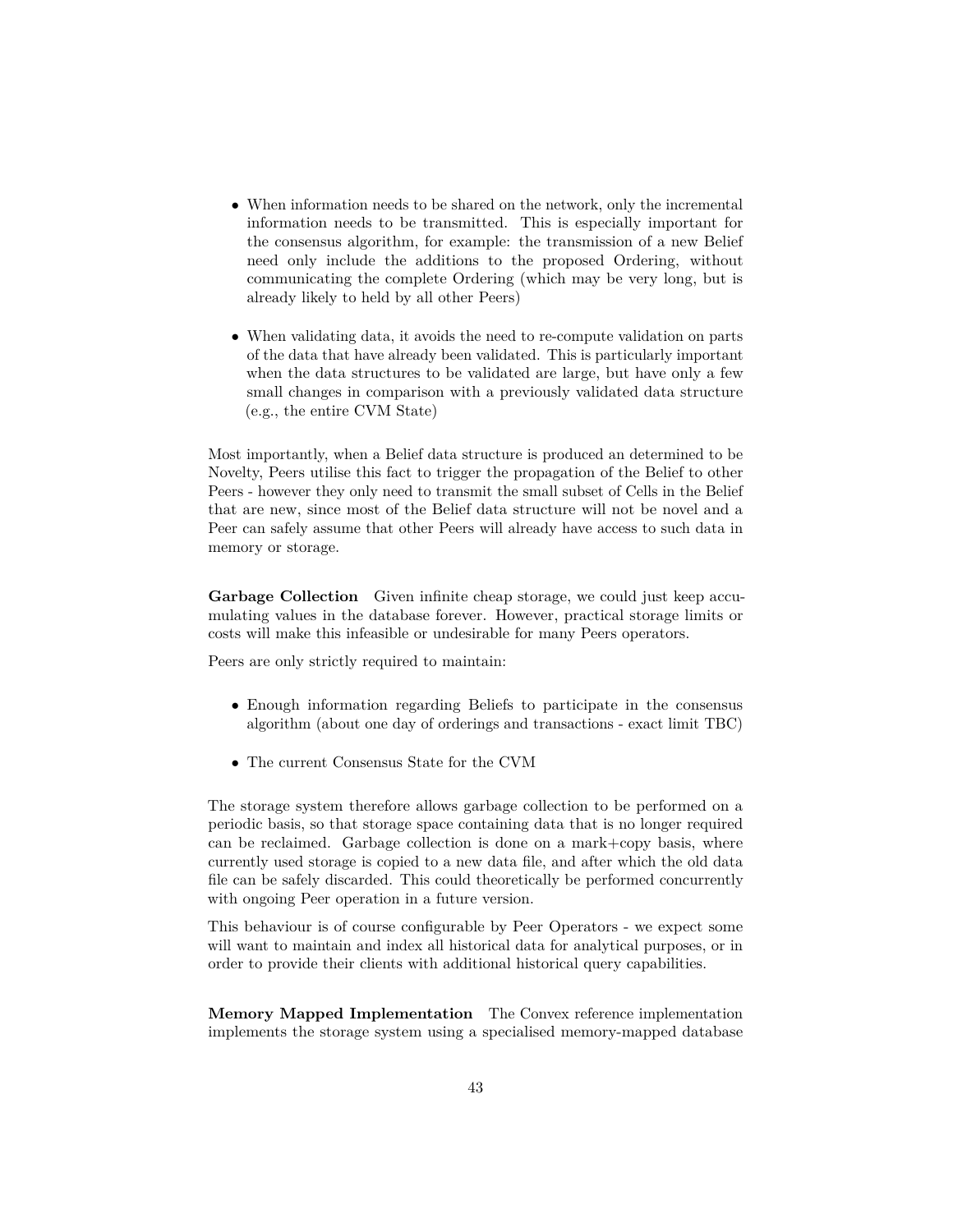called Etch, which is heavily optimised for the storage of Cells as described here. Assuming sufficient available RAM on a Peer, Etch effectively operates as an in-memory database.

In performance tests, we have observed millions of reads and writes per second. This compares favourably to traditional approaches, such as using a relational database or a more generalised key-value store.

### **Memory Accounting**

In order to address the problem of economic and storage costs of state growth, Convex performs continuous memory accounting calculations to ensure that participants pay appropriate costs for resources that they consume.

**Motivation** A significant but often overlooked problem facing a global, decentralised database that provides a commitment to preserve data indefinitely is the problem of state growth: if not constrained, the size of the CVM state might grow excessively large.

This is an economic problem: The participants who create additional state are not necessarily the same as those who must bear the cost of ongoing storage. This can create a "Tragedy of the Commons" where participants are careless about creating new state. This could quickly lead to a situation where the state grows too large to be feasible for normal computers to participate as Peers in the Convex networks, which will in turn cause centralisation towards a few large and powerful nodes.

This problem cannot be solved by charging at execution time alone. There is no way to determine at execution time how long a particular set of data will be stored for - it might be deallocated in the very next transaction, or it might need to persist forever. Any "average" estimate will end up penalising those who are being efficient only need the storage briefly, and subsidising those who are careless and consume space forever.

**Overall Design** To solve the state growth problem, Convex implements **Memory Accounting** with the following features:

- Every change to the state tracks the impact on **State Size**, measured in bytes, which is (to a close approximation) the amount of memory that would be required to write out the byte encoding of the entire state tree.
- Each account has an allocation of **Memory Allowance** to utilise.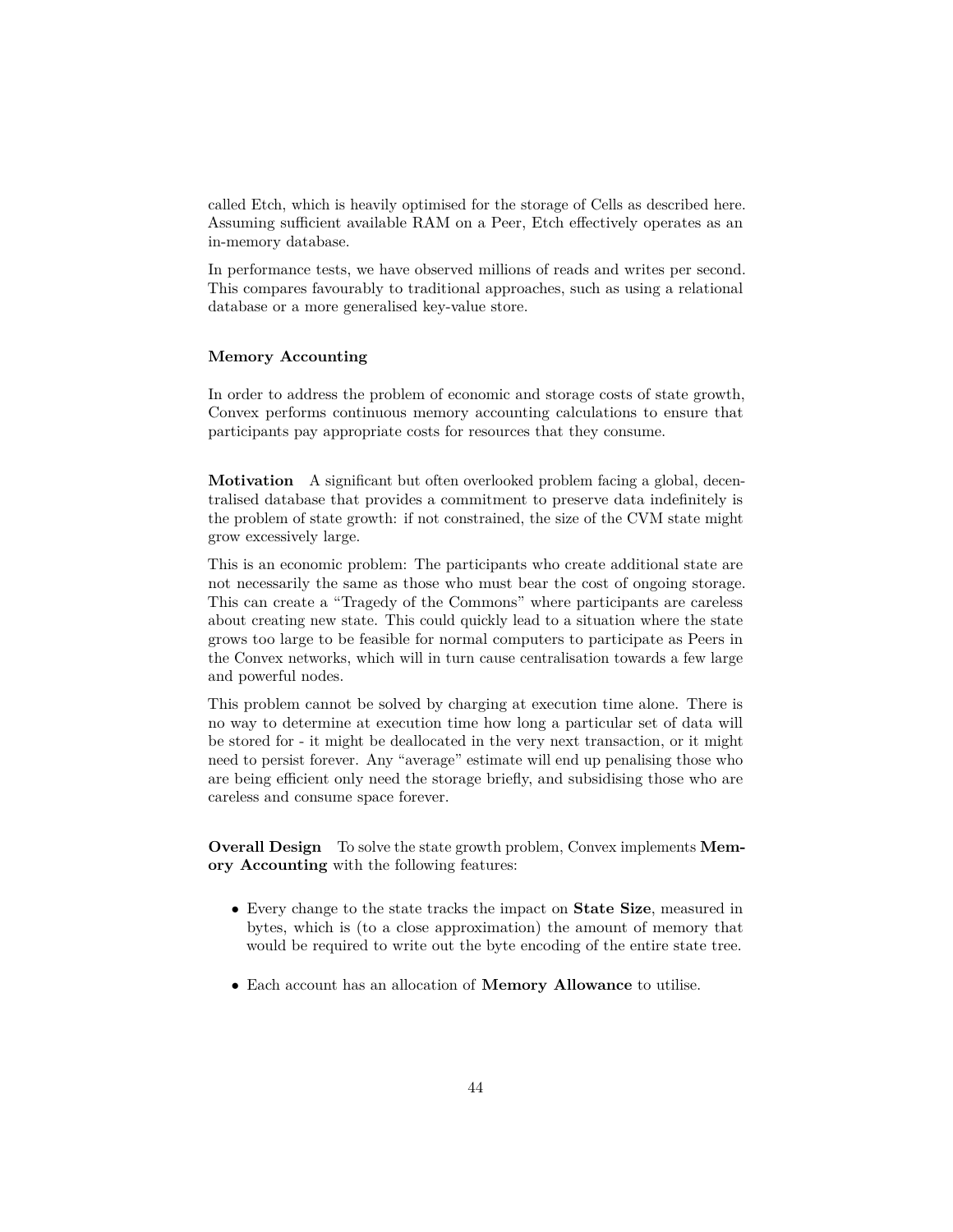- When a transaction is executed, the **change in State Size** is computed. An increase in state size reduces the accounts free memory, while a decrease in state size increases the account's free memory.
- If at the end of a transaction the incremental space exceeds free memory then the transaction will fail and be rolled back.
- Accounts may *temporarily* exceed their memory allocation during the course of transaction execution - perhaps by constructing temporary data structures. We can safely allow this because the maximum amount of temporary object allocation is bounded to a constant size by juice limits.

**Note 1**: that in practice, the actual storage size of the CVM state will be significantly smaller than the tracked state size, because the use of immutable persistent data structures allows many equal tree branches to be shared. The effectiveness of this structural sharing needs to be observed over time, but we anticipate perhaps a 2-3x reduction in state size may be possible in the long term.

**Note 2**: Observant system hackers may notice that the memory accounting mechanism means that if Account A causes some memory to be allocated, and Account B causes that same memory to be de-allocated (e.g., through the use of calls to an Actor), then Account B will gain memory from A. We consider this a feature, not a bug: It incentivises participants to clean up state wherever possible and incentivises the writers of Actor code to consider their memory allocations and deallocations carefully.

To ensure correct economic behaviour, it is necessary for free memory to have an economic cost. Therefore, Convex provides a **Memory Exchange** though which memory allocations may be traded. This has the following features:

- An automatic market maker enabling accounts to buy and sell memory at any time, placing an effective price on memory
- A total cap on available memory set at a level that constrains the total state size to an acceptable level
- Ongoing governance to regulate changes in the total cap, which can be adjusted to allow for additional state growth as technology improves average Peer resources, without risking a loss of decentralisation.

For convenience, memory purchases happen automatically if additional allocations are needed within a transaction. This means that in most cases, users need not be concerned with the specifics of managing their memory allowance.

The overall cryptoeconomic design of Memory Accounting and the Memory Exchange offers a number of important benefits to the Convex ecosystem: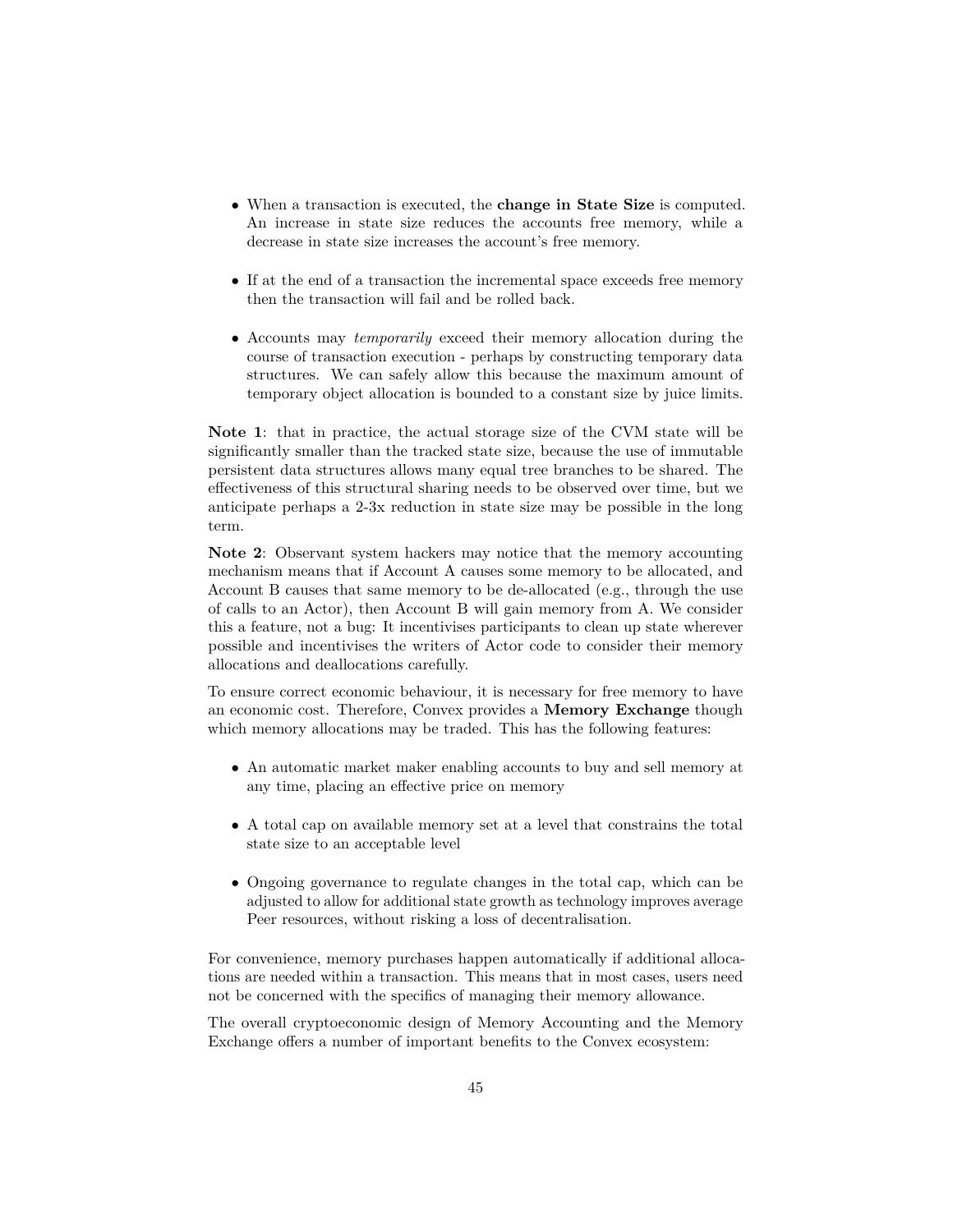- A guaranteed cap on state growth, that can safeguard against the growth of storage requirements driving centralisation
- A general incentive for all participants to minimise and manage memory usage. This incentive increases as total state size grows towards the cap.
- A specific incentive for coders to write memory-efficient code and provide the ability for unused data to be deleted, if they want their Actors to be considered high quality and trustworthy.
- A partial disincentive to hoard memory allocations (since expected future cap additions may devalue large memory holdings).
- When space becomes scarce, there is an incentive for less economically viable applications to wind up operations and sell their freed memory allocation.

**Memory Size** Each Cell (in memory or storage) is defined to have a "Memory Size" which approximates the actual storage requirement (in bytes) for the object

The Memory Size includes:

- The size of the Encoding of the Cell in bytes
- The total Memory Size of referenced child Cells, (e.g., if the object is a data structure)
- An allowance for indexing and storage overheads (currently set to a fixed estimate of 64 bytes)

**Lazy computation** Memory Size for a Cell is only calculated when required (usually at the point that the State resulting from a transaction is persisted to storage).

This minimises the computational costs associated with memory accounting for transient in-memory objects.

**Memory Allowance** Each Account on the Convex network is given a Memory Allowance which is a quantity of memory that may be consumed by that Account before incurring additional costs.

**Consumption** Whenever a Transaction is executed on the CVM, Memory Consumption is calculated based on the total impact of the Transaction on the size of CVM state (the State Size).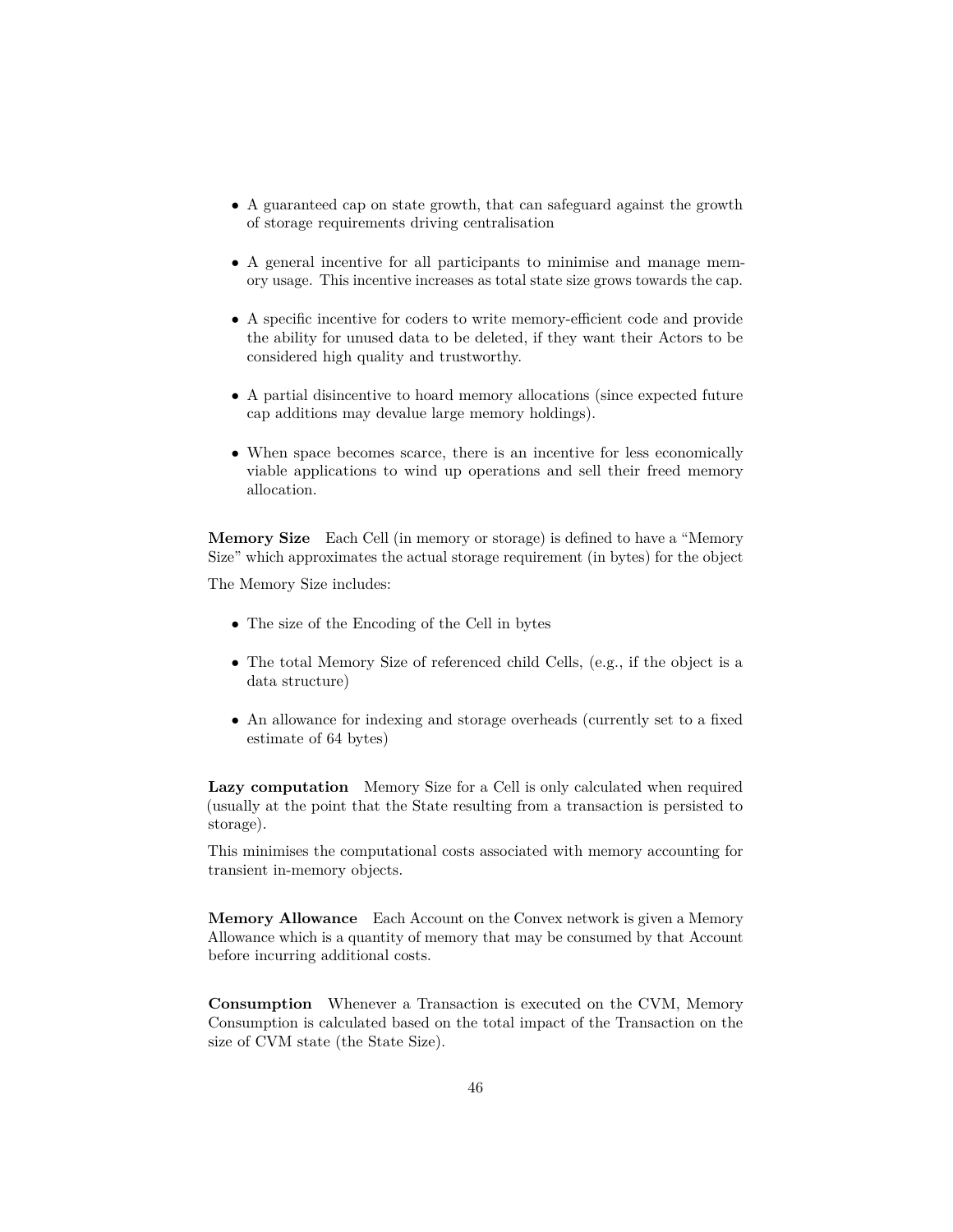Memory Consumption is computed at the end of each transaction, and is defined as:

Memory Consumption = [CVM State Size at end of Transaction] - [CVM State Size at start of Transaction]

If a transaction has zero Memory Consumption, it will complete normally with no effect from the Memory Accounting subsystem

If a transaction would complete normally, but has a positive Memory Consumption, the following resolutions are attempted, in this order:

- 1. If the user has sufficient Allowance, the additional memory requirement will be deducted from the allowance, and the transaction will complete normally
- 2. If the transaction execution context has remaining juice, and attempt will be made to automatically purchase sufficient memory from the Memory Exchange. The maximum amount paid will be the current juice price multiplied by the remaining juice for the transaction. If this succeeds, the transaction will complete successfully with the additional memory purchase included in the total juice cost.
- 3. The transaction will fail with a MEMORY Error, and any state changes will be rolled back. The User will still be charged the juice cost of the transaction

If a transaction has negative Memory Consumption, the memory allowance of the user will be increased by the absolute size of this value. In effect, this is a refund granted for releasing storage requirements.

**Allowance transfers** It is permissible to make an allowance transfer directly between Accounts. This is a practical decision for the following reasons:

- It enables Actors to automate management of allowances more effectively
- It enables Accounts controlled by the same user to shift allowances appropriately
- It avoids any need for resource-consuming "tricks" such as allocating Memory from one Account, and deallocating it from another to make an allowance transfer
- It creates a potential for Memory Allowances to be handled as an asset by smart contracts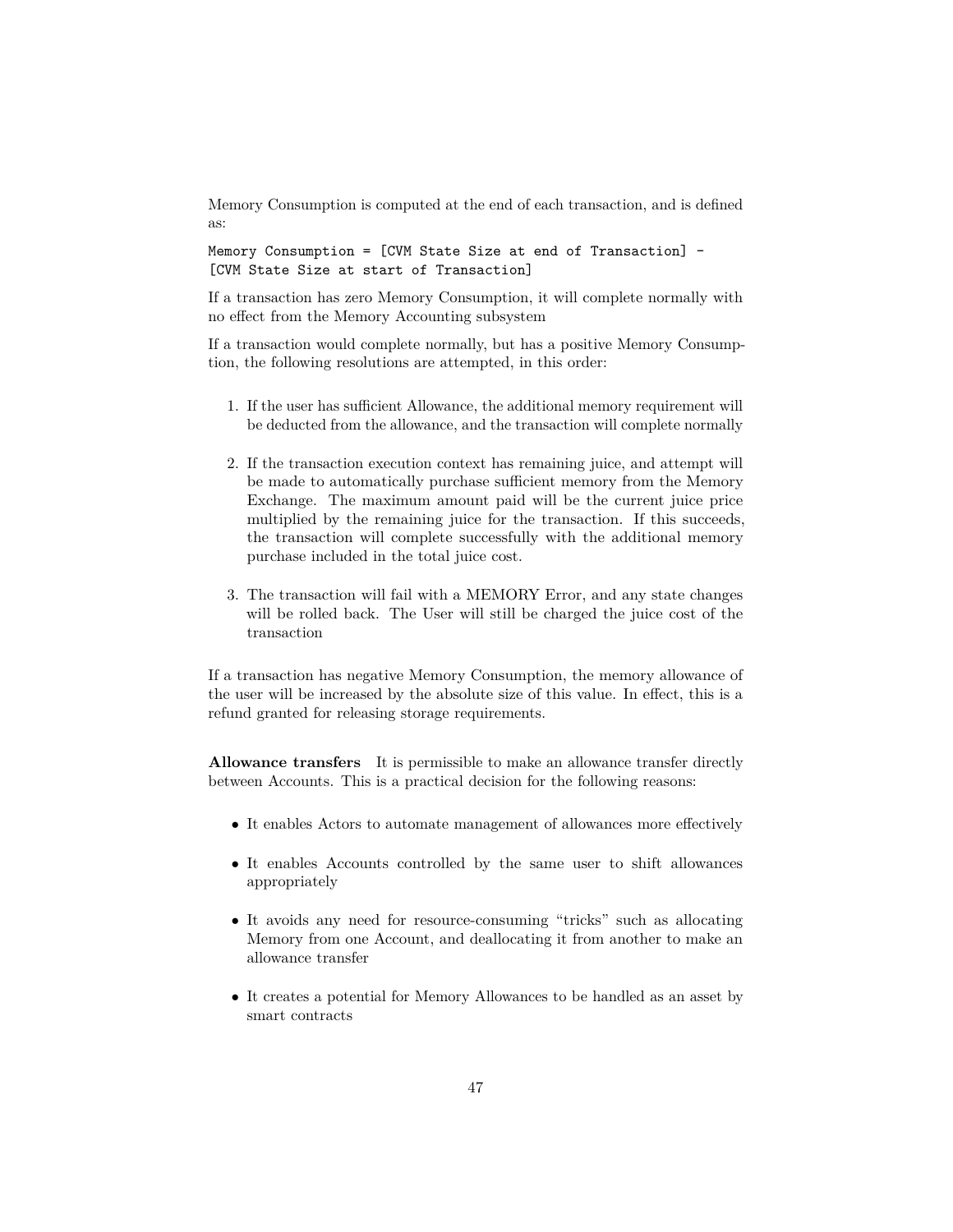**Actor Considerations** All Accounts, including Actors, have a Memory Allowance. However, in most cases Actors have no need for a Memory Allowance because and memory consumption will be accounted for against a User account that was the Origin of a transaction.

The exception to this is with scheduled execution, where an Actor itself may be the Origin for a transaction.

Actor developers may include a capability to reclaim Memory allowances from an Actor (e.g. transferring it to a nominated User Account). This is optional, but without this there may be no way to ever utilise an allowance held within an Actor (either because a scheduled transaction obtained a Memory refund, or because an allowance transfer was made to the Actor).

**Memory Exchange trading** The Memory Exchange is a simple Automated Market Maker, allowing users to buy and sell memory allowances at any time from a Memory Pool. The price of memory in the Pool will automatically adjust to find an equilibrium between supply and demand.

**New Memory Release** It is expected that advantages in storage technology over time will allow memory constraints to be gradually relaxed. Furthermore, it would be unwise to have memory be priced too cheaply at the beginning but continuously increase as State size grows and more memory is bought from the Pool.

Methods are therefore implemented to allow the gradual release of new memory into the Pool. Knowledge that additional memory will be released (and subsequently reduce memory prices) is a useful incentive against deliberate hoarding of memory allowances.

The current Convex design anticipates two such mechanisms:

- A protocol based, automatic addition of new memory into the Pool (based on Consensus timestamps).
- Network Governance roles specially authorised to create and release new Memory into the Pool.

The first of these two methods is strongly preferred in order to minimise potential centralisation, complexity and risk innate to allowing any privileged governance controls over the Network. However it may be necessary given the high probability of technological shocks which cannot be predicted in the protocol.

**Size persistence** The memory size is persisted in the Storage System as part of the header information for a Cell. Persisting this value is important to ensure that memory sizes can be computed incrementally without re-visiting the complete tree of child Cells.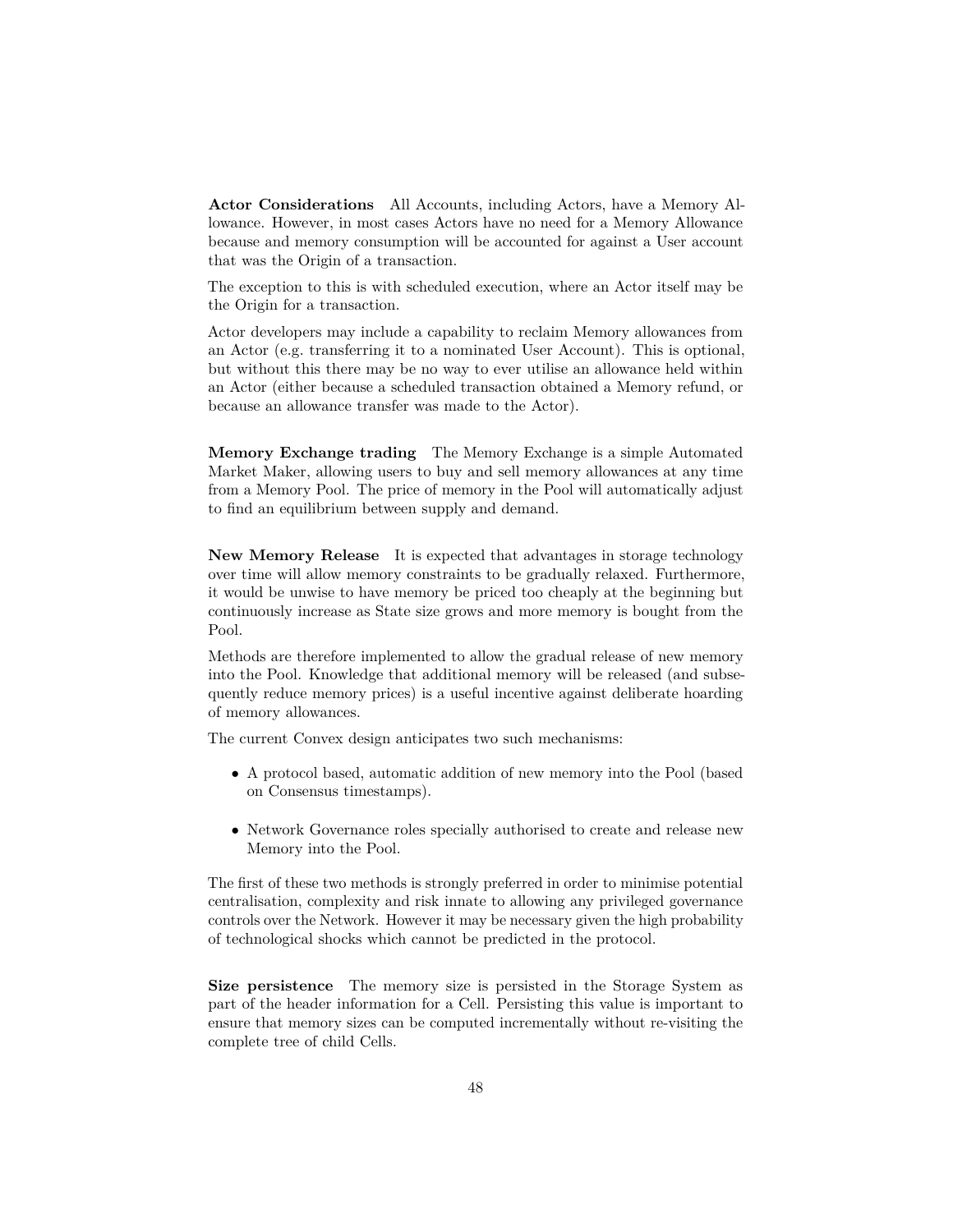**Memory Accounting impact** The memory accounting subsystem is designed so that it always has a minimal effect on CVM state size, even though it causes changes in the CVM state (consumption of allowances etc.). This limits any risk of state growth size from the Memory Accounting itself.

This is achieved mainly by ensuring that state changes due to Memory Accounting cause no net Cell allocations: at most small embedded fields within existing Cells are updated (specifically balances and allowances stored within Accounts).

**Performance characteristics** Memory Accounting is  $O(1)$  for each nonembedded Cell allocated, with a relatively small constant. This would appear to be asymptotically optimal for any system that performs exact memory accounting at a fine-grained level.

This achievement is possible because:

- The Memory Size is computed incrementally and cached for each Cell.
- The number of child cells for each Cell is itself bounded by a small constant
- Memory Size computation is usually lazy, that is it is not performed unless required
- The immutable nature of Convex Cell values means that there is never a need to update Memory Sizes once cached

**Accounting for computational costs** The direct computational cost of performing this Memory Accounting is factored in to the juice cost of operations that perform new Cell allocations. This compensates Peer operators for the (relatively small) overhead of performing Memory Accounting.

The storage cost is, of course, handled by the general economics of the Memory Accounting model and pool trading.

### **Cryptographic Primitives**

Convex uses cryptographic primitives for the following functions:

- Digital Signature (Ed25519)
- For every Transaction submitted by a Client
- For every Block proposed by a Peer for consensus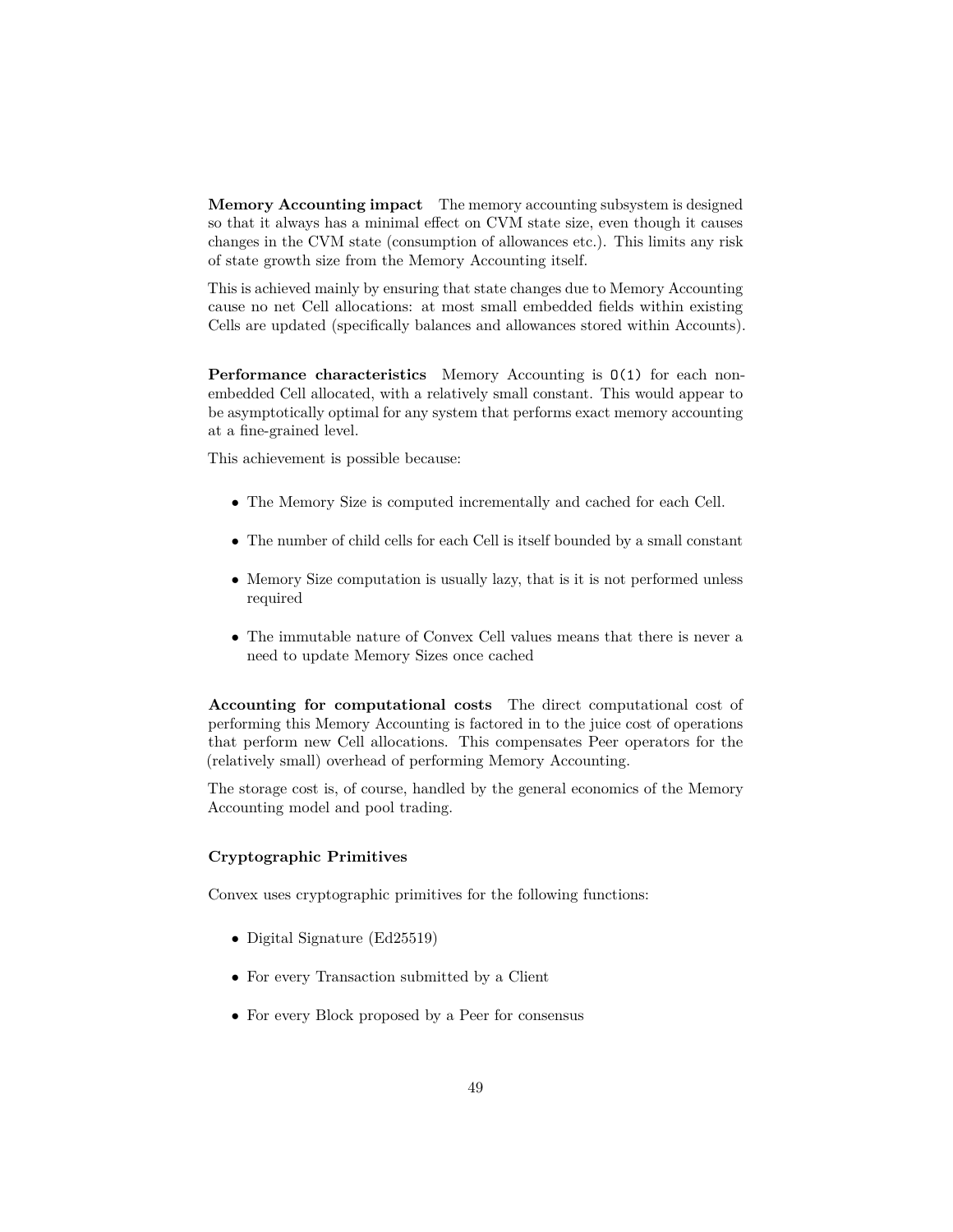- For every Ordering constructed and shared by a Peer
- For every Belief shared by a Peer on the gossip network
- Cryptographic Hashes (SHA3-256)
- For every Cell which forms part of a Decentralised Data Value, a hash of its byte encoding is computed for storage, identity, indexing and verification purposes. This is effectively equal to the VID.
- For every key value used in a map data structure, its hash is computed (if necessary)
- Standard approaches used to store and protect keys in common key file formats (e.g. .pem, .pfx)

As an engineering principle, Convex only uses trusted implementations of cryptographic algorithms in well tested libraries (currently Bouncy Castle, and the cryptographic routines available as standard in the JVM). There is no need to "roll our own" with respect to fundamental crypto algorithms.

# **Conclusion**

Convex presents a new approach to programmable economic systems that provides a powerful combination of scalability, security and decentralisation - suitable for building applications for the Internet of Value.

At the same time, it maintains a certain degree of simplicity. Simple, composable systems offer a more stable and secure foundation to build upon, and Convex therefore features:

- Functional programming on the CVM based on the lambda calculus
- Immutable values for all data structures
- A surprisingly simple consensus algorithm based on CRDTs

We hope that the innovations in Convex and the careful engineering decisions made in its implementation will provide a practical, high performance system for a new generation of decentralised applications and economic value creation.

# **Contact and Links**

To learn more and experiment with the live Convex test network: [Convex World](https://convex.world)